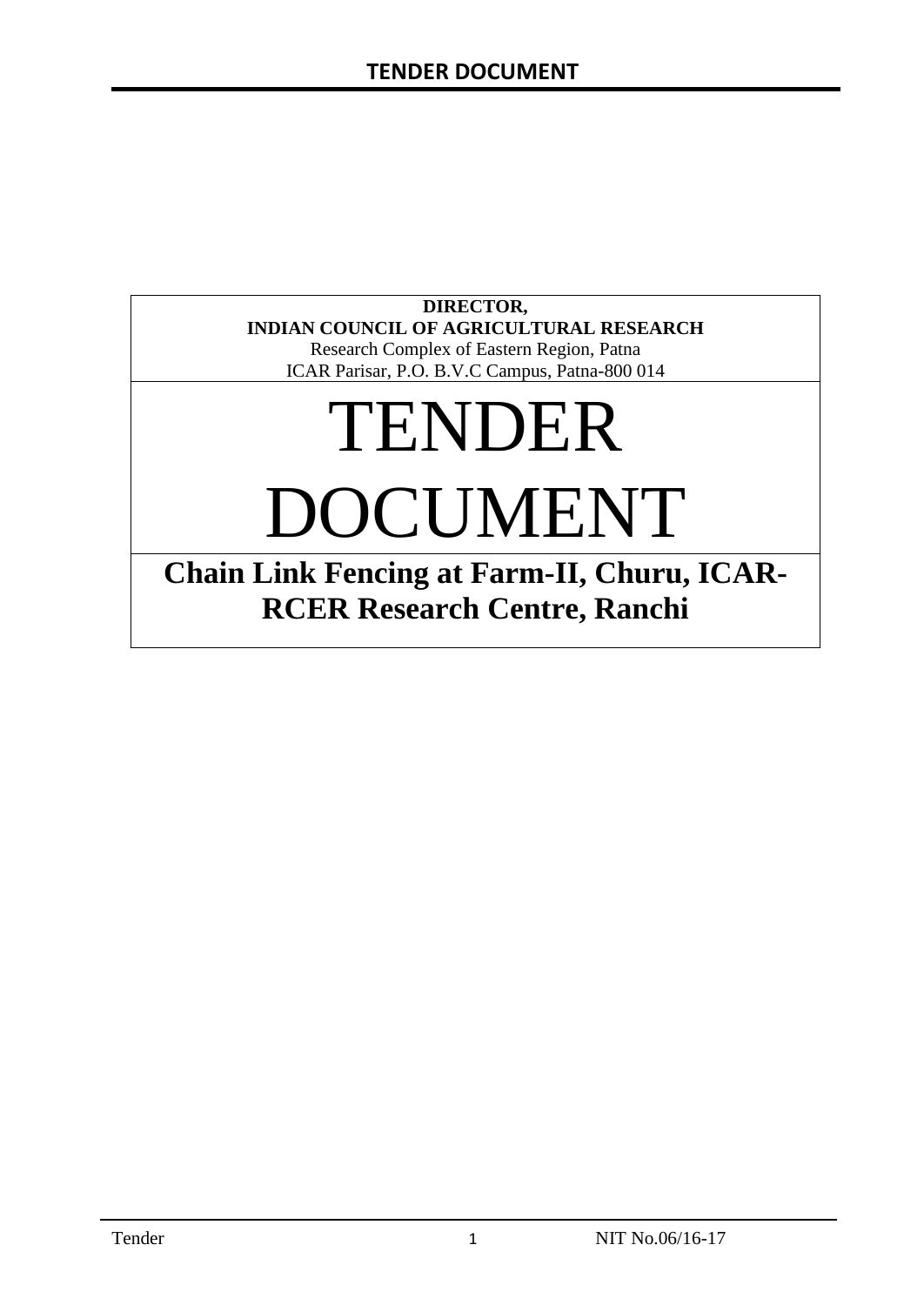# **INDIAN COUNCIL OF AGRICULTURAL RESEARCH RESEARCH COMPLEX OF EASTERN REGION PATNA**

# **TENDER DOCUMENT**

# **Chain Link Fencing at Farm-II, Churu, ICAR-RCER Research Centre, Ranchi**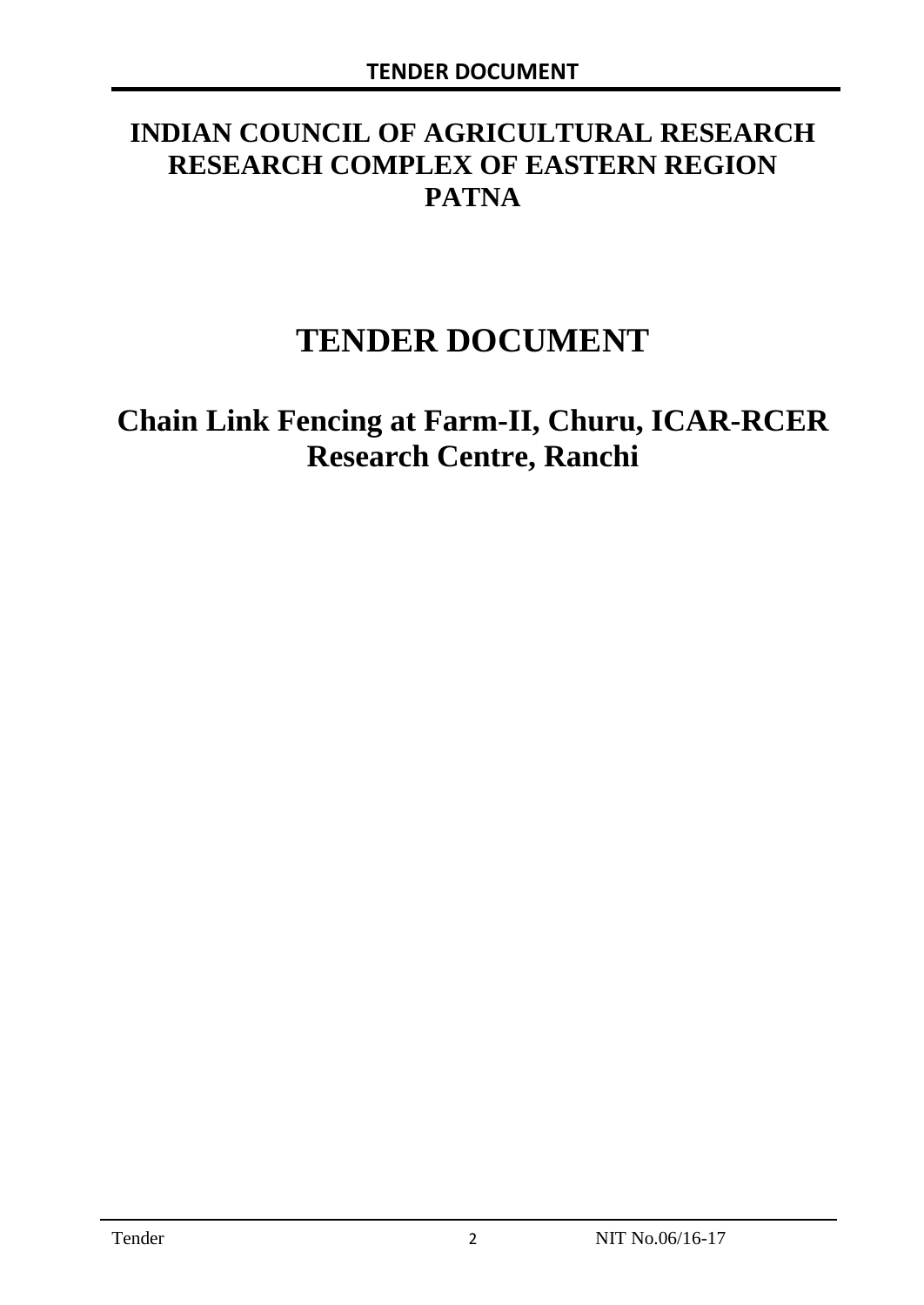# **TENDER DOCUMENT**

# **INDEX**

| <b>Sl. No.</b> | <b>Details</b>                                    | Page no.       |
|----------------|---------------------------------------------------|----------------|
| 1.             | <b>NOTICE INVITING TENDERS</b>                    |                |
| 2.             | <b>INSTRUCTIONS TO TENDERERS</b>                  | 6              |
| A)             | General                                           | 6              |
| B)             | Tender document                                   | $\overline{7}$ |
| $\mathcal{C}$  | Preparation of tenders                            | $\overline{7}$ |
| D)             | Submission of tenders                             | 9              |
| E)             | Tender opening and evaluation                     | 10             |
| F)             | Award of contract                                 | 11             |
| 3              | <b>QUALIFICATION INFORMATION (ANNEXURE-I)</b>     | 12             |
|                | <b>CHECKLIST TO ACOMPANY THE TENDER</b>           |                |
| 4              | <b>CONDITIONS OF CONTRACT</b>                     | 13             |
|                | <b>TENDER</b>                                     | 13             |
| A              | General                                           | 16             |
| B              | Time for completion                               | 19             |
| $\overline{C}$ | Quality control                                   | 21             |
| D              | Cost control                                      | 22             |
| E              | Finishing the contract                            | 25             |
| $\overline{F}$ | Special conditions                                | 26             |
| 5              | ADDITIONAL CONDITIONS TO TENDER NOTICE            | 38             |
| 6              | <b>GENERAL SPECIFICATIONS</b>                     | 39             |
| $\overline{7}$ | <b>DRAWINGS</b>                                   | 40             |
| 8              | <b>BILL OF QUANTITIES</b>                         | 41             |
| 9              | SCHEDULE - A: PRICE SCHEDULE & BILL OF QUANTITIES | 45             |
| A)             | Price schedule of contract                        | 46             |
| B)             | Price summary                                     | 48             |
| $\mathcal{C}$  | Price schedule and Plan/Layout                    | 49             |
| 10             | <b>Contract Form</b>                              | 50             |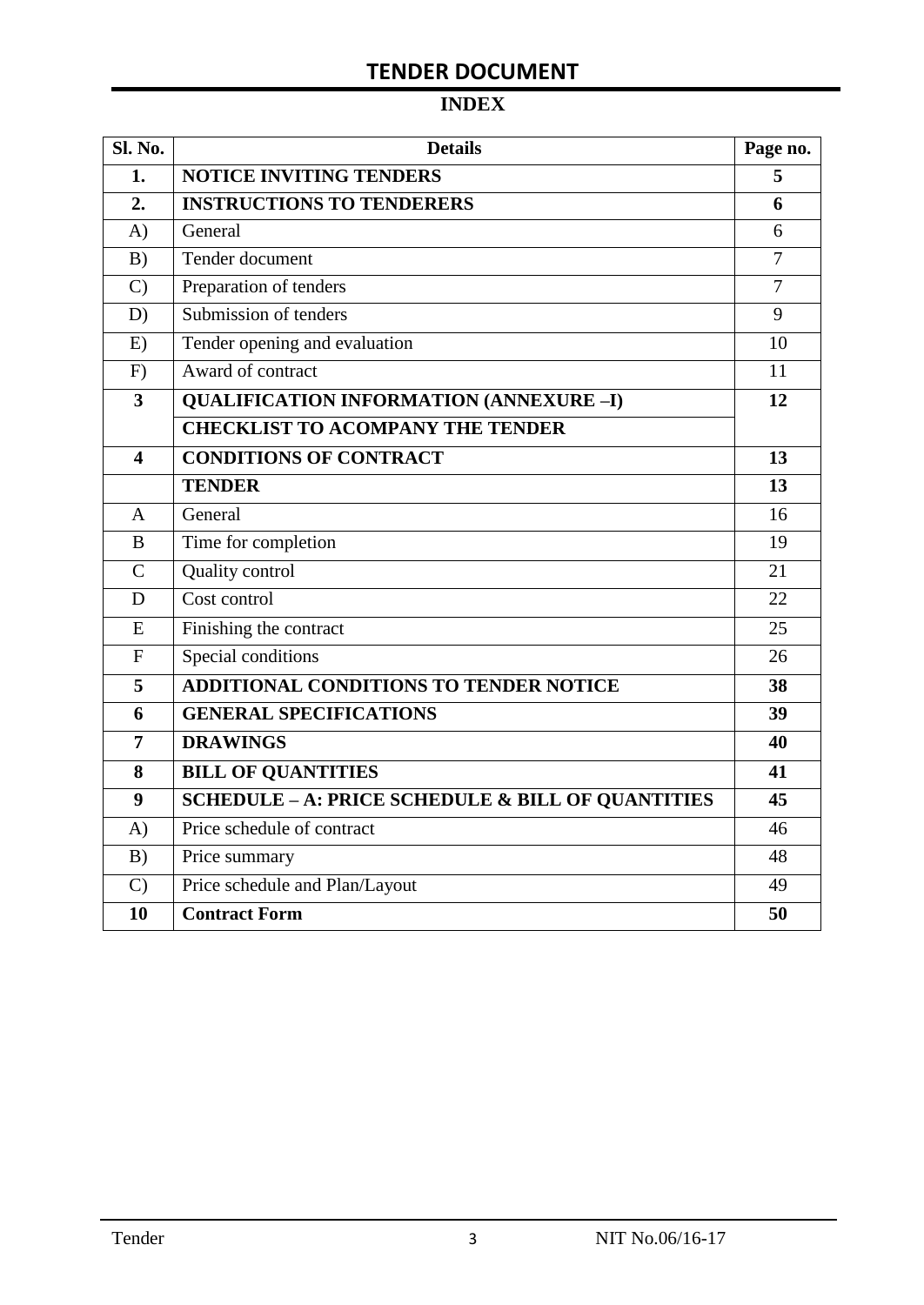# **NOTICE INVITING TENDERS**

# **No. 06/16-17**

# **INDIAN COUNCIL OF AGRICULTURAL RESEARCH RESEARCH COMPLEX OF EASTERN REGION PATNA**

**Name of Work: Chain Link Fencing at Farm-II, Churu, ICAR-RCER Research Centre, Ranchi**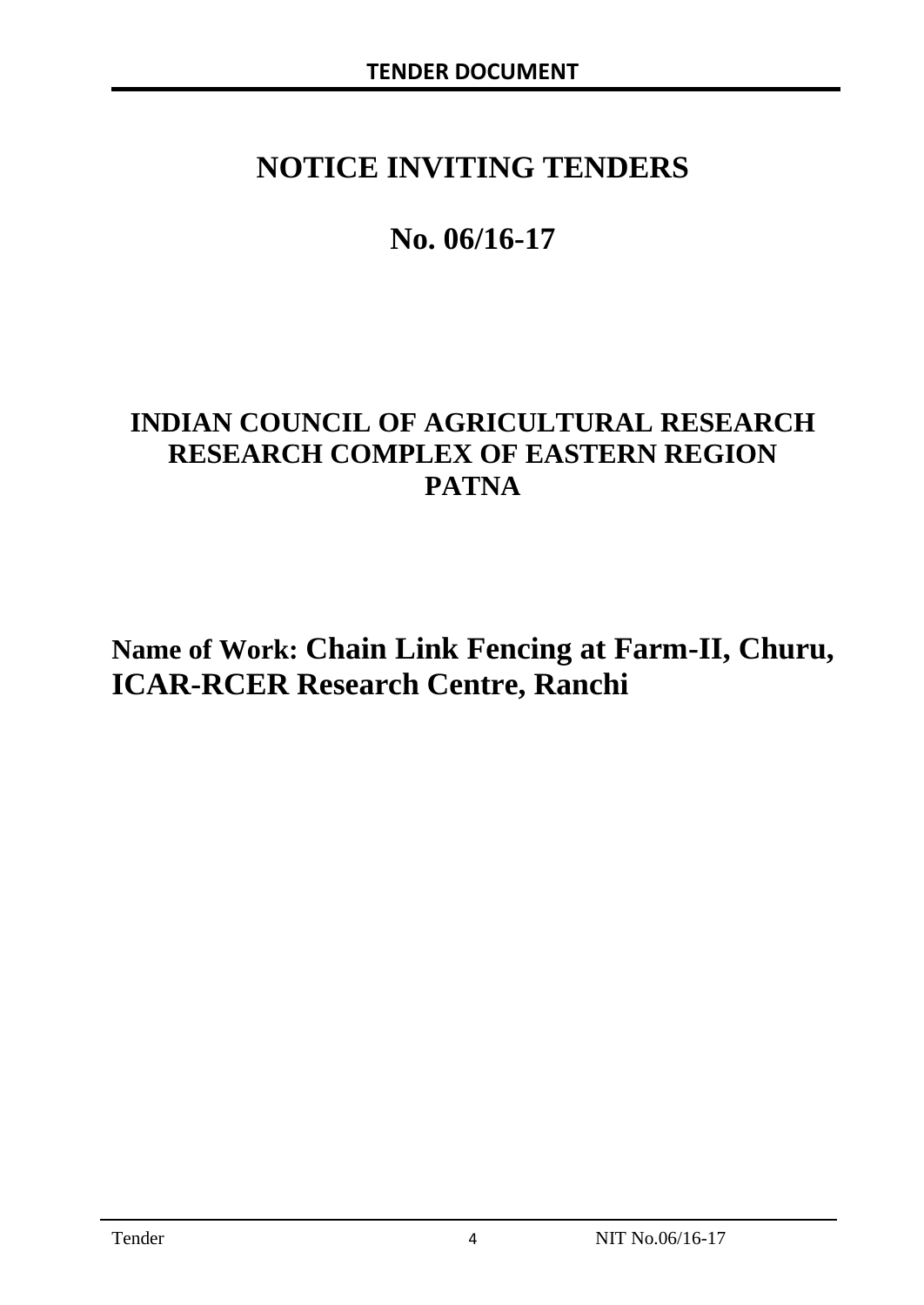# **Notice Inviting Tenders No. 06/16-17**

I) Tenders are invited from eligible Contractors for the work mentioned below:-

| 1.               | <b>Name of the Work</b>                                      | Chain Link Fencing at Farm-II, Churu, ICAR-             |
|------------------|--------------------------------------------------------------|---------------------------------------------------------|
|                  |                                                              | <b>RCER Research Centre, Ranchi</b>                     |
| 2.               | <b>Estimated cost of the work</b>                            | <b>Rs. 4.84 lakhs</b>                                   |
| 3.               | Period of completion of work                                 | 30 days from the award of the work                      |
| $\overline{4}$ . | Form of contract / class of firms                            | PWD/<br>Registered<br>from<br>CCW/<br>contractor        |
|                  | eligible.                                                    | CPWD/RWD and similar govt. agencies undertaking         |
|                  |                                                              | construction work of similar nature.                    |
| 5.               | E.M.D to be paid in the shape of                             | Rs. 12100.00 (Rs. Twelve thousand one hundred           |
|                  | Demand Draft obtained from                                   | only)                                                   |
|                  | Nationalized Bank only.                                      |                                                         |
| 6.               | Issue of tender document                                     | Tender documents can be purchased on payment of         |
|                  |                                                              | Rs.500/- for the work which estimated cost is less than |
|                  |                                                              | Rs.3.0 lakhs and Rs. 1000/- for the work which          |
|                  |                                                              | estimated cost is higher than 3.0 lakhs) in shape of    |
|                  |                                                              | demand draft towards cost of tender document or         |
|                  |                                                              | down loaded from website: www.icarreer.in in which      |
|                  |                                                              | case, a demand draft for Rs.500/- or Rs.1000/- per      |
|                  |                                                              | work to be enclosed alongwith tender in favour of       |
|                  |                                                              | "ICAR Unit-ICAR-RCER, Patna", payable at Patna.         |
| 7.               | date<br>time<br>and<br>for<br>Last                           | 27.07.2016 up to 11.00 A.M.                             |
|                  | submission of tender.                                        |                                                         |
| 8.               | Date and time of opening of $\vert$ 27.07.2016 at 11.30 A.M. |                                                         |
|                  | tender.                                                      |                                                         |

#### II) **Eligibility criteria for tenderer.**

- a) Registered contractor from CCW/CPWD/ PWD/ RWD and similar govt. agencies undertaking construction work of similar nature.
- b) Any type of single civil work of not less than Rs.3.50 lakhs in preceding three years.
- c) Should have a net worth of at least Rs.3.50 lakhs
- d) Certificates in support of existing Commitments.
- e) Valid Labour license and Income Tax Clearance certificate for last Financial Year must be submitted alongwith tender document.
- III) To purchase tender documents by paying an amount of Rs. 500/- or Rs. 1000/- (as applicable) towards cost of tender document including VAT etc. Those not able to purchase tender document can down load the application from web site www.icarrcer.in and submit the D.D for Rs.500/- or Rs. 1000/- (as applicable) along with EMD in the shape of Demand Draft @ 2.5% on Tender Value issued by any Nationalized Bank/Scheduled Commercial bank in favour of "**ICAR Unit: ICAR-RCER, Patna**" to be valid for 3 months from the date of NIT along with bid. The tenderer shall invariably furnish original DD towards EMD to the tender inviting authority along with the Tender Document.
- IV) The tenders will be opened by the Tender Cum Works committee, ICAR-RCER, Patna in the presence of tenderers/or their authorized representatives on the date mentioned above.
- V) If the office happens to be closed on the dates specified above, the respective activity will be performed at the designated time on the next working day without any notification.
- VI) Any other details can be obtained from the Office of the **AAO, ICAR-RCER, Patna or www.icarrcer.in**.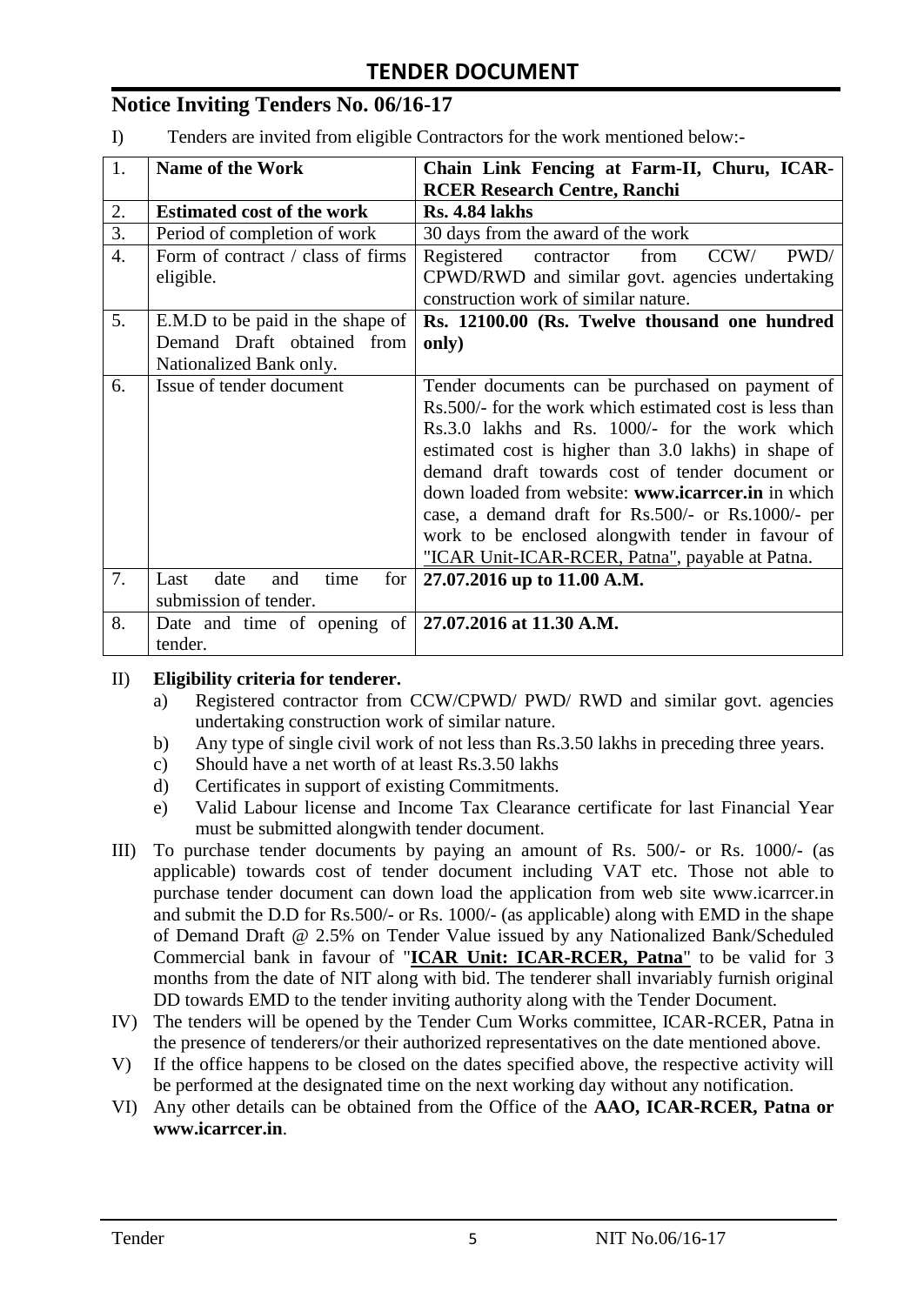#### **INSTRUCTIONS TO TENDERERS A – GENERAL**

#### **1. Name & Scope of work:**

1.1 Brief details of the work are as follows:

|   |                  | A Brief description and <b>Chain</b> Link Fencing at Farm-II, Churu, ICAR-RCER |
|---|------------------|--------------------------------------------------------------------------------|
|   | location of work | <b>Research Centre, Ranchi</b>                                                 |
| B | Scope of work:   | Civil work                                                                     |
|   | Period           | of 30 days from the award of the work                                          |
|   | Completion       |                                                                                |

- **1.2 The Director, ICAR-RCER, Patna invites tenders along with** EMD of Rs. **12100/-** in the shape of Demand Draft issued by any Nationalized Bank**, Payable at Patna** to be valid for 3 months from the date of NIT along with bid. Bids without EMD will be summarily rejected.
- **1.3** The successful tenderer is expected to complete the work within the stipulated time period, as specified in 1.1 C.

#### **2. Firms Eligible to Tender:**

- 2.1 The Firms who are having;
	- a) Registered contractor from CCW/PWD/CPWD/RWD and similar govt. agencies undertaking construction work of similar nature.
	- b) Any type of single civil work of not less than **Rs.3.50** lakhs in preceding the years.
	- c) Should have net worth of at least **Rs.3.50** Lakhs.
	- d) Experience in any type of civil work.
	- e) Certificates in support of Existing Commitments.
	- f) Valid Labour license and Income Tax Clearance certificate for last Financial Year must be submitted alongwith tender document.

#### **3. Qualification data of the Tenderers:**

- 3.1 The tenderer shall furnish the following particulars in the formats enclosed, supported by documentary evidence as specified in the formats.
	- a) Check slip to accompany the tender **(in Annexure-I)**.
	- b) Attested copies of documents relating to experience in the similar type of works.
- 3.2 Even though the tenderers meet the above qualifying criteria, they are liable to be disqualified / debarred / suspended / blacklisted if they have
	- Furnished false / fabricated particulars in the forms, statements and /annexure submitted in proof of the qualification requirements and/or
	- Not turned up for entering into agreement, when called upon.
	- Record of poor progress such as abandoning the work, not properly completing the contract, inordinate delays in completion, litigation history or financial failures etc. and/or
	- Participated in the previous bidding for the same work and had quoted unreasonably high tender rate and
	- Even while execution of the work, if found that the work was awarded to the Contractor based on false / fake certificates of experience, the Contractor will be blacklisted and work will be taken over invoking relevant standard rules of GOI.
- 3.3 **A tenderer submitting a Tender which the tender accepting authority considers excessive and or indicative of insufficient knowledge of current prices or definite attempt of profiteering will render him liable to be debarred permanently from tendering or for such period as the tender accepting authority may decide. The tenderer overall quote should be based on the controlled prices for the materials, if any, fixed by the Government or the reasonable prices permissible for the tenderer**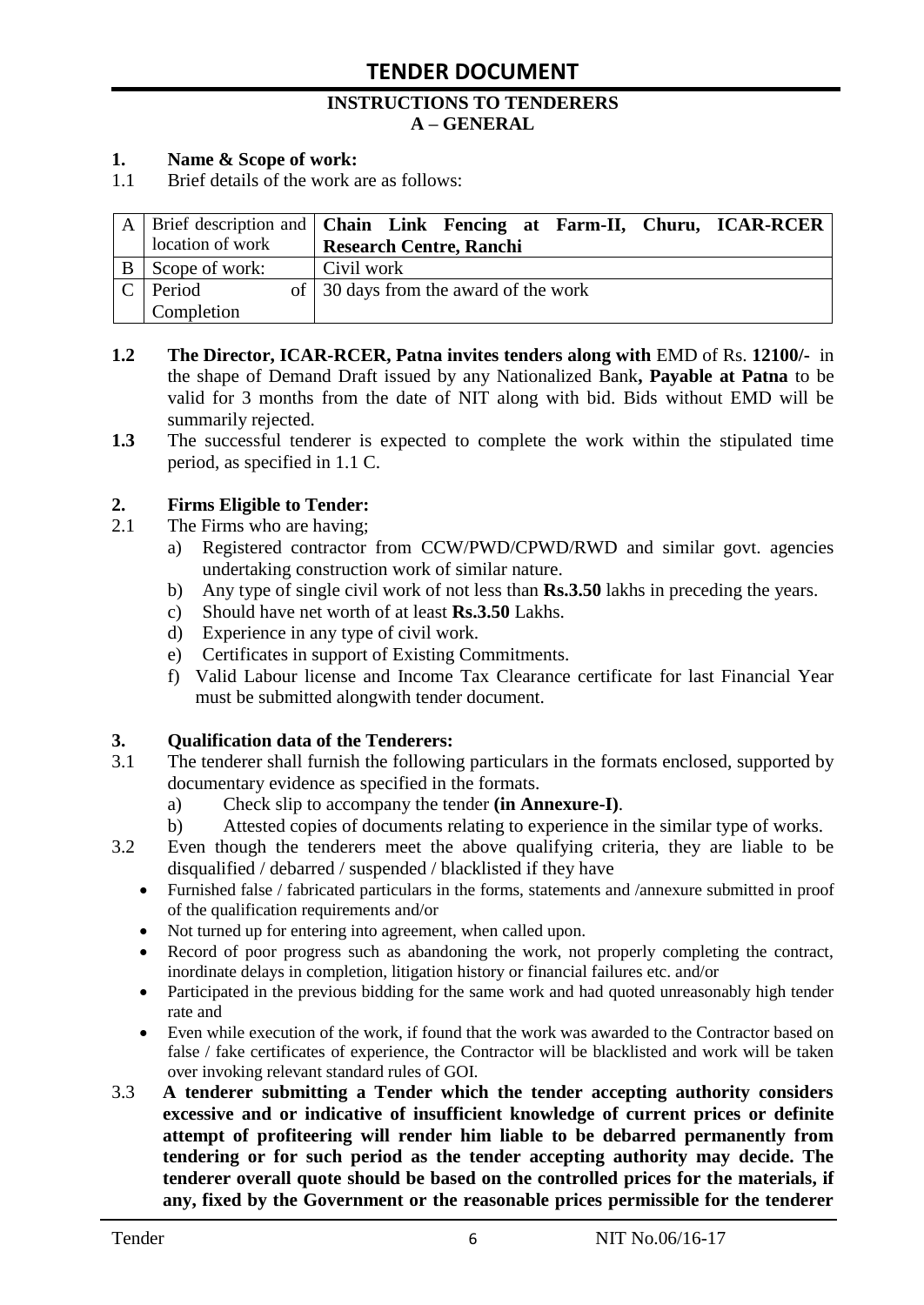**to charge a private purchaser under the provisions of clause-6 of the hoarding and profiteering prevention ordinance of 1943 as amended from time to time and on similar principle in regard to labour supervision on the construction.**

#### **4. One Tender per Tenderer:**

4.1 Each Tenderer shall submit only one Tender for the work. A Tenderer who submits more than one Tender will cause disqualification of all the Tenders submitted by the Tenderer.

#### **5. Cost of Tendering**

5.1 The Tenderer shall bear all costs associated with the preparation and submission of his Tender and the tender inviting authority will in no case be responsible and liable for those costs.

#### **6. Site Visit.**

6.1 The Tenderer, at the Tenderer"s own responsibility and risk is advised to visit and examine the Site of Work and its surroundings and obtain all information that may be necessary for preparing the Tender for entering into a contract, for construction of the work. The costs of visiting the site shall be at the Tenderer's own expenses.

# **B. TENDER DOCUMENT**

#### **7. Contents of Tender document.**

- 7.1 One set of Tender document, comprises of the following:
	- 1) **Notice Inviting Tenders (NIT)**
	- **2) Instruction to Tenderers**
	- **3) Forms of Tender and qualification information**
	- **4) Conditions of Contract.**
	- **5) Specifications.**
	- **6) Drawings.**
	- **7) Forms of Securities. i.e., EMD, Additional Security etc.**
	- **8) Bill of quantities and Price.**

# **8. Clarification on Tender Documents.**

8.1 A prospective Tenderer requiring any clarification on Tender documents may contact the Administrative Officer at the address **indicated in the NIT**. The Administrative Officer will also respond to any request for clarification, received through post.

#### **9. Amendment to Tender Documents.**

- 9.1 Before the last date for submission of Tenders, the Tender Inviting Officer may modify any of the Contents of the Tender Notice, Tender documents by issuing amendment / Addendum.
- 9.2 Any addendum/amendments issued by the Tender Inviting Officer shall be part of the Tender Document and it shall either be communicated in writing to all the purchasers of the Tender documents or notified in the News Papers in which NIT was published.
- 9.3 To give prospective Tenderers reasonable time to take an addendum into account in preparing their bids, the Tender Inviting Officer may extend if necessary, the last date for submission of tenders.

# **C. PREPARATION OF TENDERS**

**10. Language of the Tender:** All documents relating to the tender shall be in the English Language only.

#### **11. Documents comprising of the Tender.**

- 11.1 The bidders are requested to submit a proposal as detail in this document.<br>11.2 The bidders, who are desirous of participating in the Tender, shall sign on
- The bidders, who are desirous of participating in the Tender, shall sign on all the statements, documents, certificates, tender document purchased by him, owning responsibility for their correctness/authenticity.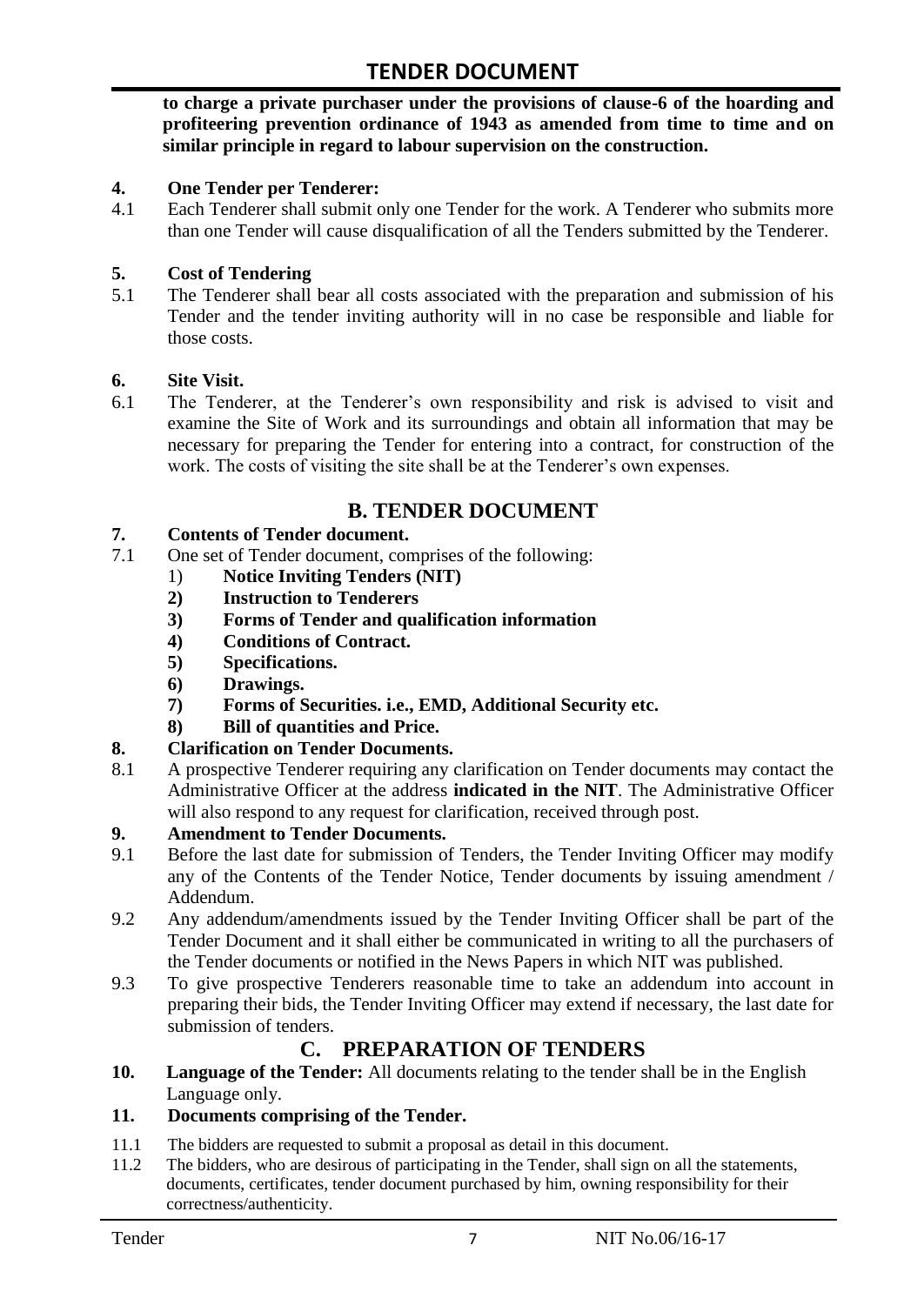- 11.3 **Earnest Money Deposit (EMD):** The bidders shall submit EMD as indicated earlier along with the Proposal. The proposals without EMD are liable for rejection.
- **11.4 The tenderer should place two bids in separate envelopes namely;**
	- **a) Technical bid**
	- **b) Financial bid or Price bid Both the envelope should clearly mention the NIT No. and type of bid i.e. technical or financial or price bid.**

#### **11.5 Proposal of Technical Bid**

- a. In preparing the Technical bid, bidders are expected to examine the documents comprising this tender document in detail. Material deficiencies in providing the information requested may result in rejection of a Proposal.
- b. While preparing the Technical bid, bidders must give particular attention to the following:
	- I) If a bidder considers that they do not have all the expertise for the Assignment, it may obtain a full range of expertise by associating with other firms as appropriate.
	- II) The Technical Proposal should provide the following information using the attached Standard Forms, where ever applicable
	- III) A brief description of the bidder organization and an outline of recent experience on assignments of a similar nature. For each assignment, the outline should indicate, inter alia, duration of the assignment, contract amount, and bidder involvement.
	- IV) List of equipment make, model etc with technical brochures, if any equipment is to be supplied.
	- V) List of personnel who will be looking after the work execution.
	- VI) Any comments or suggestions on the proposed scope of work, list of services, and any facilities expected to be provided by the **ICAR-RCER, Patna**.
	- VII) Any additional comments/ remarks.
- c. The Technical Proposal shall not include any financial information.
- **11.6** The Technical proposal will be reviewed by Tender cum Works Monitoring Committee of the **ICAR-RCER, Patna** and the clarifications, particulars if any required from the bidders will be obtained or in the conventional method by addressing the bidders.
- **11.7 The Tender Document will be opened in front of Tender cum Works Monitoring Committee of the ICAR-RCER, Patna at the time and date as specified in the tender documents.**

#### **12. Price Offer:**

- 12.1 The tenderer should however quote his lump sum tender based on this schedule of quantities. He should quote his offer as an overall tender percentage. The over all tender percentage should be written both in words and figures. The bid offers i.e., percentage shall be written both in figures and words legibly and free from erasures, over writings or corrections of figures. Corrections where unavoidable should be made by crossing out, and rewriting duly initialising with date.
- 12.2 The Schedule A contains not only the quantities but also the rates worked out by the department and the amount for each item and total value of the estimated contract. The tenderer should workout his own rates keeping in view the work, site conditions and quote his overall tender percentage with which he intends to execute the work.
- 12.3 The bid offer shall be for the whole work and not for individual items / part of the work.
- 12.4 All duties, taxes, and other levies payable by the contractor as per State / Central Government rules, shall be included in the tender percentage quoted by the tenderer.
- 12.5 **The tendered contract amount as computed based on overall tender percentage is subject to variation during the performance of the Contract in accordance with variation in quantities etc.**
- **13. Validity of Tenders:**
- 13.1 Tenders shall remain valid for a period of not less than six months from the last date for receipt of Tender.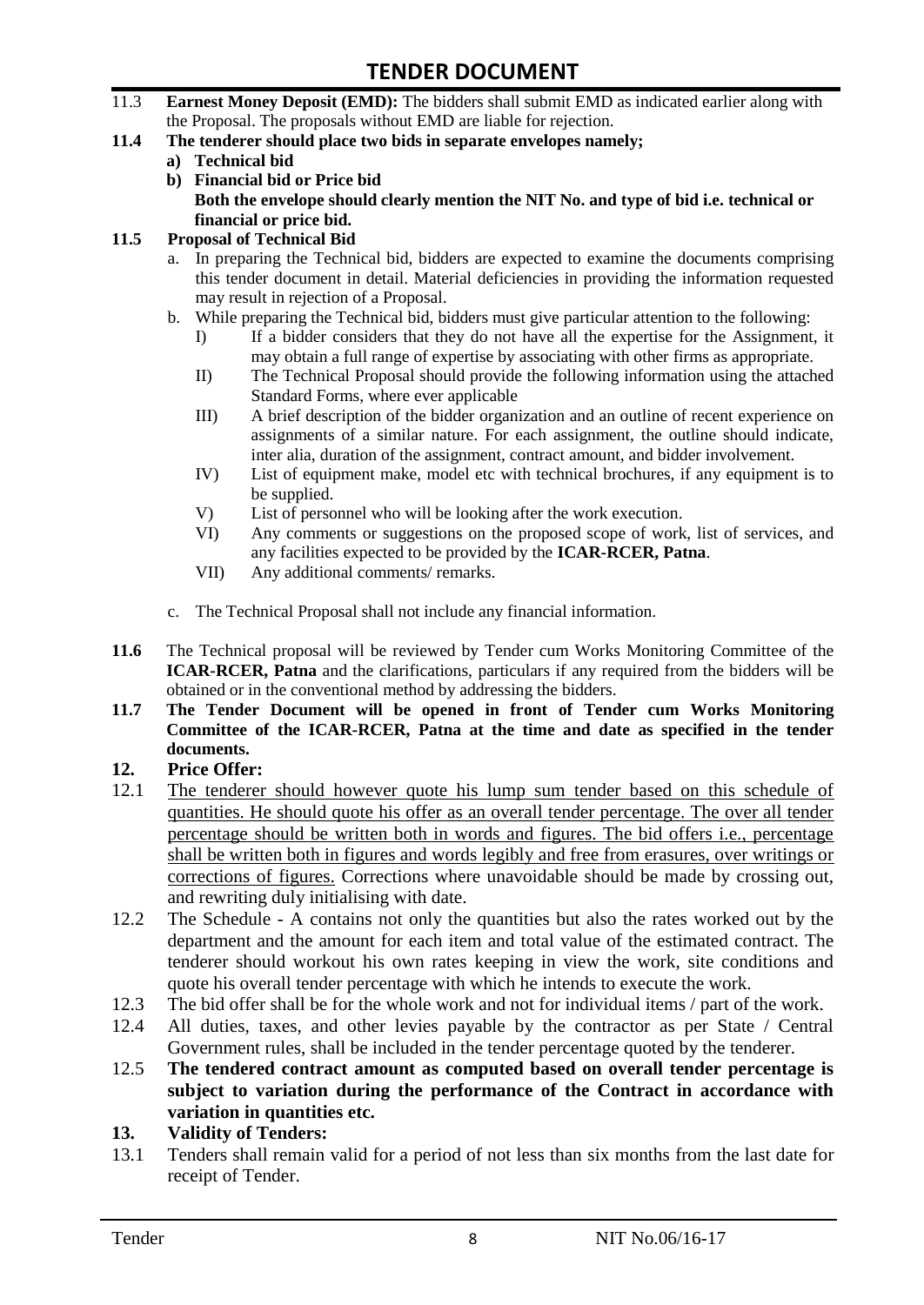- 13.2 During the above mentioned period no plea by the tenderer for any sort of modification of the tender based upon or arising out of any alleged misunderstanding or misconceptions or mistake or for any reason will be entertained.
- 13.3 In exceptional circumstances, prior to expiry of the original time limit, the Tender Inviting Officer may request the bidders to extend the period of validity for a specified additional period. Such request to the Tenderers shall be made in writing. A Tenderer may refuse the request without forfeiting his E.M.D. A tenderer agreeing to the request will not be permitted to modify his Tender, but will be required to extend the validity of his E.M.D for a period of the extension.

# 14. **Signing of Tenders**<br>14.1 If the tender is mag

- If the tender is made by an individual, it shall be signed with his full name and his address shall be given. If it is made by a firm, it shall be signed with the co-partnership name by a member of the firm, who shall also sign his own name, and the name and address of each member of the firm shall be given, if the tender is made by a corporation it shall be signed by a duly authorized officer who shall produce with his tender satisfactory evidence of his authorization. Such tendering corporation may be required before the contract is executed, to furnish evidence of its corporate existence. Tenders signed on behalf of G.P.A holder will be rejected.
- 14.2 The tender shall contain no alterations or additions, except those to comply with instructions issued by the tender inviting officer, or as necessary to correct errors made by the tenderer, in which case all such corrections shall be initialled by the person signing the tender.
- 14.3 No alteration which is made by the tenderer in the contract form, the conditions of the contract, the drawings, specifications or statements / formats or quantities accompanying the same will be recognized, and, if any such alterations are made the tender will be void.

# **D. SUBMISSION OF TENDERS.**

#### **15. Submission of Tenders:**

- 15.1 The tenderer shall invariably ensure that the following are to be submitted along with tender document.
	- **a) Check slip**
	- **b) Copy of Experience Certificate in Similar type of Work.**
	- **c) Any type of single civil work of not less than Rs.3.50 lakhs in preceding three years.**
	- **d) DD towards EMD.**
	- **e) Declaration towards the genuineness of the certificates**
- 15.2 The successful tenderer shall furnish the original hard copies of all the documents/ EMD / certificates / statements by them before concluding the agreement.
- 15.3 Submit tenders in as explained above. The tender should be submitted in a water proof covers and duly sealed. The cover should clearly indicate the Tender Number, Name of work tendered, due date for opening, address of the bidder and the Bid schedule. The EMD should be enclosed prominently along with the BID.

# **16. Last date / time for submission of the tenders.**

- 16.1 Tenders must be submitted not later than the date and time specified in NIT. In the event of the specified date / time for the submission of bids declared as holiday, the bids will be received on the next working day.
- 16.2 The Director, ICAR-RCER may extend the dates for issue and receipt of Tenders by issuing an amendment in which case all rights and obligations of the Incharge and the Tenderers will remain same as previously.

#### **17. Late tenders**

17.1 Any tender received after the last date / time prescribed will be summarily rejected.<br>18. Modification to the tender

# **18. Modification to the tender**<br>18.1 No tender shall be modified

No tender shall be modified after the last date / time of submission of tenders.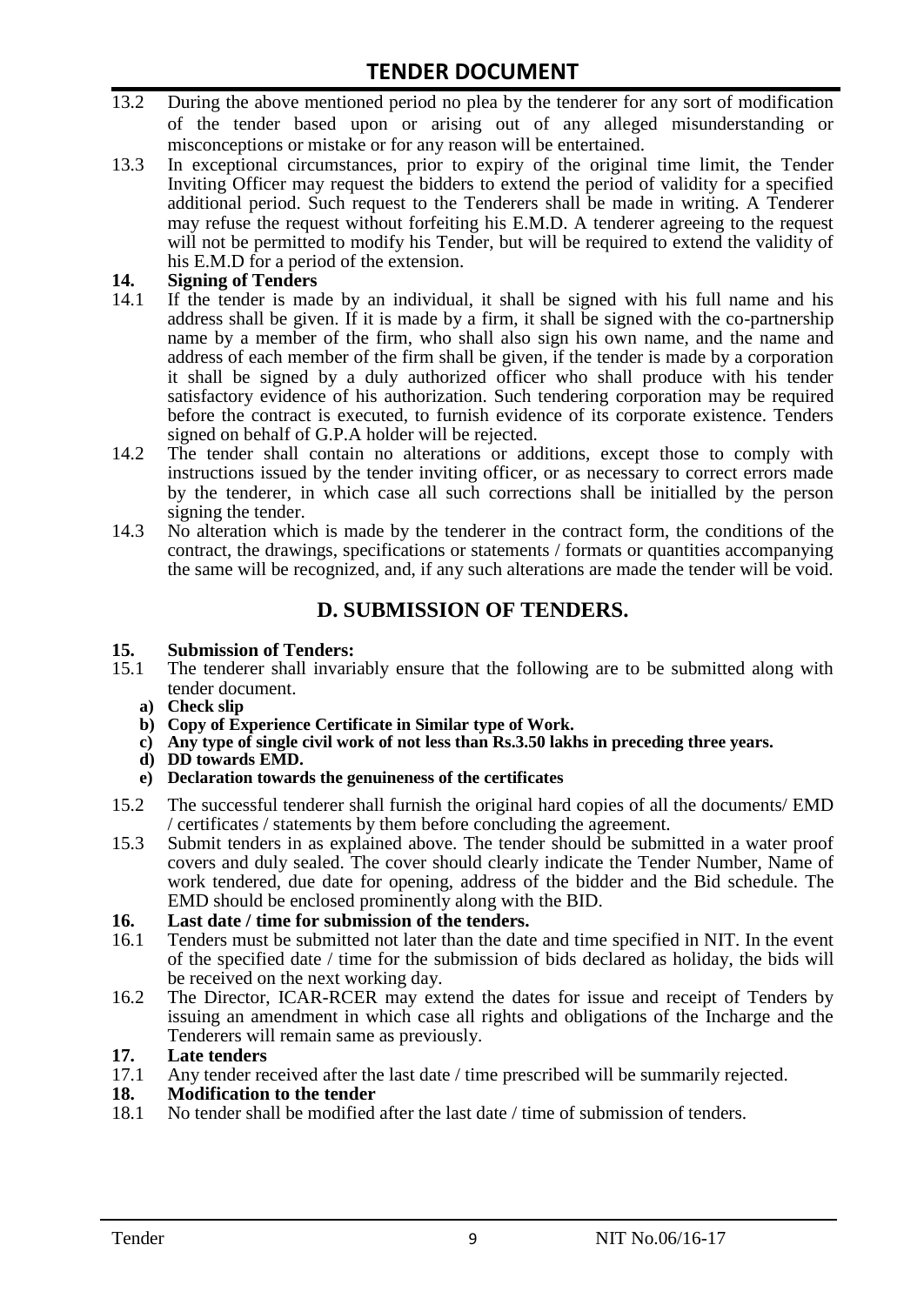# **E. TENDER OPENING AND EVALUATION**

- **19. Tender opening**
- 19.1 **The tenderers or their authorized representatives can be present at the time of opening of the tenders. Either the tenderer himself or one of his representative with proper authorization only will be allowed at the time of tender opening. If any of the tenderer is not present at the time of opening of tenders, the tender opening authority will, on opening the tender of the absentee tenderer, reads out and record the deficiencies if any, which shall be binding on the tenderer.**
- 19.2 **The technical bid containing qualification requirements as per Annexure: I and statement I to VII in 11:5 (b) will be evaluated by the tender opening authority and the minutes are recorded which will be signed by the tender opening authority as well as tenderers or their authorized representatives present.**

#### **20. Clarification of the Tender Document.**

- 20.1 The tender opening authority may call upon any tenderer for clarification on the statements, documentary proof relating to the Tender Document. The request for clarification and response thereto shall be in writing and it shall be only on the qualification information furnished by the tenderer. The clarification called for from the tenderers shall be furnished within the stipulated time, which shall not be more than a week.
- 20.2 The tenderer if so desirous, shall agree in writing to furnish the clarification called for within the stipulated time and, for disqualification and rejection of his tender in the event of failure to do so.

# **21. Examination of Tender Document and determination of responsiveness**

- 21.1 The Director, ICAR-RCER will evaluate whether each tenderer is satisfying the eligibility criteria prescribed in the tender document and declares them as a qualified tenderer.
- 21.2 If any alteration is made by the tenderer in the tender documents, the conditions of the contract, the drawings, specifications or statements / formats or quantities the tender will be rejected.
- 21.3 Tenders shall be scrutinized in accordance with the conditions stipulated in the Tender document. In case of any discrepancy of non-adherence conditions the tender accepting authority shall communicate the same which will be binding both on the tender opening authority and the tenderer. In case of any ambiguity, the decision taken by the tender accepting authority on tenders shall be final.
- 21.4 Those proposals which are found to meet the minimum standards as prescribed by the Director, ICAR-RCER will be treated as responsive bids.

# **22. Evaluation and comparison of price.**

- The committee will evaluate and compare the price of all the qualified tenderers.
- 22.2 Negotiations at any level are strictly prohibited. However, good gesture rebate, if offered by the lowest tenderer prior to finalization of tenders may be accepted by the tender accepting authority.
- 22.3 Selection of tenderer among the lowest and equally quoted tenderers will be in the following orders:
	- **a) The tenderer whose bid capacity is higher will be selected.**
	- **b) In case the bid capacity is also same the tenderer whose annual turnover is more will be preferred.**
	- **c) Even if the criteria incidentally become the same, the turnover on similar works and thereafter machinery available for the work and then the clean track record will be considered for selection.**

#### **23. Process to be confidential**

- 23.1 Information relating to the examination, clarification, evaluation and comparison of tenders and recommendations for the award of a contract shall not be disclosed to tenderers or any other persons not officially concerned with such process until the award to the successful tenderer has been announced by the tender accepting authority. Any effort by a tenderer to influence the processing of tenders or award decisions may result in the rejection of his tender.
- 23.2 No Tenderer shall contact the Director, ICAR-RCER or any authority concerned with finalisation of tenders on any matter relating to its Tender from the time of the Tender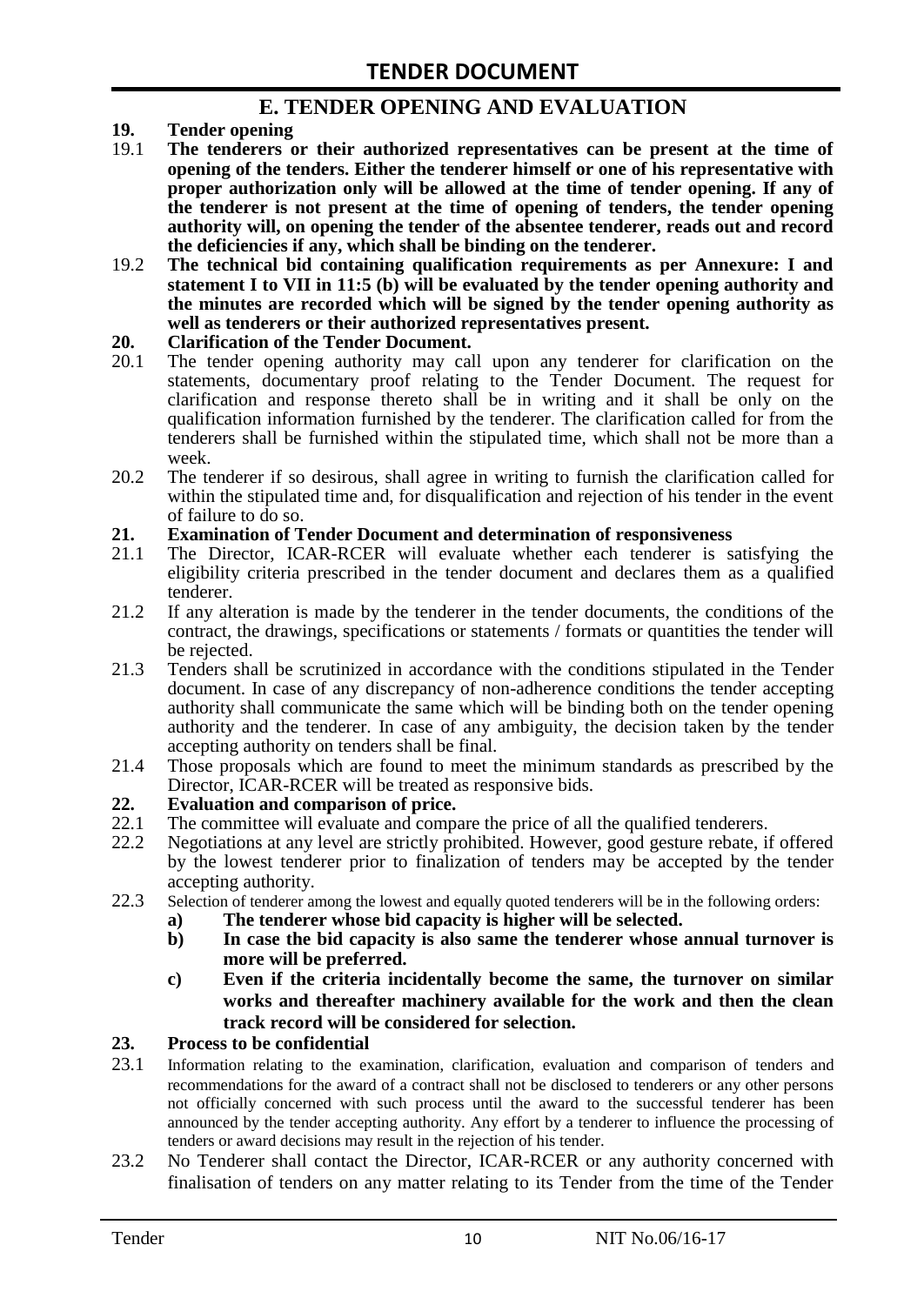opening to the time the Contract is awarded. If the Tenderer wishes to bring additional information to the notice of the Director, it should do so in writing.

23.3 Before recommending / accepting the tender, the tender recommending / accepting authority shall verify the correctness of certificates submitted to meet the eligibility criteria and specifically experience. The authenticated agreements of previous works executed by the lowest tenderer shall be called for.

# **F. AWARD OF CONTRACT**

# **24. Award Criteria**

- 24.1 The Director, ICAR-RCER will award or recommend to the competent tender accepting authority for award of the contract to the tenderer who is found technically qualified as per the tender conditions and whose price is lowest.
- 24.2 The tender accepting authority reserves the right to accept or reject any tender or all tenders and to cancel the tendering process, at any time prior to the award of contract, without thereby incurring any liability to the affected tenderer or tenderers or any obligation to inform the affected tenderer or tenderers of the reasons for such action.
- 25. Notification of award and signing of agreement
- 25.1 **The Tenderer whose Tender has been accepted will be notified of the award of the work by The Director ICAR-RCER prior to expiration of the Tender validity period by registered letter. This letter (hereinafter and in the Conditions of Contract called "Letter of Acceptance") will indicate the sum that the Government will pay the Contractor in consideration of the execution, completion, and maintenance of the Works by the Contractor as prescribed by the Contract (hereinafter and in the Contract called the "Contract Amount").**
- 25.2 The successful tenderer has to sign an agreement within a period of 15 days from the date of receipt of communication of acceptance of his tender. On failure to do so his tender will be cancelled duly forfeiting the E.M.D., paid by him without issuing any further notice and action will be initiated for black listing the tenderer.

### **26. Corrupt or fraudulent practices**

- 26.1 The Government requires that the bidders / suppliers / contractors under Government financed contracts, observe the highest standard of ethics during the procurement and execution of such contracts. In pursuance of this policy, the Government
- (a) Define for the purposes of the provision, the terms set forth below as follows:
- (i) "corrupt practices" means the offering, giving, receiving or soliciting of anything of value to influence the action of a Government official in procurement process or in contract execution: and
- (ii) "fraudulent practice" means a misrepresentation of facts in order to influence a procurement process or the execution of a contract to the detriment of the Government and includes collusive practice among Tenderers (prior to or after Tender submission) designed to establish in Tender prices at artificial noncompetitive levels and to deprive the Government of the benefits of free and open competition.
- (b) Will reject a proposal for award if it determines that the tenderer recommended for award has engaged in corrupt or fraudulent practices in competing for the contract in question.
- (c) Will blacklist / or debar a firm, either indefinitely or for a stated period of time, if at any time determines that the firm has engaged in corrupt or fraudulent practices in competing for, or in executing a Government contract.
- (d) Further more, tenderers shall be aware of the provisions stated in the general conditions of contract.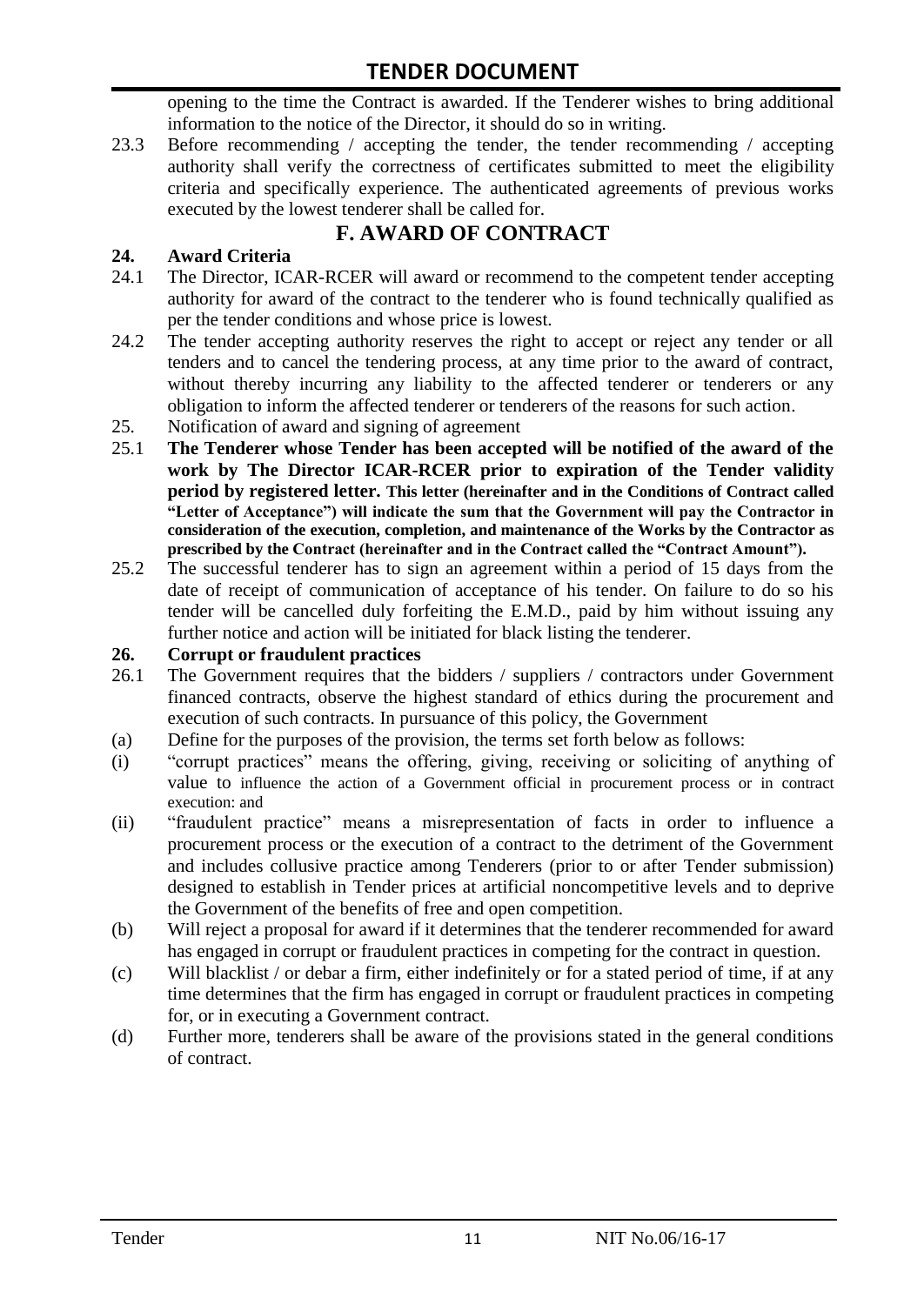# **QUALIFICATION INFORMATION Annexure –I**

| <b>CHECKLIST TO ACOMPANY THE TENDER</b> |  |
|-----------------------------------------|--|
|                                         |  |

| SI.<br>No.     | <b>Description</b>                                       | <b>Submitted</b><br>Yes/No | Page No.<br>(see Note |
|----------------|----------------------------------------------------------|----------------------------|-----------------------|
|                |                                                          |                            | below)                |
| $\mathbf{1}$   | 2                                                        | 3                          | 4                     |
| $\mathbf{1}$   | Attested photocopy of Registered contractor from         | Yes / No                   |                       |
|                | CCW/CPWD/ PWD/ RWD and similar govt. agencies            |                            |                       |
|                | undertaking construction work of similar nature.         |                            |                       |
| 2              | Any type of single civil work of not less than Rs.3.50   | Yes / No                   |                       |
|                | lakhs in preceding three years.                          |                            |                       |
| 3              | Certificates in support of Existing Commitments.         | Yes / No                   |                       |
| $\overline{4}$ | DD towards EMD.                                          | Yes / No                   |                       |
| 5              | Declaration towards the genuineness of the certificates  | Yes / No                   |                       |
| 6              | <b>Experience :</b> Experience in any type of civil work | Yes / No                   |                       |
| $\tau$         | Valid Labour license and Income Tax Clearance            | Yes / No                   |                       |
|                | certificate for last Financial Year must be submitted    |                            |                       |
|                | alongwith tender document.                               |                            |                       |

#### **Notes:-**

- 1) All the statements copies of the certificates, documents etc., enclosed to the Tender Document shall be given page numbers on the right corner of each certificate, which will be indicated in column (4) against each item. The statements furnished shall be in the formats appended to the tender document.
- 2) The information shall be filled-in by the Tenderer in the checklist and **statements VI & VII** of section 11.5 (b) and shall be enclosed to the Technical bid for the purposes of verification as well as evaluation of the tenderer"s Compliance to the qualification criteria as provided in the Tender document. All the Certificates, documents, statements as per check-list shall be submitted by the tenderer.
- 3) The bidder shall sign all the statements/documents/certificates received by him owing responsibility for their correctness/authenticity. The successful tenderer shall furnish the original hard copies of all the documents / certificates / statements received by them before concluding the Agreement.

#### **DECLARATION**

I / WE ………………………………………………………………. have gone through carefully all the Tender conditions and solemnly declare that the certificates or the documents uploaded by me/us are genuine and I/We will abide by any penal action such as disqualification or black listing or determination of contract or any other action deemed fit, taken by, the Institute against us, if it is found that the statements, documents, certificates produced by me/us are false/fabricated.

I / WE hereby declare that, I / WE have not been blacklisted / debarred / Suspended / demoted in any department in any State due to any reasons.

Signature of the Tenderer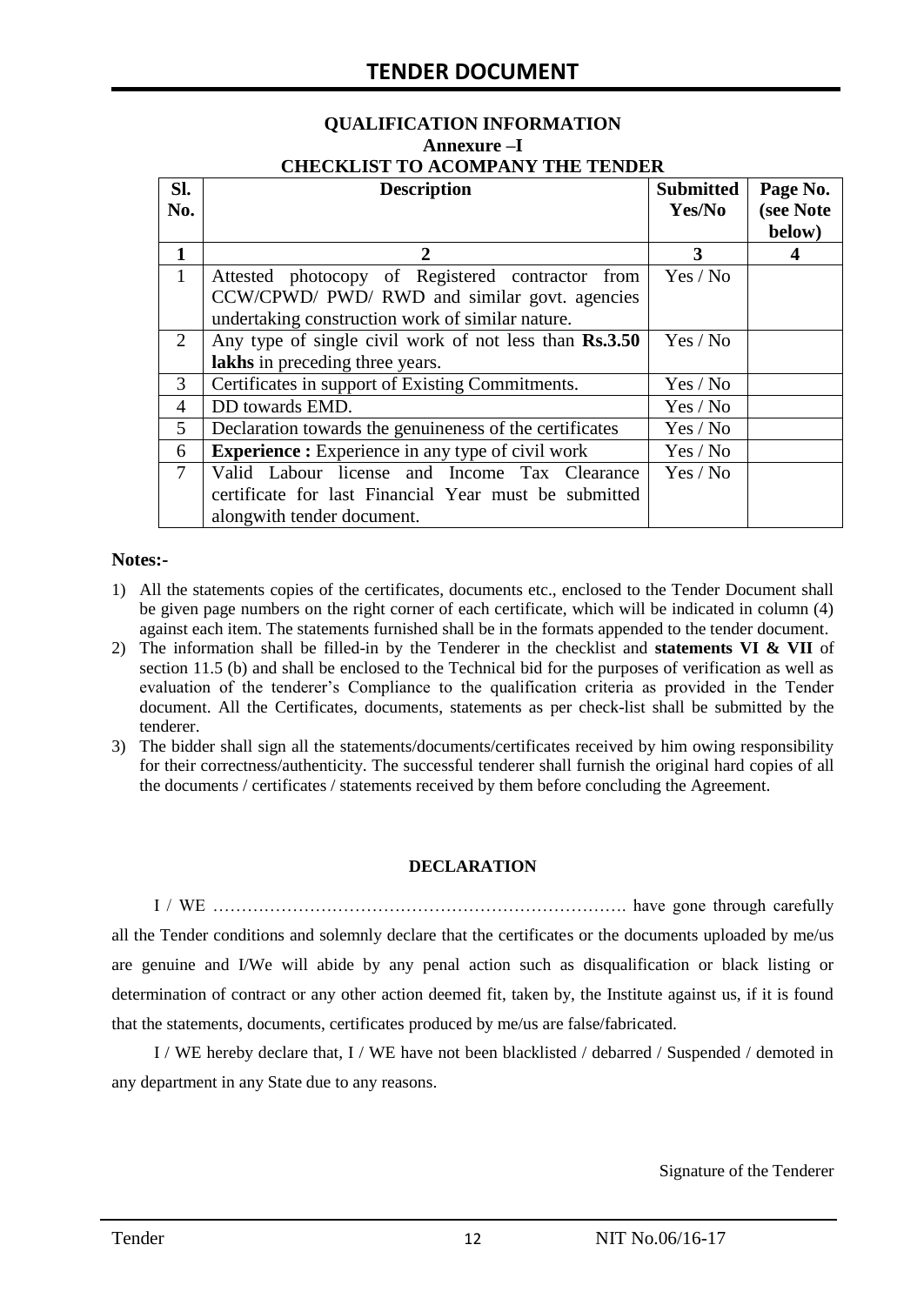# **CONDITIONS OF CONTRACT**

#### **TENDER**

Date: ……………

To The Director, ICAR-RCER, Patna

Sir,

I / We do hereby tender and if this tender be accepted, under take to execute the work entitled "**Chain Link Fencing at Farm-II, Churu, ICAR-RCER Research Centre, Ranchi"** as shown in the drawings and as per specifications described in this document of ICAR-RCER, Patna for the sum of **Rs. 4.84 lakhs** or such other sum as may be arrived under the clause of the standard preliminary specifications relating to "Payment by final measurement at unit rates"

I/WE have also quoted rates in Schedule "A", annexed (in words and figures) for which I/We agree to execute the work when the lumpsum payment under the terms of the agreement is varied by payment on measurement quantities.

I/WE have quoted rates in Schedule "A" both in words & figures. In case of any discrepancy between the Percentage excess or less on E.C.V., in words and figures, the rates quoted words only shall prevail.

I/WE agreed to keep the offer in this tender valid a period of six month(s) mentioned in the tender notice and not to modify the whole or any part of it for any reason within above period. If the tender is withdrawn by me/us for any reasons whatsoever, the earnest money paid by me/us will be forfeited to Government

I/WE hereby distinctly and expressly, declare and acknowledge that, before the submission of my/our tender I/We have carefully followed the instructions in the tender notice and have read the preliminary specifications and that I/We have made such examination of the contract documents and the plans, specifications and quantities and of the location where the said work is to be done, and such investigation of the work required to be done, and in regard to the material required to be furnished as to enable me/us to thoroughly understand the intention of same and the requirements, covenants, agreements, stipulations and restrictions contained in the contract, and in the said plans and specifications and distinctly agree that I/We will not hereafter make any claim or demand upon the Government based upon or arising out of any alleged misunderstanding or misconception /or mistake on my/or our part of the said requirement, covenants, agreements, stipulations, restrictions and conditions.

I / WE enclosed to my/our application for tender schedule a crossed demand draft (No.

dated: \_\_\_\_\_\_\_\_\_\_\_) for Rs: \_\_\_\_\_\_\_\_\_\_\_\_\_\_\_\_\_\_\_\_\_\_\_\_\_\_\_\_\_\_\_\_\_\_\_\_\_\_\_\_\_\_\_\_\_\_\_\_\_\_\_\_\_\_

as earnest money not to bear interest.

I / WE shall not assign the contractor or sublet any portion of the same. In case if it becomes necessary such subletting with the permission of the shall be limited to (1) Labour contract, (2) Material contract, (3) Transport contract and (4) Engaging specialists for special item of work.

IF MY / OUR tender is not accepted the sum shall be returned to me/us on application when intimation is sent to me/us of rejection or at the expiration of three months from last date of receipt of this tender, whichever is earlier. If my/our tender is accepted the earnest money shall be retained by the Government as security for the due fulfilment of this contract. If upon written intimation to me/us by the Office, I/We fail to attend the said office on the date herein fixed or if upon intimation being given to me/us or acceptance of my/our tender, and if I/We fail to make the additional security deposit or to enter into the required agreement as defined in tender document, then I/We agree the forfeiture of the earnest money. Any notice required to be served on me/us here under shall be sufficiently served on me/us if delivered to me/us hereunder shall be sufficiently served on me/us if delivered to me/us personally or forwarded to me/us by post to (registered or ordinary) or left at my/our address given herein. Such notice shall if sent by post be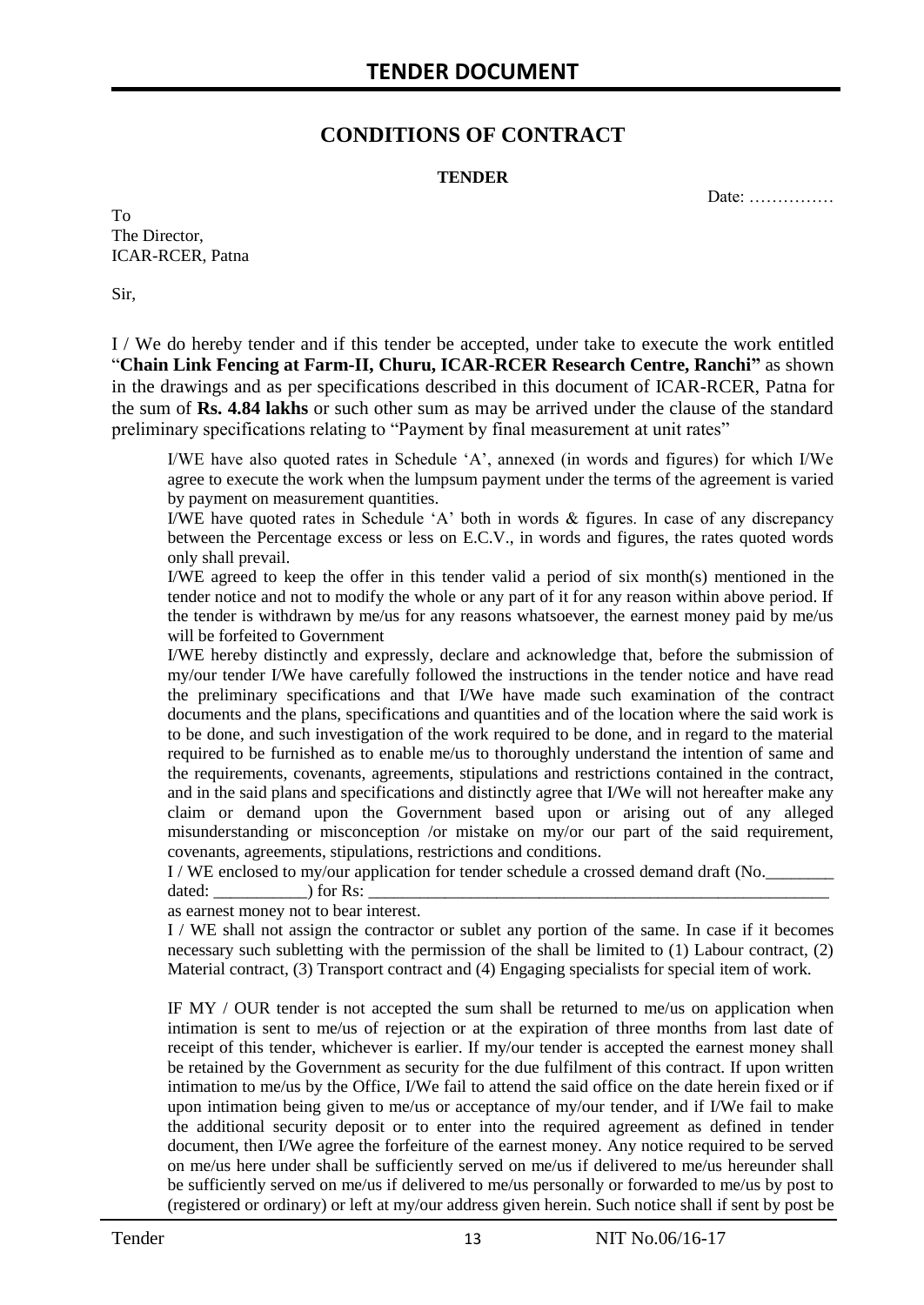deemed to have been served on me/us at the time when in due course of post it would be delivered at the address to which it is sent.

I/WE fully understand that the written agreement to be entered into between me/us and Government shall be the foundation of the rights of the both the parties and the contract shall not be deemed to be complete until the agreement has first been signed by me/us and then by the proper officer authorized to enter into contract on behalf of Government.

I AM/WE ARE professionally qualified and my/our qualifications are given below:

| S. No. | Name | Qualification |
|--------|------|---------------|
|        |      |               |
|        |      |               |
|        |      |               |
|        |      |               |
|        |      |               |
|        |      |               |
|        |      |               |
|        |      |               |

I/WE will employ the following technical staff for supervising the work and will see that one of them is always at site during working hours, personally checking all items of works and paint extra attention to such works as required special attention (eg) Main panel boards, Cable connections etc.,

| S. No. | Name | Qualification |
|--------|------|---------------|
|        |      |               |
|        |      |               |
|        |      |               |
|        |      |               |
|        |      |               |
|        |      |               |

I / WE declare that I / WE agree to recover the salaries of the technical staff actually engaged on the work by the department, from the work bills, if I / We fail to employ technical staff as per the tender condition.

#### **TENDERERS / CONTRACTOR'S CERTIFICATE.**

- (1) I/WE hereby declare that I/We have perused in detail and examined closely the Indian Standard Specifications, all clauses of the preliminary specifications with all amendments and have either examined all the standards specifications or will examine all the standard specifications for items for which I/We tender, before I/We submit such tender and agree to be bound and comply with all such specifications for this agreement which I/We execute in the different Government Departments.
- (2)I/WE certify that I/We have inspected the site of the work before quoting my price, I /We have satisfied about the quality, availability and transport facilities for all the materials.
- (3)I / WE am/are prepared to furnish detailed data in support of all my quoted rates, if and when called upon to do so without any reservations.
- $(4)$ I / WE hereby declare that I / We will not claim any price escalation.
- (5)I / WE hereby declare that I am / We are accepting for the defect liability period as 24 months.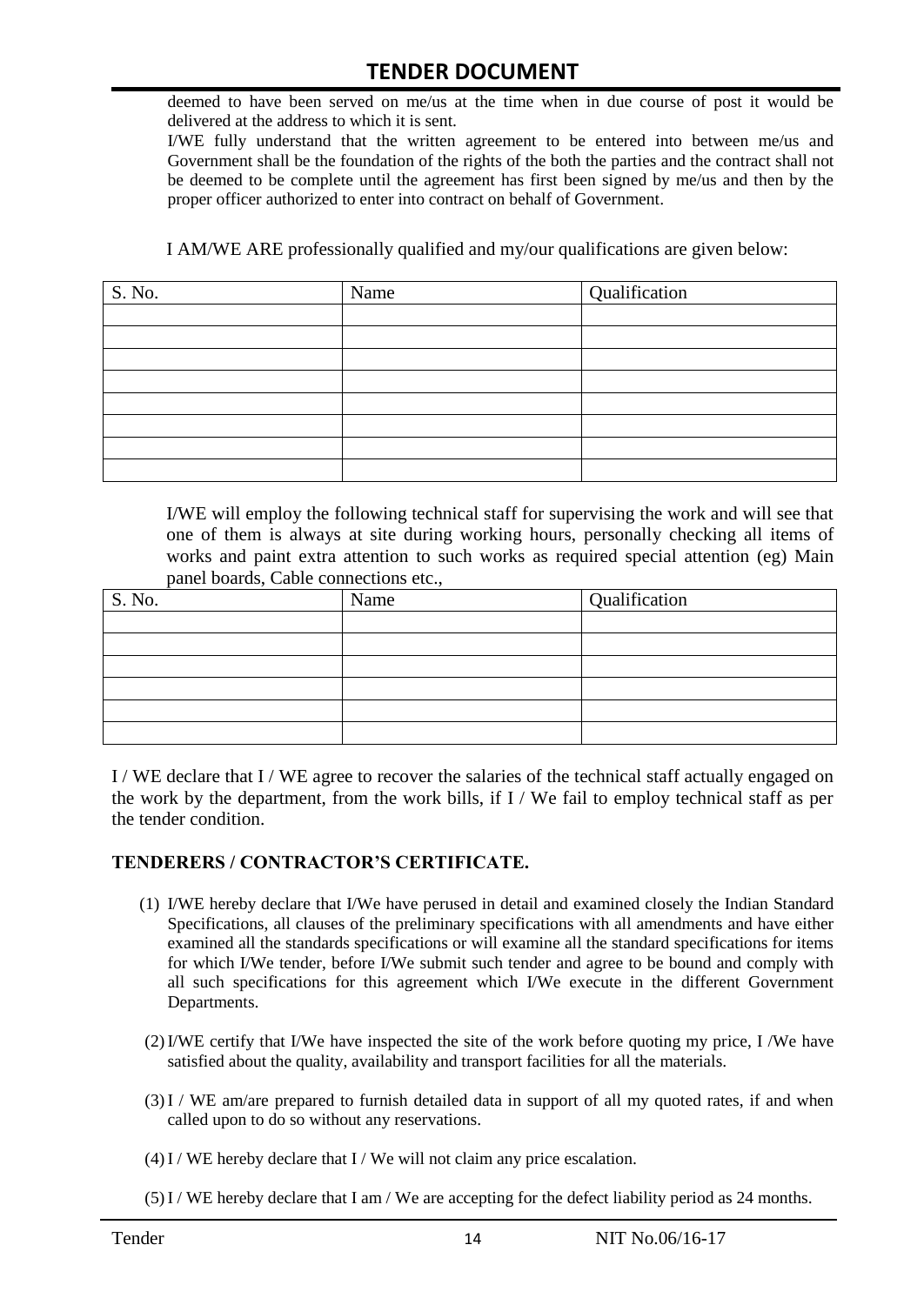- (6)I / WE declare that I / WE will not claim any extra amount towards any material used for the work other than the quoted works for respective schedule 'A' items.
- $(7)$  I / WE declare that I / WE will execute the work as per the mile stone programme, and if I / WE fail to complete the work as per the mile stone programme I abide by the condition to recover liquidated damages as per the tender conditions.
- (8)I / WE declare that I / WE will abide for settlement of disputes as per the tender conditions.

#### **DECLARATION OF THE TENDERER**

- 1) I/WE have not been black listed in any department due to any reasons.
- 2) I/We declare that all the Certificates/Documents submitted by Me/US are Genuine.
- 3) I/WE agree to disqualify me/us for any wrong declaration in respect of the above and to summarily reject my/our tender.

Address of the Tenderer:

Phone No.: Fax No.: Fax No.: CONTRACTOR.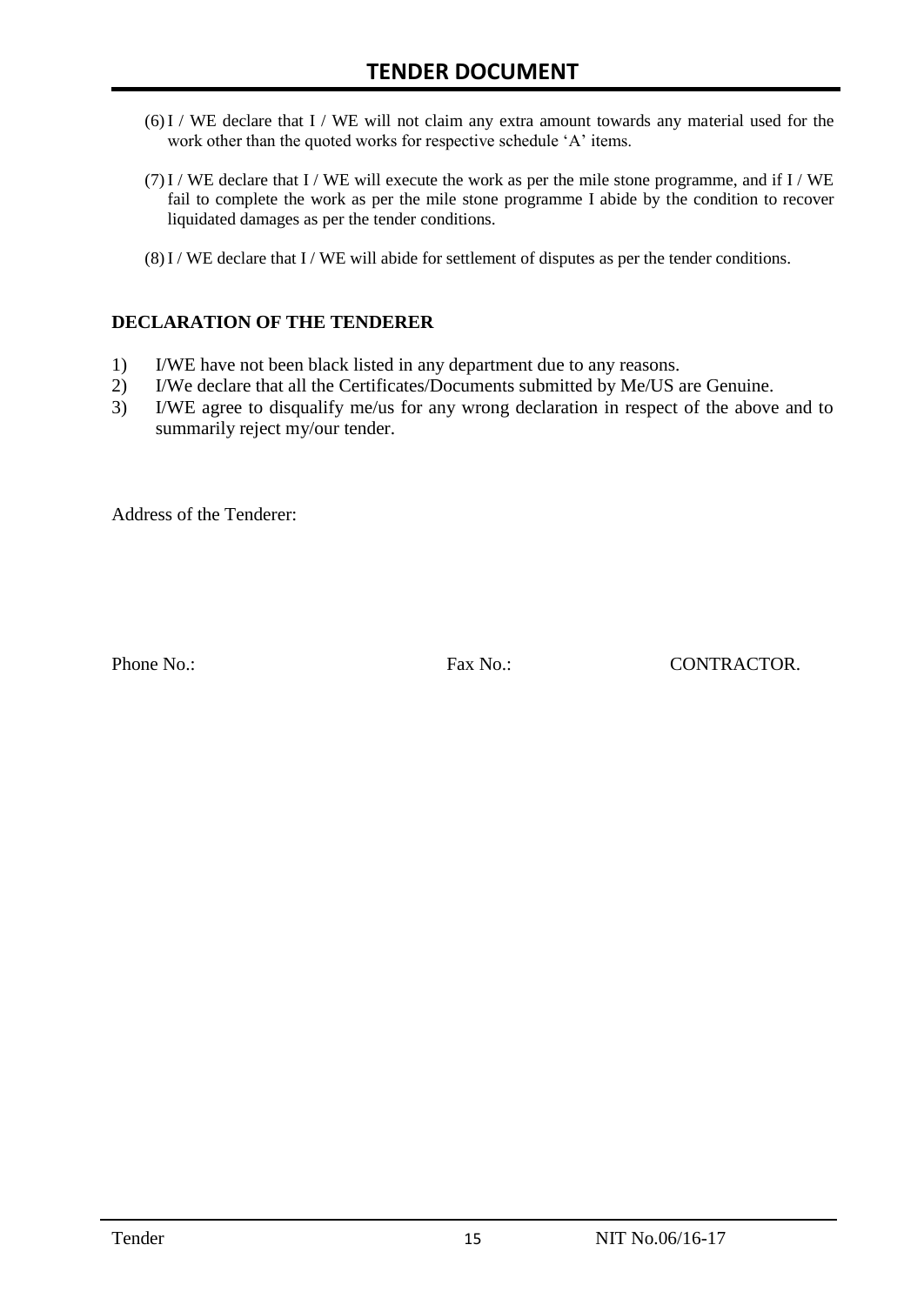# **CONDITIONS OF CONTRACT**

# **A. GENERAL**

### **1. Interpretation:**

- 1.1 In interpreting these Conditions of Contract, singular also means plural, male also means female, and vice-versa. Headings have no significance. Works have their normal meaning under the language of the contract unless specifically defined. The Incharge will provide instructions clarifying queries about the conditions of Contract.
- 1.2 The documents forming the Contract shall be interpreted in the following order of priority:
- **1) Agreement**
- **2) Letter of Acceptance, notice to proceed with the works**
- **3) Contractor's Tender**
- **4) Conditions of contract**
- **5) Specifications**
- **6) Drawings**
- **7) Bill of quantities**
- **8) Any other document listed as forming part of the Contract.**

#### **2. Decisions:**

2.1 Except where otherwise specifically stated, the Director will decide the contractual matters between the Department and the Contractor in the role representing the Department.

#### **3. Delegation:**

3.1 The Director may delegate any of his duties and responsibilities to other officers and may cancel any delegation by an official order issued.

#### **4. Communications:**

4.1 Communications between parties, which are referred to in the conditions, are effective only when in writing. A notice shall be effective only when it is delivered **(in terms of Indian Contract Act)**

#### **5. Sub-contracting:**

**5.1 If the prime contractor desires to sub-let a part of the work, he should submit the same at the time of filing tenders itself or during execution, giving the name of the proposed Sub-contractor, along with details of his qualification and experience. The Tender Accepting Authority should verify the experience of the Sub-contractor and if the Sub-contractor satisfies the qualification criteria in proportion to the value of work proposed to be sub-let, he may permit the same. The total value of works to be awarded on sub-letting shall not exceed 50% of contract value. The extent of subletting shall be added to the experience of the sub-contractor and to that extent deducted from that of the main contractor.**

#### **6. Other Contractors:**

6.1 The Contractor shall cooperate and share the Site with other contractors, Public authorities, utilities, and the Department. The Contractor shall also provide facilities and services for them as directed by the Incharge.

#### **7. Personnel:**

- 7.1 The Contractor shall employ the required Key Personnel named in the Schedule of Key Personnel to carry out the functions stated in the Schedule or other personnel approved by the Incharge. The Incharge will approve any proposed replacement of Key Personnel only if their qualifications, abilities, and relevant experience are substantially equal to or better than those of the personnel listed in the Schedule.
- 7.2 Failure to employ the required technical personnel by the contractor the institute will depute its own technical person and expenditure of salary will be recovered from contractor.
- 7.3 The technical personnel should be on full time and available at site whenever required by Incharge to take instructions.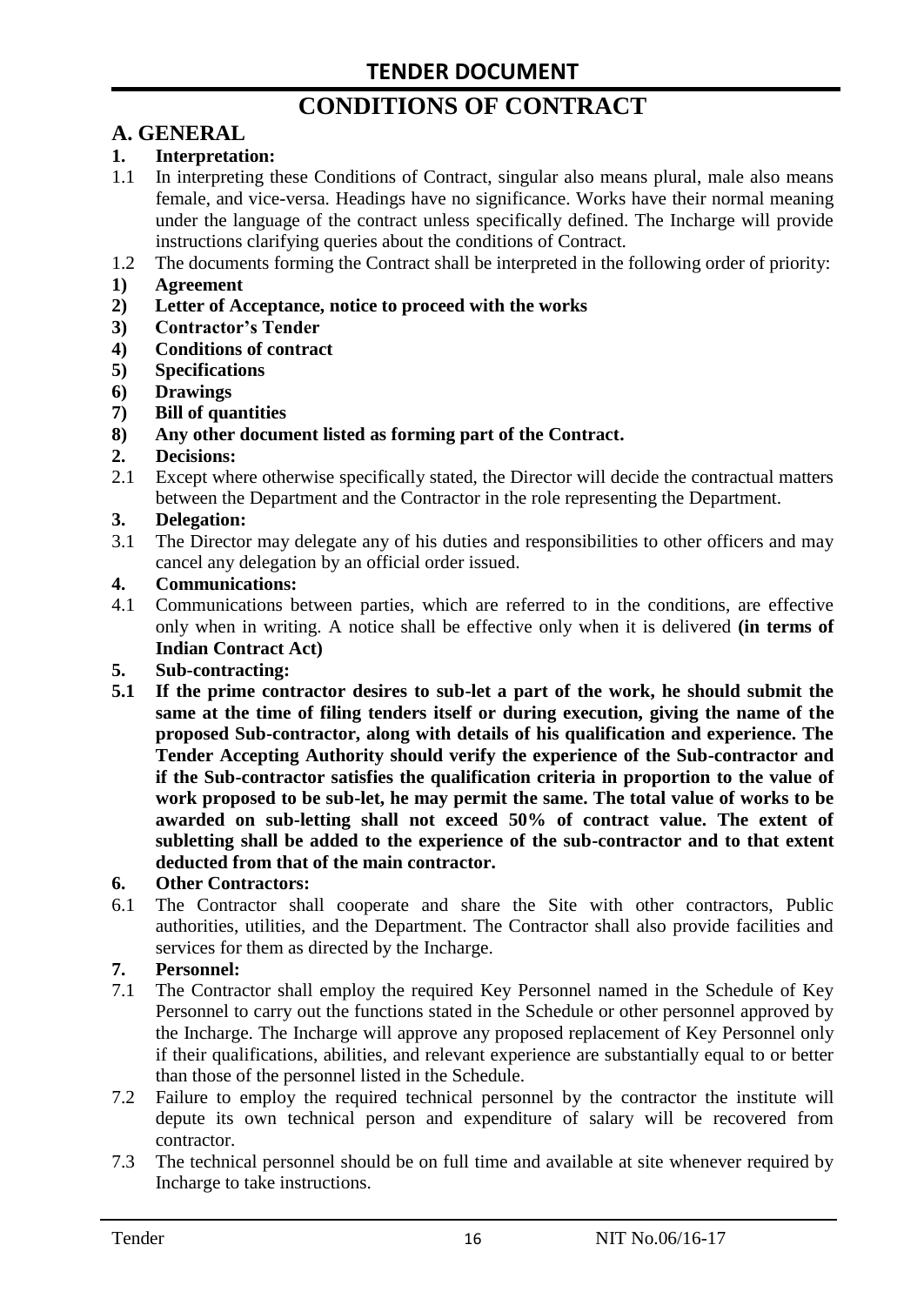- 7.4 The names of the technical personnel to be employed by the contractor should be furnished in the statement enclosed separately.
- 7.5 In case the contractor is already having more than one work on hand and has undertaken more than one work at the same time, he should employ separate technical personnel on each work.
- 7.6 If the contractor fails to employ technical personnel the work will be suspended or department will engage a technical personnel and recover the cost thereof from the contractor.
- 7.7 If the Incharge asks the Contractor to remove a person who is a member of Contractor"s staff or his work force stating the reasons the Contractor shall ensure that the person leaves the site forthwith and has no further connection with the work in the contract.

#### **8. Contractor's Risks:**

- 8.1 All risks of loss of or damage to physical property and of personnel injury and death, which arise during and in consequence of the performance of the Contract are the responsibility of the Contractor.
- **9. Insurance:**
- **9.1 The Contractor shall provide, in the joint names of the Department and the contractor, insurance cover from the Start Date to the end of the Defects Liability Period i.e., 24 months after completion for the following events which are due to the Contractor's risks.**
- **a) loss of or damage to the Works, Plant and Materials;**
- **b) loss of or damage to the Equipment;**
- **c) loss of or damage of property in connection with the Contract; and**
- **d) Personal injury or death of persons employed for construction.**
- **9.2 Policies and certificates of insurance shall be delivered by the Contractor to the Incharge at the time of concluding Agreement. All such insurance shall provide for compensation to be payable to rectify the loss or damage incurred.**
- **i) The contractor shall furnish insurance policy in force in accordance with proposal furnished in the Tender and approved by the Department for concluding the agreement.**
- **ii) The contractor shall also pay regularly the subsequent insurance premia and produce necessary receipt to the Incharge well in advance.**
- **iii) In case of failure to act in the above said manner the department will pay the premium and the same will be recovered from the Contractors payments.**
- **9.3 Alterations to the terms of insurance shall not be made without the approval of the Incharge.**

# **10. Site Inspections:**

- 10.1 The contractor should inspect the site and also proposed quarries of choice for materials source of water and quote his rate including quarrying, conveyance and all other charges etc.
- 10.2 The responsibility for arranging the land for borrow area rests with the Contractor and no separate payment will be made for procurement or otherwise. The contractor's quoted rate will be inclusive of land cost.

# **11. Contractor to Construct the Works:**

11.1 The Contractor shall construct and Commission the Work in accordance with the specifications and Drawings.

# **12. Power Supply.**

- 12.1 The contractor shall make his own arrangements for obtaining power from the Electricity dept., at his own cost. The contractor will pay the bills of Electricity Department for the cost of power consumed by him till the **(Name of work**) is handed over to ICAR-RCER.
- 12.2 **The contractor shall satisfy all the conditions and rules required as per Indian Electricity Act 1910 and under Rule-45(I) of the Indian Electricity Rules, 1956 as amended from time to time and other pertinent rules.**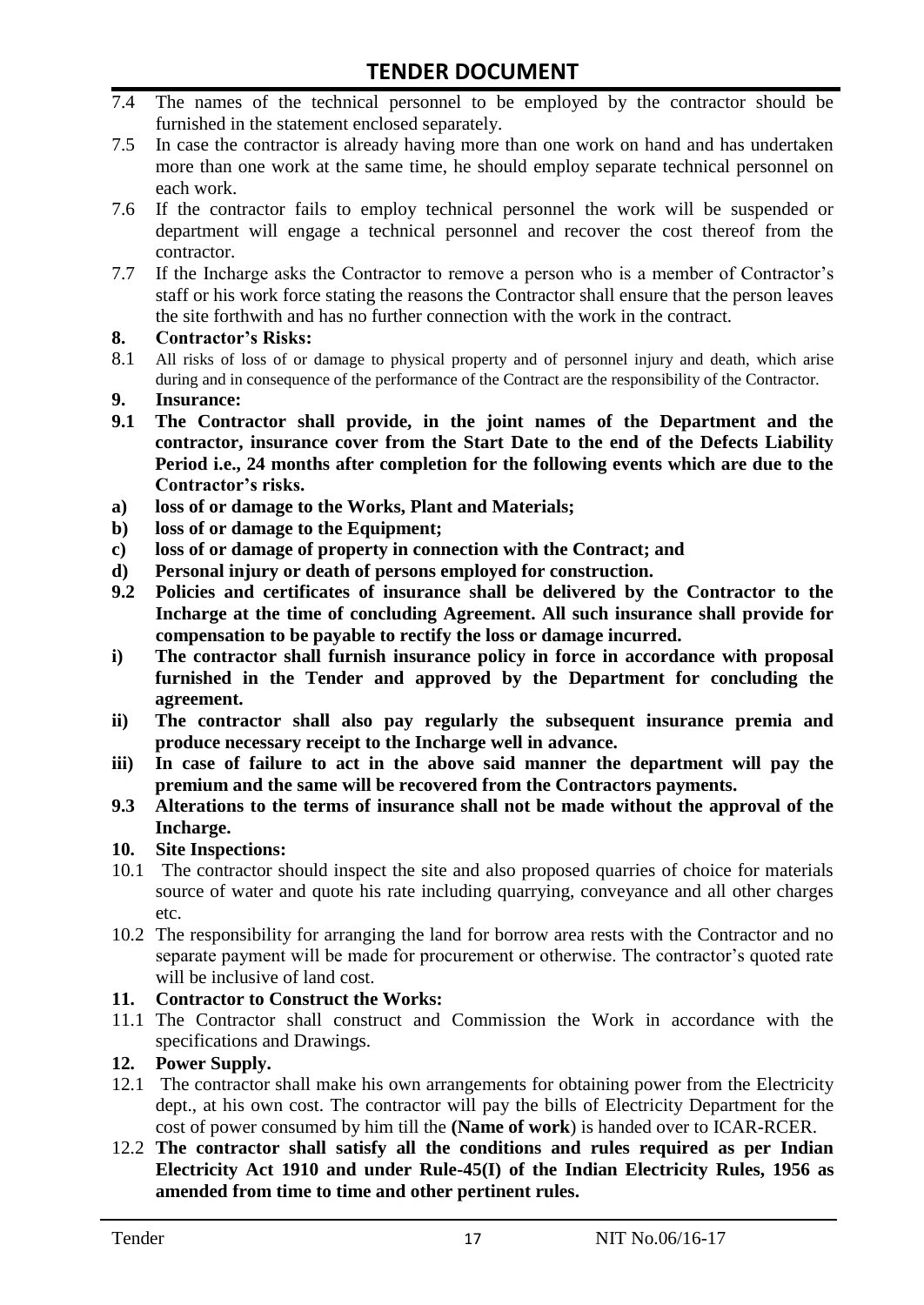12.3 The power shall be used for bonafide Departmental work only.

# **13. Monsoon Damages:**

Damages due to rain or flood shall have to be made good by the contractor till the work is handed over to the Department. The responsibility of damages making good the damages due to rain or flood rests with the contractor. **No extra payment is payable** for such operations and the contractor shall therefore, have to take all necessary precautions to protect the work done during the construction period.

#### **14. The works to be Completed by the Intended Completion Date:**

14.1 The Contractor may commence execution of the Works on the Start Date and shall carry out the Works in accordance with the programme submitted by the Contractor, as updated with the approval of the Incharge, and complete the work by the Intended Completion Date.

#### **15. Safety:**

15.1 The Contractor shall be responsible for the safety of all activities on the Site.

#### **16. Discoveries:**

16.1 Anything of historical or other interest or of significant value unexpectedly discovered on the Site is the property of the Government. The Contractor is to notify the Incharge of such discoveries and carry out the Incharge instructions for dealing with them.

#### **17. Possession of the Site.**

17.1 The Department shall give possession of the site to the Contractor.

# **18. Access to the Site:**

18.1 The Contractor shall provide the Incharge and any person authorised by the Incharge, access to the site and to any place where work in connection with the Contract is being carried out or is intended to be carried out.

#### **19. Instructions:**

- 19.1 The Contractor shall carry out all instructions of the Incharge and comply with all the applicable local laws where the Site is located.
- **20. Settlement of disputes:**
- 20.1 **If any dispute of difference of any kind whatsoever arises between the department and the Contractor in connection with, or arising out of the Contract, whether during the progress of the works or after their completion and whether before or after the termination, abandonment or breach of the Contract, it shall in the first place, be referred to and settled by the Incharge who shall, within a period of thirty days after being requested by the Contractor to do so, give written notice of his decision to the Contractor. Upon receipt of the written notice of the decision of the Incharge the Contractor shall promptly proceed without delay to comply with such notice of decision.**
- 20.2 **If the Incharge fails to give notice of his decision in writing within a period of thirty days after being requested or if the Contractor is dissatisfied with the notice of the decision of the Incharge the Contractor may within thirty days after receiving the notice of decision appeal to the Department who shall offer an opportunity to the contractor to be heard and to offer evidence in support of his appeal, the Department shall give notice of his decision within a period of thirty days after the Contractor has given the said evidence in support of his appeal, subject to arbitration, as hereinafter provided. Such decision of the Department in respect of every matter so referred shall be final and binding upon the Contractor and shall forthwith be given effect to by the Contractor, who shall proceed with the execution of the works with all due diligence whether he requires arbitration as hereinafter provided, or not. If the Department has given written notice of his decision to the Contractor and no claim to arbitration, has been communicated to him by the Contractor within a period of thirty days from receipt of such notice the said decision shall remain final and binding upon the Contractor. If the Department fail to give notice of his decision, as**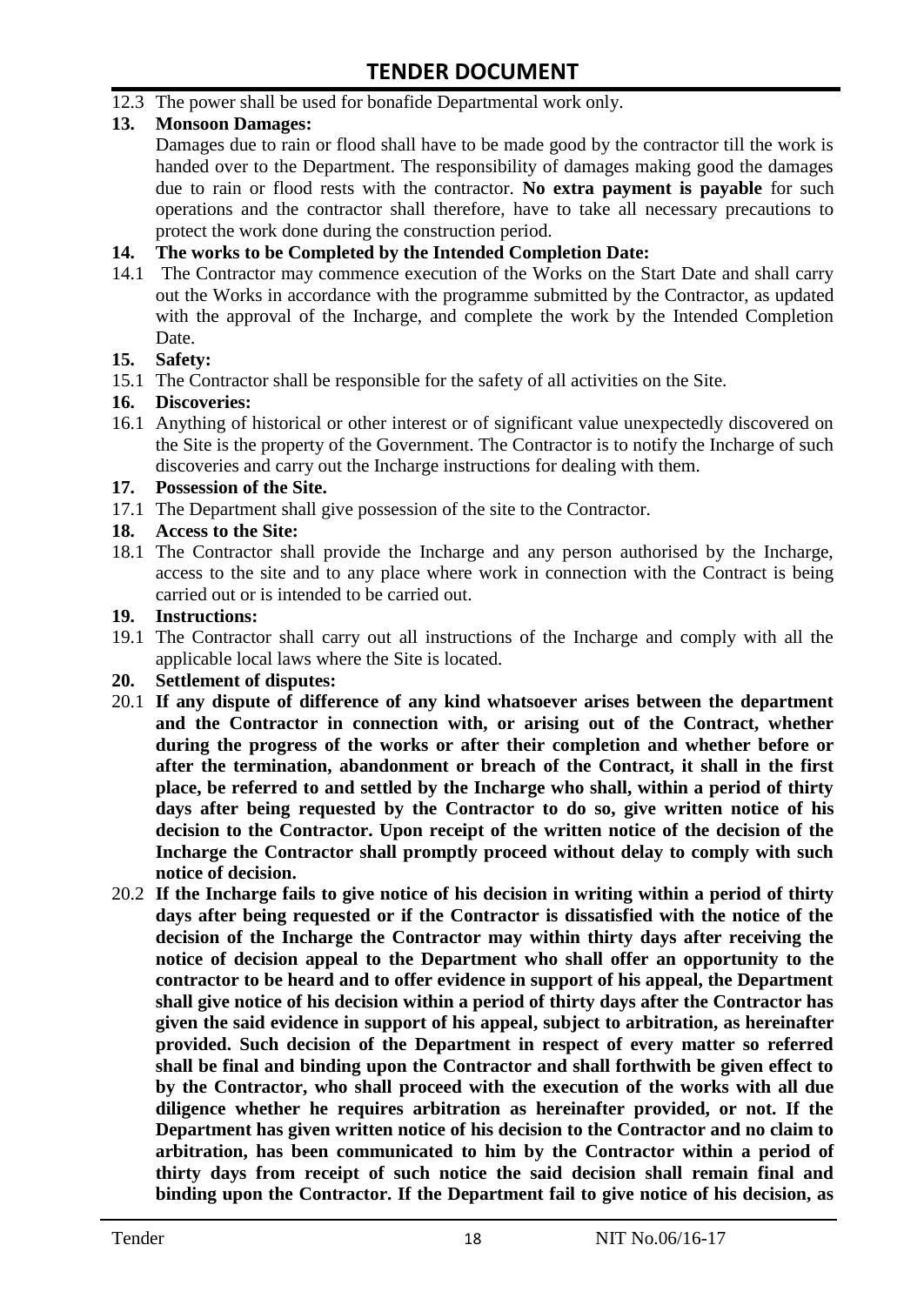**aforesaid within a period of thirty days after being requested as aforesaid, or if the Contractor be dissatisfied with any such decision, then and in any such case the contractor within thirty days after the expiration of the first named period of thirty days as the case may be, require that the matter or matters in dispute be referred to arbitration: jurisdiction of Patna limits.**

# **B. TIME FOR COMPLETION**

### **21. Program:**

- 21.1 The total period of completion is (**duration of 30 days**) from the date of receipt of Work Order.
- 21.2 The attention of the tenderer is directed to the contract requirement at the time of beginning of the work. The rate of progress and proportionate value of work done from time to time as will be indicated by the Certificate for the value of work done will be required. Date of commencement of their programme will be the date for concluding agreement but not the date of handing over site.
- 21.3 After signing the agreement, the contractor shall forthwith begin the work, shall regularly and continuously proceed with them.
- 21.4 The contractor shall commence the works on site within the period specified under condition 23.1 to 23.2 after the receipt by him of a written order to this effect from the concerned authority and shall proceed with the same with due expedition and without delay, except as may be expressly sanctioned or ordered.
- 21.5 Save in so far as the contractor may prescribe, the extent of portions of the site of which the contractor is to be given possession from time to time and the order in which such portions shall be made available to him and, Subject to any requirement in the contract as to the order in which the works shall be executed, the "s written order to commence the works, give to the contractor possession of so much of the site as may be required to enable the contractor to commence proceed with the execution of the works in accordance with the programme if any, and otherwise in accordance with such reasonable proposals of the contractor as he shall by written notice to the Incharge, make and will from time to time as the works proceed, give to the contractor possession of such further portions of the site as may be required to enable the contractor to proceed with the execution of the works with due dispatch in accordance with the said programme or proposals as the case maybe; if the contractor suffers delay or incurs cost from failure on the part of the Concerned authority to give possession in accordance with the terms of this clause, the Concerned authority shall grant an extension of time for the completion of works.
- 21.6 The contractor shall bear all costs and charges for special or temporary way leases required by him in connection with access to the site. The contractor shall also provide at his own cost any additional accommodation outside the site required by him for the purposes of the work.
- 21.7 Subject to any requirement in the contract as to completion of any section of the works before completion of the whole of the works shall be completed in accordance with provisions of clauses in the Schedule within the time stated in the contract calculated from the last day of the period named in the statement to the tender as that within which the works are to be commenced or such extended time as may be allowed.

#### 21.8 **Delays and extension of time:**

No claim for compensation on account of delays or hindrances to the work from any cause whatever shall lie, except as hereafter defined. Reasonable extension of time will be allowed by the or by the office competent to sanction the extension, for unavoidable delays, such as may result from causes, which in the opinion of the , are undoubtedly beyond the control of the contractor. The shall assess the period of delay or hindrance caused by any written instructions issued by him, at twenty five per cent in excess or the actual working period so lost.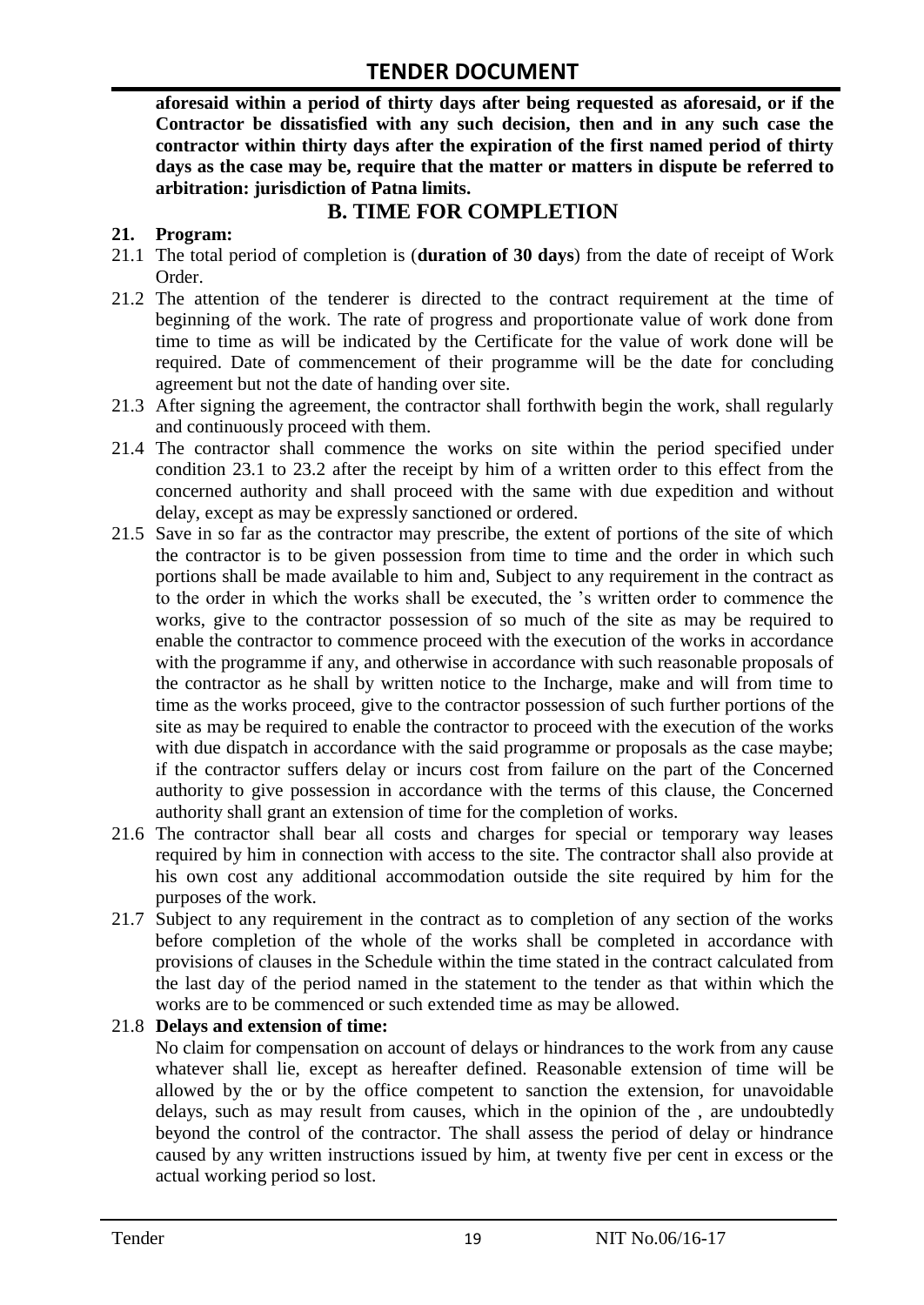In the event of the failing to issue necessary instructions and thereby causing delay and hindrance to the contractor, the latter shall have the right to claim an assessment of such delay by the Director, ICAR-RCER whose decision will be final and binding. The contractor shall lodge in writing with the statement of claim for any delay or hindrance referred to above, within fourteen days from its commencement, otherwise no extension of time will be allowed.

Whenever authorised alterations or additions made during the progress of the work are of such a nature in the opinion of the as to justify an extension of time in consequence thereof, such extension will be granted in writing by the or other competent authority when ordering such alterations or additions.

#### **22. Construction Programme:**

- 22.1 The Contractor shall furnish within 15 days of the order of the work a programme showing the sequence in which he proposed to carry out the work, monthly progress expected to be achieved, also indicating date of procurement of materials plant and machinery. The schedule should be such that it is practicable to achieve completion of the whole work within the time limit fixed and shall obtain the approval of the Incharge. Further rate of the progress as in the program shall be kept up to date. In case it is subsequently found necessary to alter this program, the contractor shall submit sufficiently in advance the revised program incorporating necessary modifications and get the same approved by the Incharge. No revised program shall be operative with out approval of Incharge.
- 22.2 The Director, ICAR-RCER shall have all times the right, without any way violating this contract, or forming grounds for any claim, to alter the order of progress of the works or any part thereof and the contractor shall after receiving such directions proceed in the order directed. The contractor shall also report the progress to the Director, ICAR-RCER within 7 days of the Incharge direction to alter the order of progress of works.
- 22.3 The Contractor shall give written notice to the Incharge whenever planning or progress of the works is likely to be delayed or disrupted unless any further drawings or order including a direction, instruction or approval is issued by the Incharge within a reasonable time. The notice shall include details of the drawing or order required and of why and by when it is required and of any delay or disruption likely to be suffered if it is late.
- 22.4 Rate of progress/percentage of work:

# i) **(30 days) 100% of contract value**

#### **23. Speed of Work**

- 23.1 The Contractor shall at all times maintain the progress of work to conform to the latest operative progress schedule approved by the Incharge. The contractor should furnish progress report indicating the programme and progress once in a month. The Incharge may at any time in writing direct the contractor to slow down any part or whole of the work for any reason (which shall not be questioned) whatsoever, and the contractor shall comply with such orders of the Incharge. The compliance of such orders shall not entitle the contractor to any claim of compensation. Such orders of the Incharge for slowing down the work will however be duly taken into account while granting extension of time if asked by the contractor for which no extra payment will be entertained.
- 23.2 Delays in Commencement or progress or neglect of work and forfeiture of earnest money, Security deposit and withheld amounts:

If, at any time, the Incharge shall be of the opinion that the Contractor is delaying Commencement of the work or violating any of the provisions of the Contractor is neglecting or delaying the progress of the work as defined by the tabular statement. "Rate of progress" in the Articles of Agreement", he shall so advise the Contractors in writing and at the same time demand compliance in accordance with conditions of Tender notice. If the Contractor neglects to comply with such demand within seven days after receipt of such notice, it shall then or at any time there after, be lawful for the Director, ICAR-RCER to take suitable action in accordance with relevant Clauses.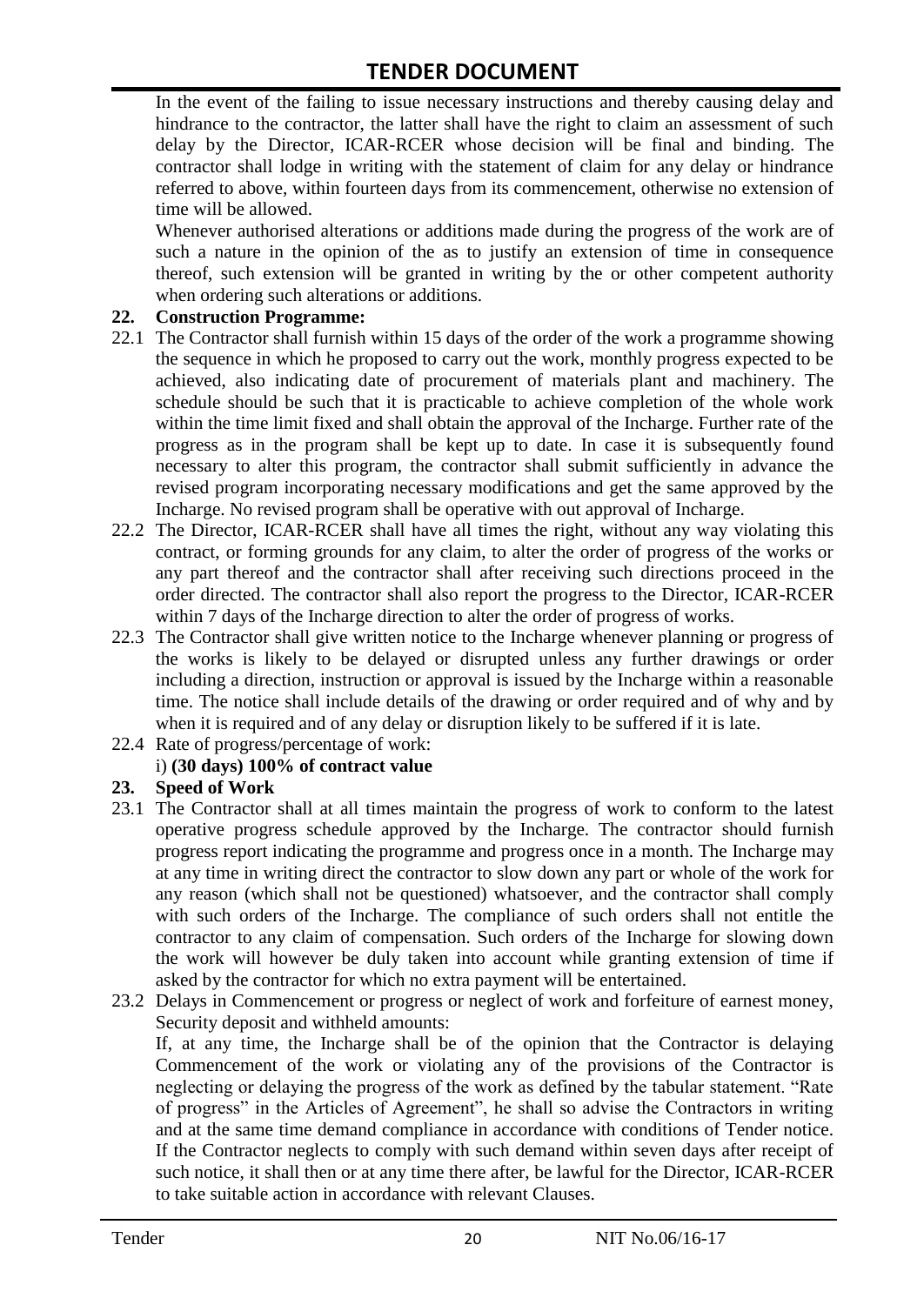#### **24. Suspension of works by the Contractor:**

- 24.1 If the Contractor shall suspend the works, or sublet the work without sanction of the Incharge, or in the opinion of the Incharge shall neglect or fail to proceed with due diligence in the performance of his part of the Contract as laid down in the Schedule rate of progress, or if he shall continue to default or repeat such default in the respects mentioned in relevant rules of GOI, Incharge shall take action in accordance with related Clauses.
- 24.2 If the Contractor stops work for 28 days and the Stoppage has not been authorised by the Incharge the Contract will be terminated as per the law.
- 24.3 If the Contractor has delayed the completion of works the Contract will be terminated under relavant Clauses.

#### **25. Extension of the Intended Completion Date:**

- 25.1 The Incharge shall extend or recommend for extension, in accordance with the Government orders in force, the Intended Completion Date if a Variation is issued which makes it impossible for Completion to be achieved by the Intended Completion Date.
- 25.2 The Incharge shall decide whether and by how much to extend the Intended Completion Date within 21 days of the Contractor asking the Engineer for a decision upon the effect of a Variation and submitting full supporting information. If the Contractor has failed to give early warning of a delay or has failed to cooperate in dealing with a delay, the delay by this failure shall not be considered in assessing the new Intended Completion Date.

#### **26. Delays Ordered by the Incharge**

26.1 The Incharge may instruct the Contractor to delay the start or progress of any activity within the Work.

#### **27. Early Warning:**

- 27.1 The contractor is to warn the Incharge at the earliest opportunity of specific likely future events or circumstances that may adversely affect the Execution of Works.
- 27.2 The Contractor shall cooperate with the Incharge in making and considering proposals for how the effect of such an event or circumstance can be avoided or reduced by anyone involved in the work and in carrying out any resulting instruction of the Incharge.

#### **28. Management Meetings:**

28.1 **The Incharge may require the Contractor to attend a management meeting. The business of a management meeting shall be to review the progress work.**

# **C. QUALITY CONTROL**

#### **29. Identifying Defects:**

29.1 The Incharge shall check the Contractor's work and notify the Contractor of any Defects that are found. Such checking shall not affect the Contractor"s responsibilities. The Incharge may instruct the Contractor to verify the Defect and to uncover and test any work that the Engineer considers may be a Defect.

#### **30. Tests:**

30.1 If the Incharge instructs the Contractor to carry out a test not specified in the Specification to check whether any work has a Defect and the Contractor shall pay for the test and any samples.

#### **31. Correction of Defects:**

- 31.1 The Incharge shall give notice to the Contractor of any Defects before the end of the Defects Liability Period, which begins on Completion. The defects liability period shall be extended for as long as defects remain to be corrected by the Contractor.
- 31.2 Every time notice of a Defect is given, the Contractor shall correct the notified defect within the length of time specified by the Incharge's notice.

# **32. Uncorrected defects**

32.1 If the contractor has not corrected the defect within the time specified in the Incharge"s notice, the Incharge will assess the cost of having the defect corrected and the contractor will pay this amount.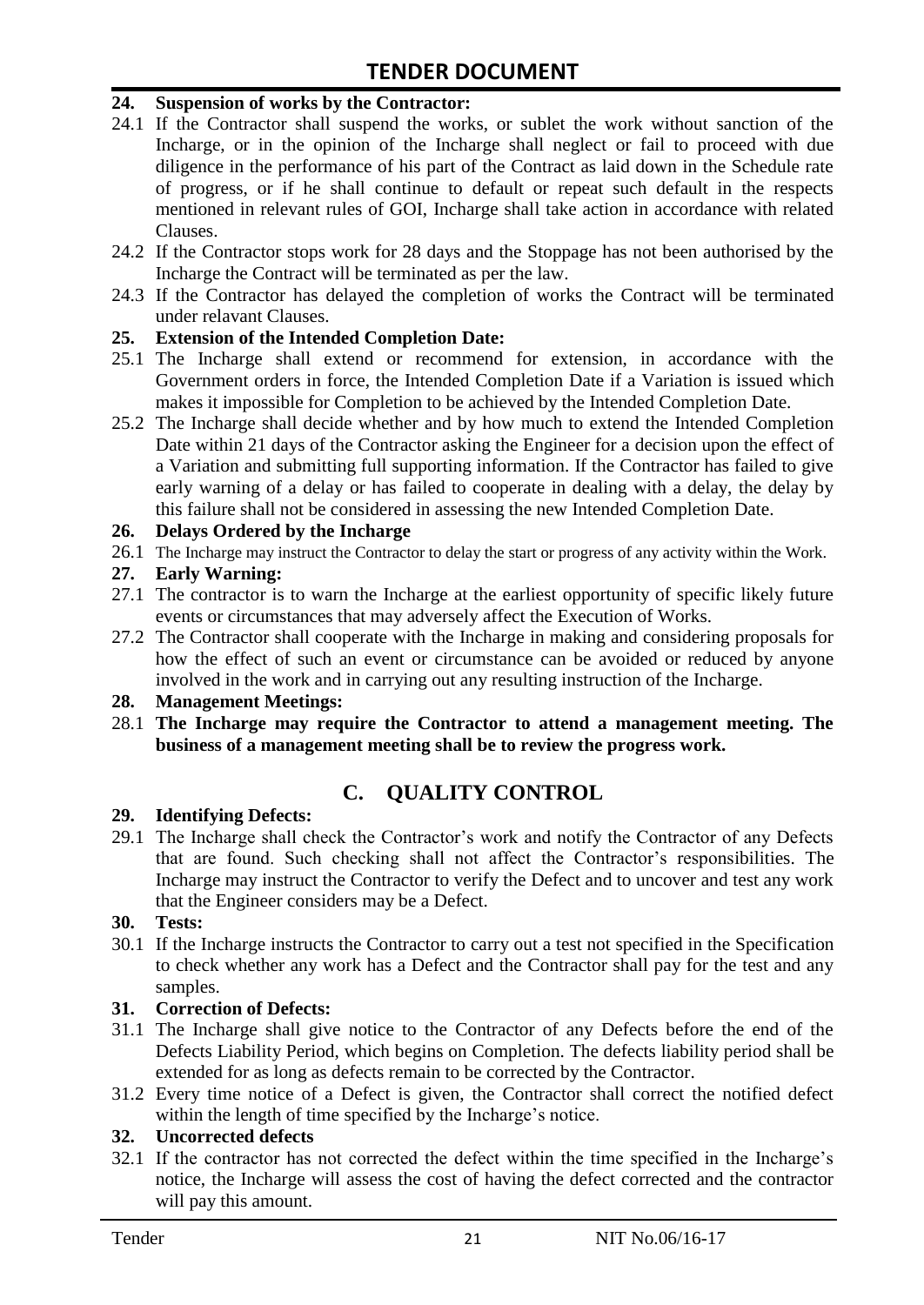#### **33. Quality Control:**

In addition to the normal inspection by the regular staff in charge of the execution of work, the work may also be inspected by the, Quality control Circle or by the State or District level Vigilance Cell Unit and any other authorised external Agency if any sub-standard work or excess payments are noticed with reference to measurement books etc., during inspection, action will be taken based on their observations and these will be effected by the Incharge of the execution of the work.

# **D. COST CONTROL**

#### **34. Bill of Quantities:**

- 34.1 The Bill Quantities shall contain items for the construction work to be done by the Contractor.
- 34.2 The Contractor is paid for the quantity of the work done as per quoted rate in the Bill of Quantities for each item.

#### **35. Changes in the Quantities:**

- 35.1 The contractor is bound to execute all supplemental works that are found essential, incidental and inevitable during execution of main work.
- 35.2 The payment of rates for such supplemental items of work will be regulated as under; Supplemental items directly deducible from similar items in the original agreement.
- 35.2.1 The rates shall be derived by adding to or subtracting from the agreement rate of such similar item the cost of the difference in the quantity of materials labour between the new items and similar items in the agreement worked out with reference to the Standard Schedule of Rates adopted in the sanctioned estimate with which the tenders are accepted.
- 35.2.2 (a) Similar items but the rates of which cannot be directly deduced from the original agreement.

(b) Purely new items which do not correspond to any item in the agreement.

35.2.3 The rates of all such items shall be Estimated Rates plus or minus overall Tender premium.

#### **36. Extra Items:**

- 36.1 Extra items of work shall not vitiate the contract. The contractor shall be bound to execute extra items of work as directed by the Incharge. The rates for extra items shall be worked out by the as per the conditions of the Contract and the same are binding on the Contractor.
- 36.2 The contractor shall before the 15th day of each month, submit in writing to the a statement of extra items if any that they have executed during the preceding month failing which the contractor shall not be entitled to claim any.

#### **36.3 Entrustment of additional items:**

- 36.3.1 Where ever additional items not contingent on the main work and outside the scope of original agreement are to be entrusted to the original contractor dispensing with bids and if the value of such items exceeds the limits up to which the officer is empowered to entrust works initially to contractor without calling for tenders, approval of next higher authority shall be obtained. Entrustment of such items on nomination shall be at rates not exceeding the estimated rates.
- 36.3.2 Entrustment of the additional items contingent on the main work will be authorised by the officers upto the monetary limits upto which they themselves are competent to accept items in the original agreement so long as the total amounts upto which they are competent to accept in an original agreement rates for such items shall be worked out in accordance with the procedure (I) For all items of work in excess of the quantities shown in the Bill of Quantities of the Tenders, the rate payable for such items shall be estimate rates for the items accepted by the competent authority.
- 36.3.3 Entrustment of either the additional or supplemental items shall be subject to the provisions of the agreement entered into by a Competent Authority after the tender is accepted. The Director being the authority next higher to the Director, who entered into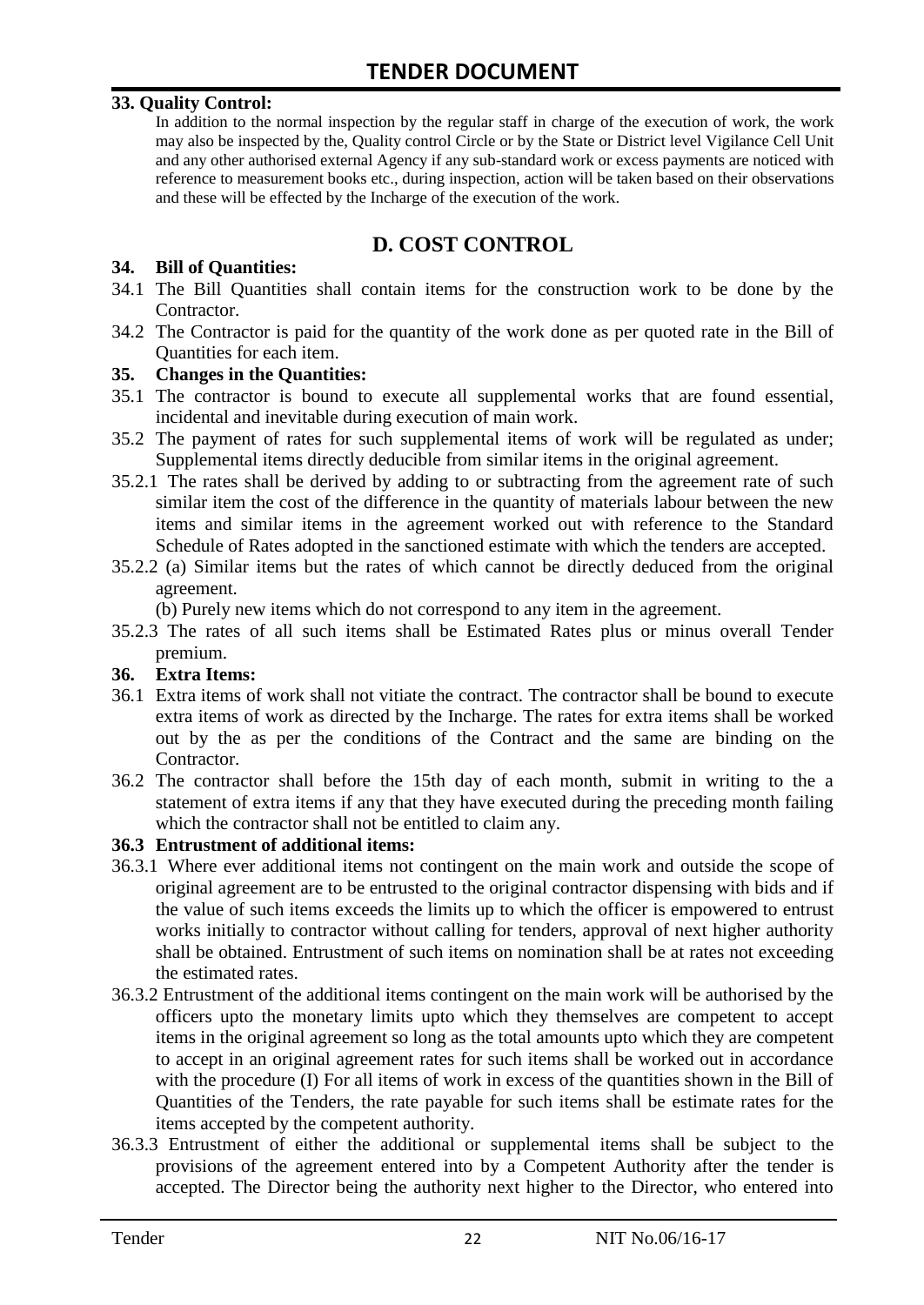the agreement approves the rate for the items / variation in quantity in the current agreement. The items shall not be ordered by an officer on his own responsibility if the revised estimate or deviation statement providing for the same requires the sanction of Director.

- Note:It may be noted that the term Estimate Rate used above means the rate in the sanctioned estimate with which the tenders are accepted, or if no such rates is available in the estimate, the rate derived will be with reference to the Standard Schedule of Rates adopted in the sanctioned estimate with which tenders are accepted.
- **37. Cash flow forecasts:**
- **37.1 When the program is updated, the contractor is to provide the Incharge with an updated cash flow forecast.**
- **38. Payment Certificates:**
- **38.1 The Contractor shall submit to the Incharge monthly statements of the estimated value of the work completed less the cumulative amount certified previously.**
- **38.2 The Incharge shall check the Contractor's monthly statement within 14 days.**
- **38.3 The value of work executed shall be determined by the Incharge.**
- **38.4 The value of work executed shall comprise the value of the quantities of the items in the Bill of Quantities completed.**
- **38.5 The Incharge may exclude any item certified in a previous certificate or reduce the proportion of any item previously certified in any certificate in the light of later information.**
- **39. Payments:**
- **39.1 Payment will be made after satisfactory completion of the work.**
- 39.2 Part Payment if any will be consider as per Govt. of India norms.
- 39.3 Part payment if any will be adjusted against the final payment
- **39.3 Payments and Certificates:**
- 39.3.1 In case of over payments or wrong payment if any made to the contractor due to wrong interpretation of the provisions of the contract a n d c ontract conditions etc., such unauthorized payment will be deducted in the subsequent bills or final bill for the work or from the bills under any other contracts with the Government or at any time there after from the deposits available with the Government.
- 39.3.2 Any recovery or recoveries advised by the Government Department either state or central, due to non-fulfilment of any contract entered into with them by the contractor shall be recovered from any bill or deposits of the contractor.
- 39.3.3 No claim shall be entertained, if the same is not represented in writing to the Incharge within 15 days of its occurrence.
- 39.3.4 The contractor is not eligible for any compensation for inevitable delay in handing over the site or for any other reason. In such case, suitable extensions of time will be granted after considering the merits of the case.

#### **40. Interest on Money due to the Contractor:**

- 40.1 No omission by the or the sub-divisional officer to pay the amount due upon certificates shall vitiate or make void the contract, nor shall the contractor be entitled to interest upon any guarantee fund or payments in arrear, nor upon any balance which may, on the final settlement of his accounts, found to be due to him.
- **41. Certificate of Completion of works:**
- **41.1 Certificate of Completion of works:**
- **41.1.1 When the whole of the work has been completed and has satisfactory passed any final test that may be prescribed by the Contract, the Contractor may give a notice to that effect to the Incharge accompanied by an undertaking to carryout any rectification work during the period of maintenance, such notice and undertaking shall be in writing and shall be deemed to be request by the Contractor for the Incharge to issue a Certificate of completion in respect of the Works. The Incharge**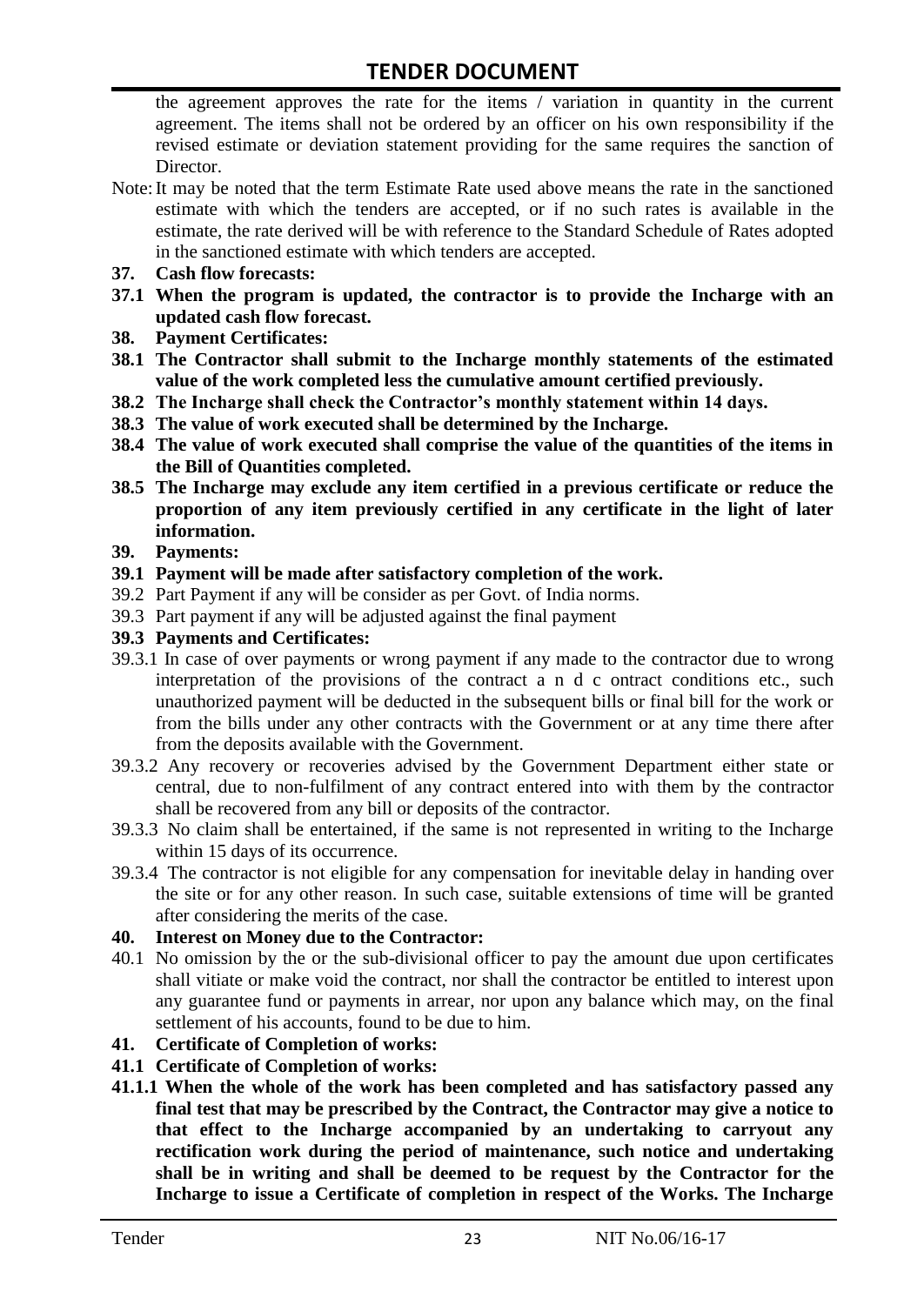**shall, within twenty one days of the date of delivery of such notice either issue to the Contractor, a certificate of completion stating the date on which, in his opinion, the works were completed in accordance with the Contract or give instructions in writing to the Contractor specifying all the Works which, in the Incharge'' opinion, required to be done by the Contractor before the issue of such Certificate.**

- **41.1.2 Incharge shall also notify the Contractor of any defects in the Works affecting completion that may appear after such instructions and before completion of the Works specified there in. The Contractor shall be entitled to receive such Certificate of the Completion within twenty one days of completion to the satisfaction of the Incharge of the Works so specified and making good of any defects so notified.**
- **41.1.3 Similarly, the Contractor may request and the Incharge shall issue a Certificate of Completion in respect of:**
- **a) Any section of the Permanent works in respect of which a separate time for completion is provided in the Contract, and**
- **b) Any substantial part of the Permanent Works which has been both completed to the satisfaction of the Incharge and occupied or used by the Department.**
- **41.1.4 If any part of the Permanent Works shall have been completed and shall have satisfactorily passed any final test that may be prescribed by the Contract, the Incharge may issue such certificate, and the Contractor shall be deemed to have undertaken to complete any outstanding work in that part of the Works during the period of Maintenance.**

#### **42. Taxes included in the Price:**

42.1 The rates quoted by the contractor shall be deemed to be inclusive of the sales Tax and other taxes on all materials that the contractor will have to purchase for performance of this contract.

#### **43. Liquidated Damages:**

- 43.1 If for any reason, which does not entitle the contractor to an extension of item, the rate of progress of works, or any section is at any time, in the opinion of the Director, ICAR-RCER too slow to ensure completion by the prescribed time or extended time for completion Director, ICAR-RCER shall so notify the contractor in writing and the contractor shall there upon take such steps as are necessary and the Director, ICAR-RCER may approve to expedite progress so as to complete the works or such section by the prescribed time or extended time. The contractor shall not be entitled to any additional payment for taking such steps. If as a result of any notice given by the Director, ICAR-RCER under this clause the contractor shall seek the Director, ICAR-RCER permission to do any work at night or on Sundays, if locally recognised as days or rest, or their locally recognised equivalent, such permission shall not be unreasonably refused.
- 43.2 If the contractor fails to complete whole of the works or any part thereof or section of the works within the stipulated periods of individual mile stones (including any bonafide extensions allowed by the competent authority without levying liquidated damages), the Director, ICAR-RCER may without prejudice to any other method of recovery will deduct one hundreds of one percent of contract value per calendar day or part of the day for the period of delays subject to a maximum of 10% of the contract value not as a penalty from any monies in his hands due or which may become due to the contractor. The payment or deductions of such damages shall not relieve the contractor from his obligation to complete the works, or from any other of his obligations and liabilities under the contract
- 43.3 The liquidated damages for the whole of the work are @0.05% of value of contract per day for delay. The maximum amount of liquidated damages for the whole of the works is ten percent of final contract price.

The effective date will be from the date of handing over of the site after agreement and after obtaining a Program of the work.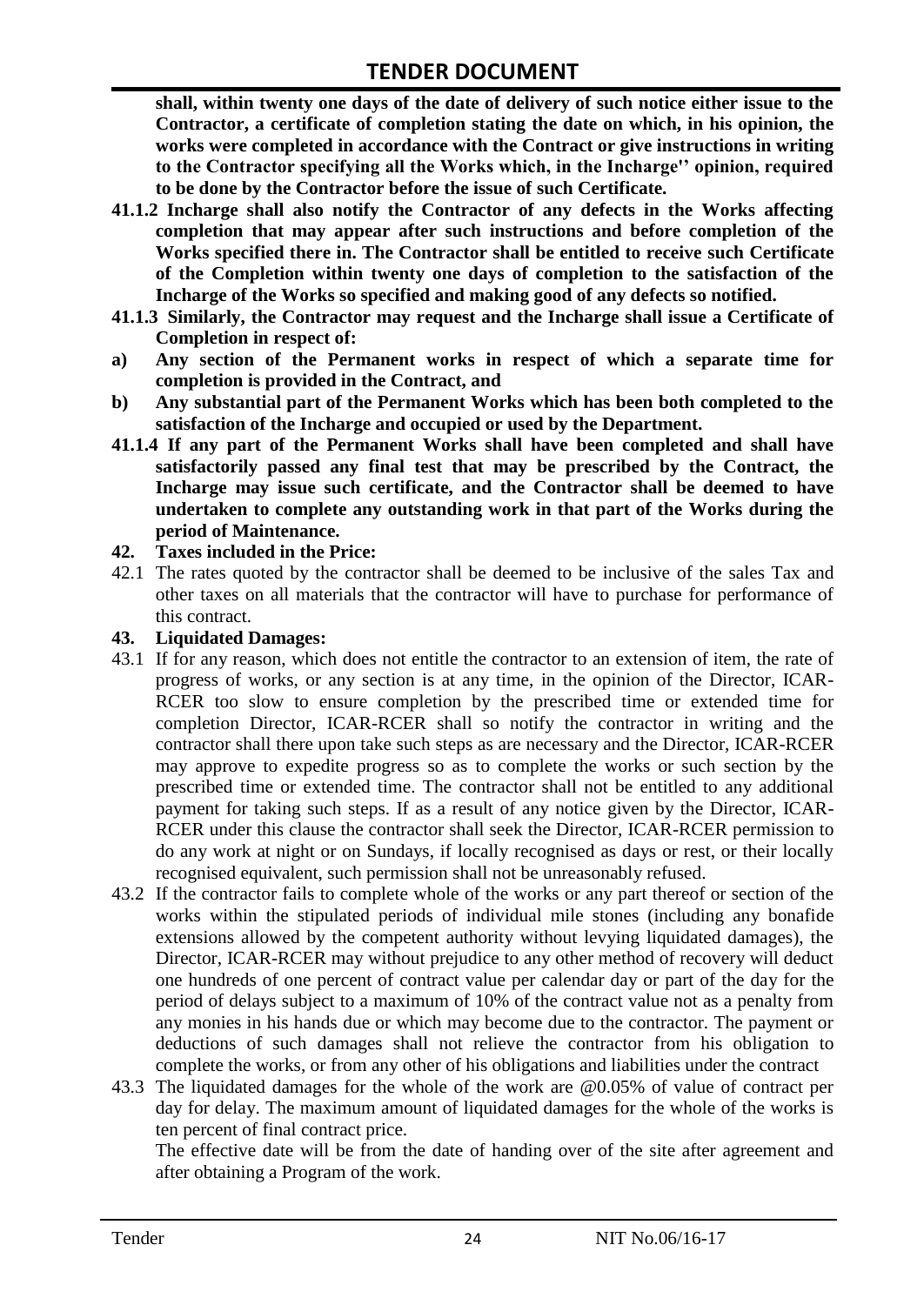#### **44. Cost of Repairs:**

44.1 Loss or damage to the works or materials to the works between the start date and the end of the defects correction periods shall be remedied by the contractor at the contractor"s cost if the loss or damage arises from the contractor's acts or omissions.

# **E. FINISHING THE CONTRACT**

#### **45. Completion:**

45.1 The Contractor shall request the Incharge to issue a Certificate of completion of the Works and the Incharge will do so upon deciding that the work is completed.

#### **46. Taking Over:**

- 46.1 The Department shall takes over the Site and the Works within seven days of the Incharge issuing a certificate of Completion based on the report given by the Consultant.
- *47. Final Account:*
- **47.1 The Contractor shall supply to the Incharge a detailed account of the total amount that the Contractor considers payable under the Contract before the end of the Defects Liability Period. The Incharge shall issue a Defects Liability Certificate and certify any final payment that is due to the Contractor within 56 days of receiving the Contractor's account if it is correct and complete. If it is not, the Incharge shall issue within 56 days a schedule that states the scope of the corrections or additions that are necessary. If the final Account is still unsatisfactory after it has been resubmitted, the Incharge shall decide on the amount payable to the Contractor and issue a payment certificate with in 56 days of receiving the Contractor's revised account.**

#### **48. Termination:**

- 48.1 The Department may terminate the Contract if the contractor causes a fundamental breach of the Contract.
- 48.2 Fundamental breaches of Contract include, but shall not be limited to the following.
- a) The Contractor stops work for 28 days when no stoppage of work is shown on the current program and the stoppage has not been authorised by the Incharge.
- b) The Contractor is made bankrupt or goes into liquidation other than for a reconstruction or amalgamation.
- c) The Incharge gives Notice that failure to correct a particular Defect is a fundamental breach of Contract and the Contractor fails to correct it within a reasonable period of time determined by the Incharge; and
- d) The Contractor does not maintain a security which is required and
- e) The Contractor has delayed the completion of works by the number of days for which the maximum amount of liquidated damages can be paid as defined.
- f) If the contractor, in the judgement of the Department has engaged in corrupt or fraudulent practices in competing for or in the executing the contract.

For the purpose of this paragraph: "corrupt practice" means the offering, giving, receiving or soliciting of any thing of value to influence the action of a public official in the procurement process or in contract execution. "Fraudulent practice" means a misrepresentation of facts in order to influence a procurement process or the execution of a contract to the detriment o the Government and includes collusive practice among Tenderers (prior to or after Tender submission) designed to establish Tender prices at artificial non-competitive levels and to deprive the Government of the benefits of free and open competition.

- 48.3 Notwithstanding the above the Department may terminate the contract for convenience.
- 48.4 If the Contract is terminated, the Contractor shall stop work immediately, make the Site safe and secured leave the Site as soon as reasonably possible.

#### **49. Payment upon Termination:**

**49.1 If the Contract is terminated because of a fundamental breach of Contract by the Contractor, the Incharge shall issue a certificate for the value of the work done less**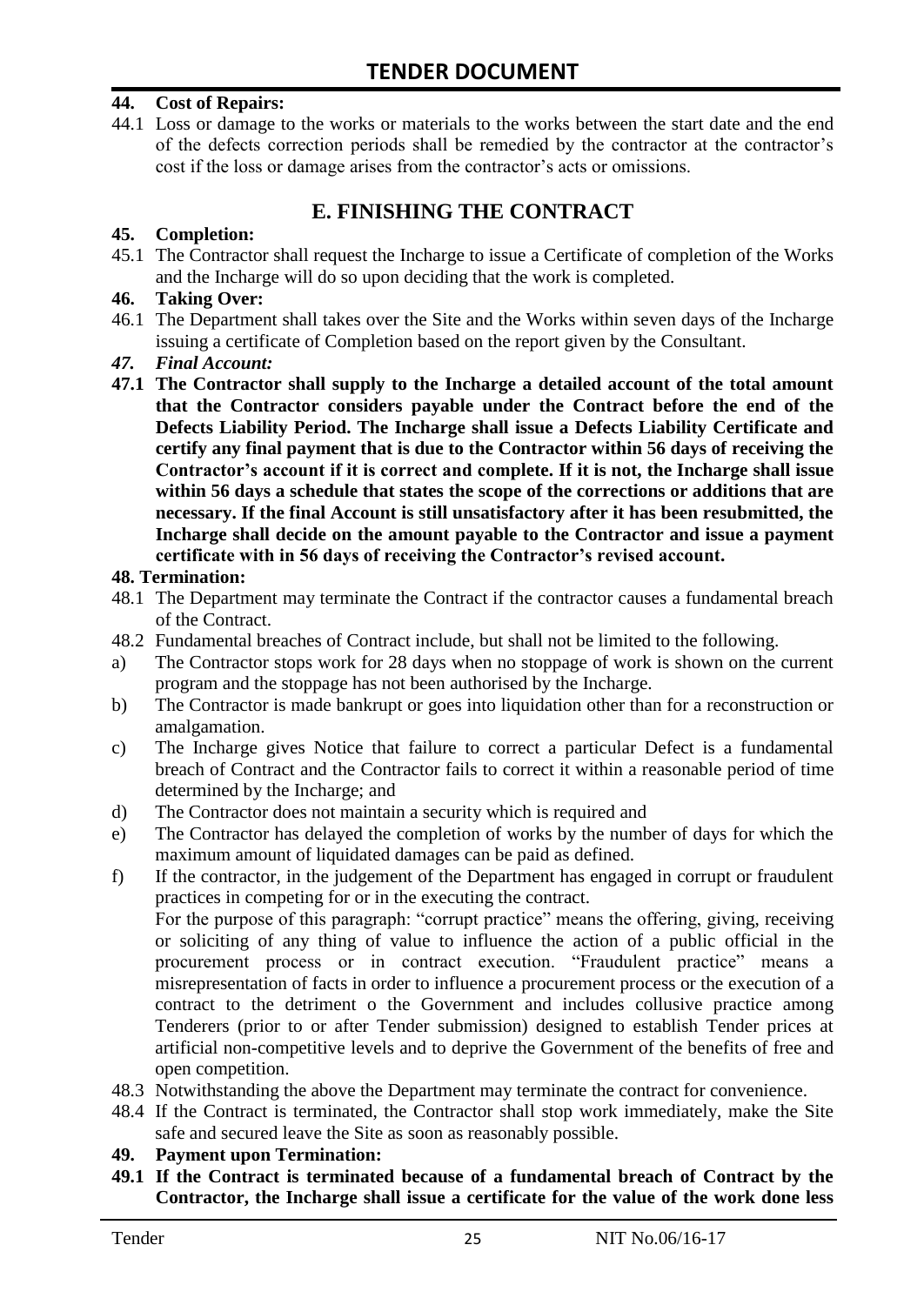**advance payments received upon the date of the issue of the certificate, less other recoveries due in terms of the Contract, less taxes due to be deducted at source as per applicable law and less the rate to apply to the work not completed.. If the total amount due to the Department exceeds any payment due to the Contractor the difference shall be a debt payable to the Department.**

- **50. Property:**
- 50.1 All materials on the Site, Plant, Equipment, Temporary Works and Works are deemed to be the property of the Department if the Contract is terminated because of Contractor's default.
- **51. Release from Performance:**
- 51.1 **If the Contract is frustrated by the outbreak of war or by any other event entirely outside the control of either the Department or the Contractor the Incharge shall certify that the contract has been frustrated. The Contractor shall make the site safe and stop work as quickly as possible after receiving this certificate and shall be paid for all works carried out before receiving it and for any work carried out after wards to which commitment was made.**

# **F. Special Conditions**

#### **52. Water Supply:**

The Contractor has to make his own arrangements for water required for the work and to the colonies and work sites, which are to be established by the Contractor.

#### **53. Electrical Power:**

The Contractors will have to make their own arrangements for drawing electric power from the nearest power line after obtaining permission from the PESU at his own cost. In case of failure of electricity, the Contractor has to make alternative arrangements for supply of electricity by Diesel Generator sets of suitable capacity at place of work. If the supply is arranged by the Department, necessary Tariff rates shall have to be paid based on the prevailing rates.

The contractor will pay the bills of Electricity Board for the cost of power consumed by him.

**The contractor shall satisfy all the conditions and rules required as per Indian Electricity Act 1910 and under rule –45(I) of the Indian Electricity Rules, 1956 as amended from time to time and other pertinent rules.**

The power shall be used for bonafide Departmental works only.

# **53.1 Electric Power for Domestic Supply:**

- a) The contractor has to make his own arrangements for the supply of electric power for domestic purposes and the charges for this purpose have to be paid by him at the rates as fixed by the Bihar State Electricity Board from time to time.
- b) The contractor will have to make his own arrangements to lay and maintain the necessary distribution lines and wiring for the camp at his own cost. The layout and the methods of laying the lines and wiring shall have the prior approval of the Incharge. All camp area shall be properly electrified. All lines, streets, approaches for the camp etc., shall be sufficiently lighted for the safety of staff and labour of the contractor, at the cost of the Contractor and it will be subject to the approval of the Incharge.

# **54. Land:**

#### **54.1 Land for Contractor's use:**

The contractor will be permitted to use Government land for execution of work. The contractor shall have to make his own arrangements for acquiring and clearing the site, leveling, providing drainage and other facilities for labour staff colonies, site office, workshop or stores and for related activities. The Contractor shall apply to the Department within a reasonable time after the award of the contract and atleast 30 days in advance of its use, the details of land required by him for the work at site and the land required for his camp and should any private land which has not been acquired, be required by the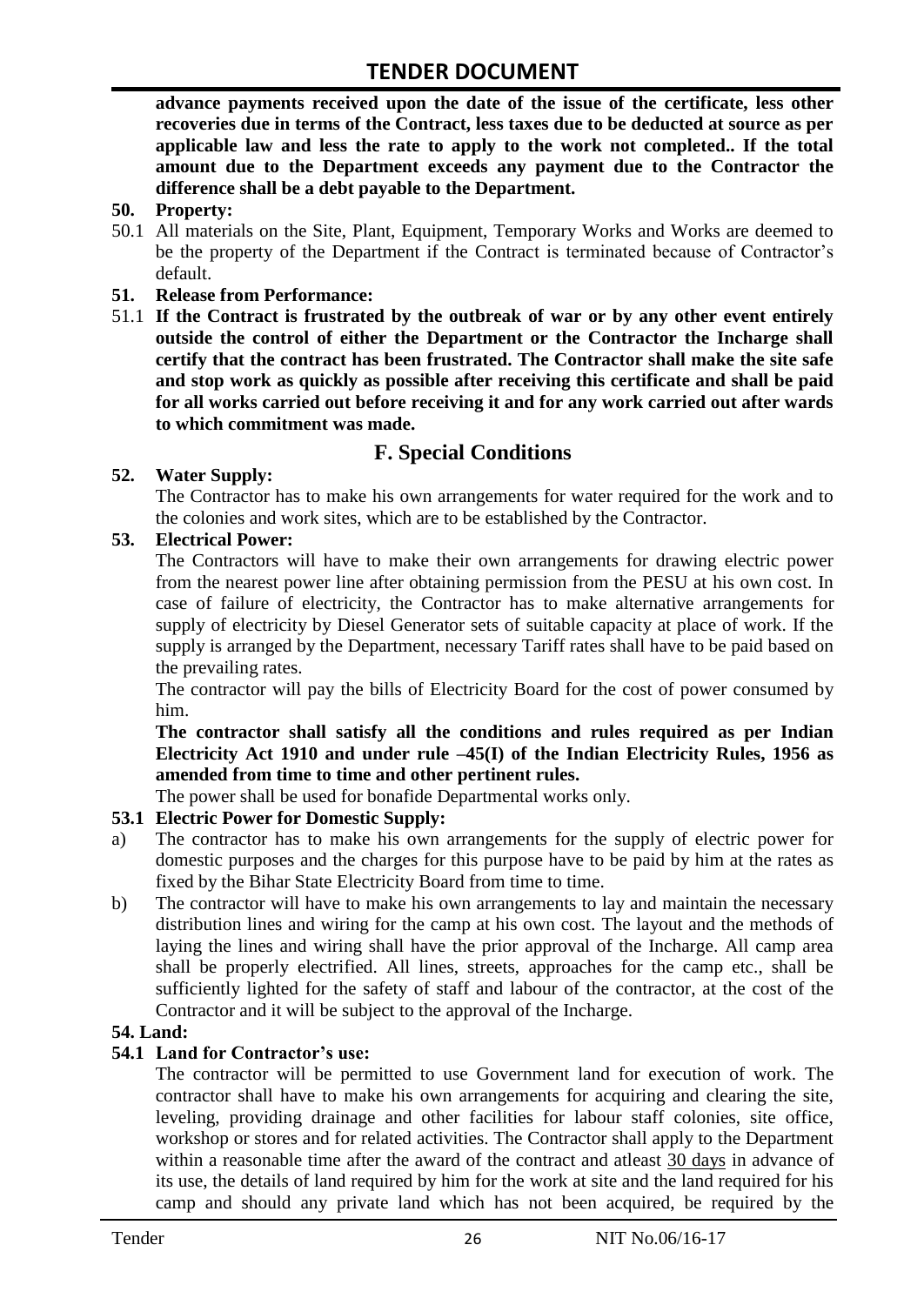contractor for his use. The same may be acquired by the contractor at his own cost by private negotiations and no claim shall be admissible to him on this account. The Incharge reserves the right to refuse permission for use of any government land for which no claim or compensation shall be admissible to the contractor. The contractor shall, however, not be required to pay cost or any rent for the Government land given to him.

#### **54.2 Surrender of occupied land**

- a) The Government land as here in before mentioned shall be surrendered to the Incharge within seven days, after issue of completion certificate. Also no land shall be held by the contractor longer than the Incharge shall deem necessary and the contractor shall on the receipt of due notice from the Incharge, vacate and surrender the land which the Incharge may certify as no longer required by the Contractor for the purpose of the work.
- b) The contractor shall make good to the satisfaction of the Incharge any damage to areas, which he has to return or to other property or land handed over to him for purpose of this work. Temporary structures may be erected by the contractor for storage sheds, offices, residences etc., for non-commercial use, with the permission of the on the land handed over to him at his own cost. At the completion of the work these structures shall be dismantled site cleared and handed over to the. The land required for providing amenities will be given free of cost from Government lands if available otherwise the contractor shall have to make his own arrangements.

#### **54.3 Contractor not to dispose off Spoil etc.,**

The contractor shall not dispose off or remove except for the purpose of fulfilment of this contract, sand, stone, clay ballast, earth, trees and shrubs or other materials obtained in the excavation made or lying on the site of the work, and all such materials and produce shall remain property of the Government. The Department may upon request from the contractor, or if so stipulated in the conditions of the contract allow the contractor to use any of the above materials for the works either free of cost or after payment as may be specifically mentioned or considered necessary during the execution of the work.

#### **55. Roads:**

In addition to existing public roads and roads Constructed by Government, if any, in work area all additional approach roads inside work area and camp required by the Contractor shall be constructed and maintained by him at his own cost. The layout design, construction and maintenance etc. of the roads shall be subject to the approval of the Incharge. The contractor shall permit the use of these roads by the Government free of charge.

It is possible that work at, or in the vicinity of the work site will be performed by the Government or by other contractors engaged in work for the Government during the contract period. The contractor shall without charge permit the government and such other contractor and other workmen to use the access facilities including roads and other facilities, constructed and acquired by the contractor for use in the performance of the works.

The contractor's heavy construction traffic or tracked equipment shall not traverse any public roads or bridges unless the contractor has made arrangement with the authority concerned. In case contractor"s heavy construction traffic or tracked equipment is not allowed to traverse any public roads or bridges and the contractor is required to make some alternative arrangements, no claim on this account shall be entertained. The contractor is cautioned to take necessary precautions in transportation of construction materials to avoid accidents.

#### **56. Payment for Camp Construction**

No payment will be made to the contractor for construction, operation and maintenance of camp and other camp facilities and the entire cost of such work shall be deemed to have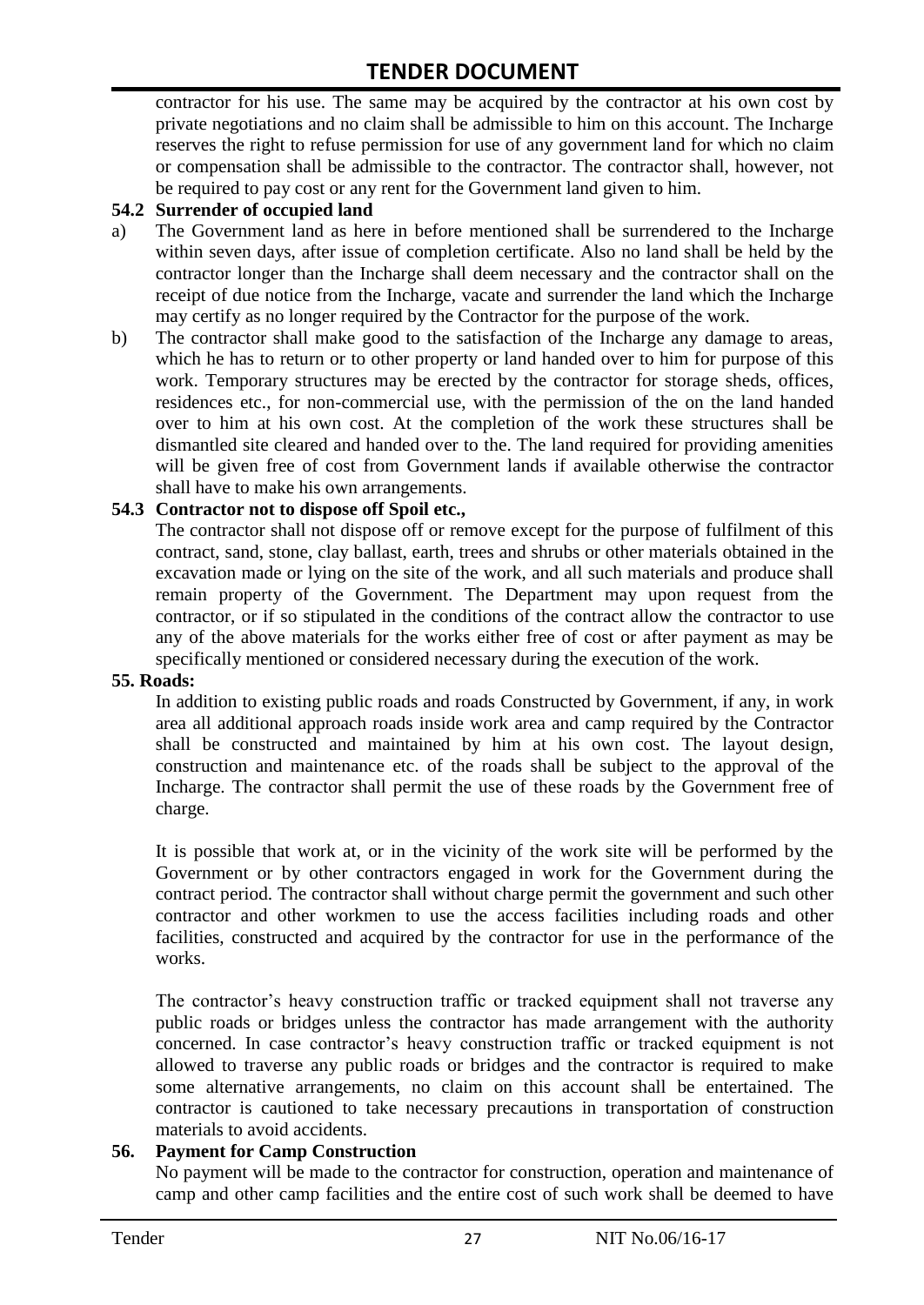been included in the tendered rate for the various items of work in the schedule of quantities and bids.

### **57. Explosive And Fuel Storage Tanks**

No explosive shall be stored within  $\frac{1}{2}$  (half) KM of the limit of the camp sites. The storage of gasoline and other fuel oils or of Butane, Propane and other liquefied petroleum gases, shall confirm to the regulations of Andhra Pradesh State Government and Government of India. The tanks, above ground and having capacity in excess of 2000 liters, shall not be located within the camp area, nor within 200m, of any building.

#### **58. Labour:**

The contractor shall, make his own arrangements for the engagement of all staff and labour, local or other, and for their payment, housing, feeding and transport.

Labour importation and amenities to labour and contractor's staff shall be to the contractor's account. His quoted rate shall include the expenditure towards importation of labour amenities to labour and staff;

The contractor shall, if required by the Incharge deliver to the Incharge a written in detail, is such form and at such intervals as the Incharge may prescribe, showing the staff and the numbers of the several classes of labour from time to time employed by the contractor on the Site and such information respecting Contractor"s Equipment as the Incharge may require.

#### **58.1 Transportation of Labour:**

- I. The contractor shall make his own arrangement for the daily transportation of the labour and staff from labour camps colonies to the work spot and no labour or staff of the contractor shall stay at the work spot. No extra payment will be made to the contractor for the above transportation of the labour and his quoted rate to the work shall include the transportation charges of labour from colonies to work spot and back.
- **II. The contractor will at all times duly observe the provisions of employment of children Act XXVI of 1938 and any enactment or modification of the same and will not employ or permit any person to do any work for the purpose under the provisions of this agreement in contravention of said Act. The contractor here by agrees to indemnify the department from and against all claims, penalties which may be suffered by the department or any person employed by the department by any default on the part of the contractor in the observance and performance of the provisions of the employment of children Act. XXVI of 1938 or any enactment or modification of the same.**

**The contractor shall obtain the insurance at his own cost to cover the risk on the works to labour engaged by him during period of execution against fire and other usual risks and produce the same to the concerned before commencement of work as per govt. guidelines.**

#### **59. Safety Measures:**

- 1. The contractor shall take necessary precautions for safety of the workers and preserving their health while working in such jobs, which require special protection and precautions. The following are some of the measures listed but they are not exhaustive and contractor shall add to and augment these precautions on his own initiative where necessary and shall comply with directions issued by the or on his behalf from time to time and at all times.
- 2. Providing protective foot wear to workers situations like mixing and placing of mortar or concrete sand in quarries and places where the work is done under much wet conditions.
- 3. Providing protective head wear to workers at places like under ground excavations to protect them against rock falls.
- 4. Providing masks to workers at granulates or at other locations where too much fine dust is floating about and sprinkling water at frequent intervals by water hoses on all stone crushing area and storage bins abate to dust.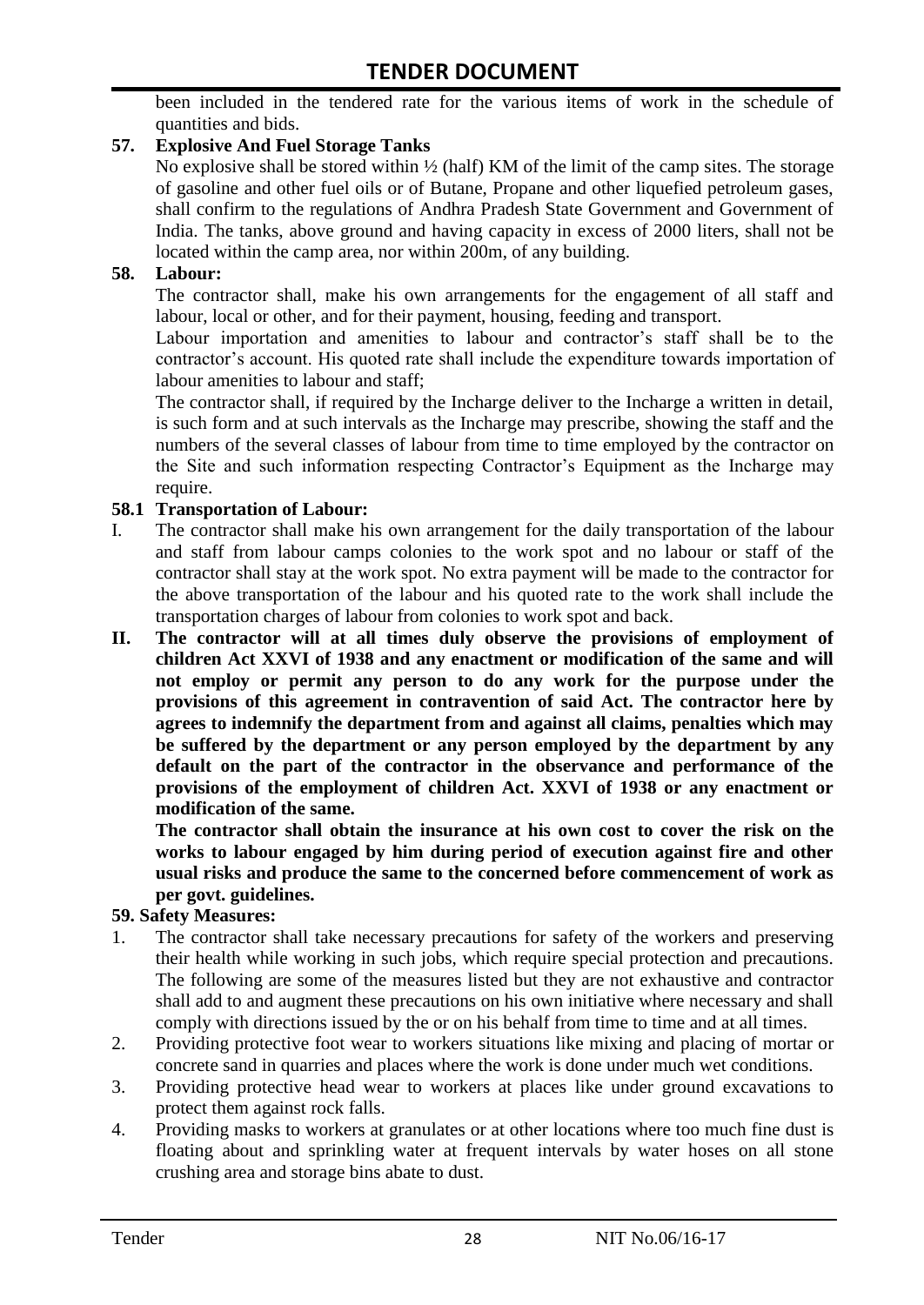- 5. Getting the workers in such jobs periodically examined for chest trouble due to too much breathing in to fine dust.
- 6. Taking such normal precautions like fencing and lightening in excavation of trenches, not allowing rolls and metal parts of useless timber spread around, making danger areas for blasting providing whistles etc.
- 7. Supply work men with proper belts, ropes etc., when working in precarious slopes etc.
- 8. Avoiding named electrical wire etc., as they would electrocute the works.
- 9. Taking necessary steps towards training the workers concerned on the machinery before they are allowed to handle them independently and taking all necessary precautions in around the areas where machines hoists and similar units are working.

#### **60. Fair Wage Clause:**

- 1. The contractor shall pay not less than fair wages to labourers engaged by him on the work.
- 2. "Fair" wages means wages whether for time of piecework notified by the Government from time in the area in which the work is situated.
- 3. The contractor shall not with-standing the revisions of any contract to the contrary cause to be paid to the labour, in directly engaged on the work including any labour engaged by the sub-contractor in connection with the said work, as if the laborers had been directly employed by him.
- 4. In respect of labour directly or indirectly employed in the works for the purpose of the contractors part of the agreement the contractor shall comply with the rules and regulations on the maintenance of suitable records prescribed for this purpose from time to time by the Government. He shall maintain his accounts and vouchers on the payment of wages to the laborers to the satisfaction of the Incharge.
- 5. The shall have the right to call for such record as required to satisfy himself on the payment of fair wages to the labourers and shall have the right to deduct from the contract amount a suitable amount for making good the loss suffered by the worker or workers by reason of the "fair wages" clause to the workers.
- 6. The contractor shall be primarily liable for all payments to be made and for the observance of the regulations framed by the Govt. from time to time without prejudice to his right to claim indemnity from his sub-contractors.
- **7. As per contract labour (Regulation and abolition) Act. 1970 the contractor has to produce the license obtained from the licensing officers of the labour department along with the tender or at the time of agreement.**
- 8. Any violation of the conditions above shall be deemed to be a breach of his contract.
- 9. Equal wages are to be paid for both men and women if the nature of work is same and similar.
- 10. The contractor shall arrange for the recruitment of skilled and unskilled labour local and imported to the extent necessary to complete the work within the agreed period as directed by the Engineer-in-charge in writing.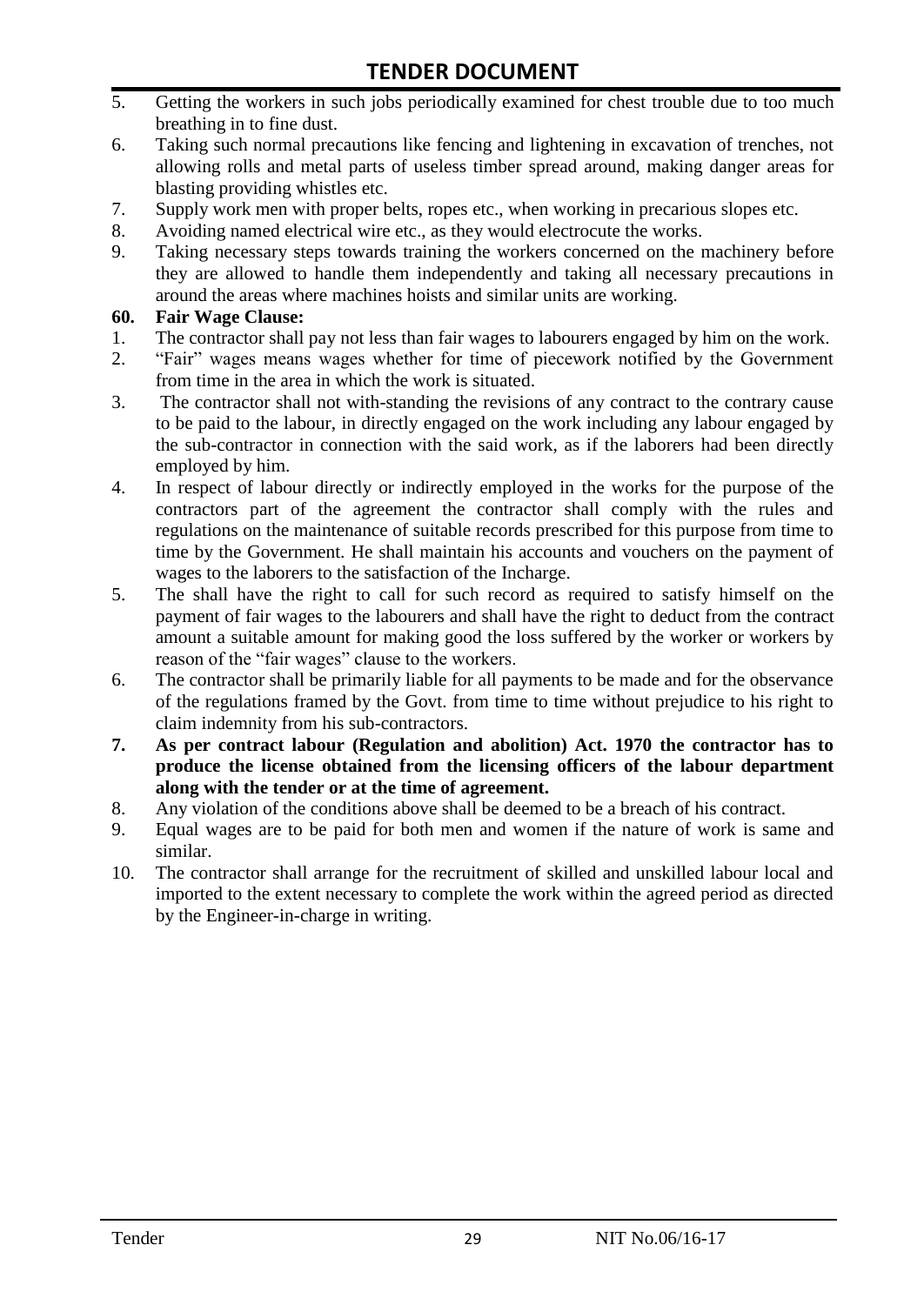#### **61. Indemnity Bond:**

**Name of work: Chain Link Fencing at Farm-II, Churu, ICAR-RCER Research Centre, Ranchi.**

**I …………………………………. contractor S/o……………………………………..... aged ……………………………Resident of ……………………………………………. do hereby bind myself to pay all the claims may come (a) under Workmen's Compensation Act. 1933 with any statutory modification there of and rules there under or otherwise for or in respect of any damage or compensation payable in connection with any accident or injury sustained (b) under Minimum wages Act 1948 (c) under payment of wages Act.1936 (d) under the Contractor labour (Regulation and Abolition) Act. 1970 by workmen engaged for the performance of the business relating to the above contract i.e., failing such payment of claims of workmen engaged in the above work, I abide in accepting for the recovery of such claims, effected from any of my assets with the departments.**

**62. Compliance with Labour Regulations:**

**During continuance of the contract, the contractor and his sub contractors shall abide at all times by all existing labour enactments and rules made there under, regulations, notifications and bye laws of the State or Central Government or local authority and any other labour law (including rules), regulations, bye laws that may be passed or notifications that may be issued under any labour law in future either by the State or the Central Government or the local authority and also applicable labour regulations, health and sanitary arrangements for workmen, insurance and other benefits. Salient features of some of the major labour laws that are applicable to construction industry are given below. The contractor shall keep the Department indemnified in case any action is taken against Department by the competent authority on account of contravention of any of the provisions of any Act or rules made there under, regulations or notifications including amendments. If the Department is caused to pay or reimburse, such amounts as may be necessary to cause or observe, or for non-observance of the provision stipulated in the notifications/bye laws/Acts/Rules/regulations including amendments, if any, on the part of the contractor, the Incharge /Department shall have the right to deduct any money due to the contractor including his amount of performance security. The Department/Incharge shall also have right to recover from the contractor any sum required or estimated to be required for making good the loss or damage suffered by the Department.**

**The employees of the Contractor and the Sub-contractor in no case shall be treated as the Department of the Department at any point of time.**

- **63. Salient features of some major labour laws applicable to establishment engaged in buildings and other construction work:**
- **(a) Workmen compensation Act 1923: The Act provides for compensation in case if injury by accident arising out of and during the course of employment.**
- **(b) Payment of Gratuity Act 1972: Gratuity is payable to an employee under the Act on satisfaction of certain conditions on separation if any employee has completed 5 years service or more, or on death, the rate of 15 days wages for every completed year of service. The Act is applicable to all establishments, employing 10 or more employees.**
- **(c) Employees P.F. and Miscellaneous provision Act 1952: The Act provides for monthly contributions by the Department plus workers @ 10% or 8.33%. The benefits payable under the Act are:**
- **(i) Pension or family pension on retirement or death, as the case may be.**
- **(ii) Deposit linked insurance on the death in harness of the worker.**
- **(iii) Payment of P.F. accumulation on retirement/death etc.,**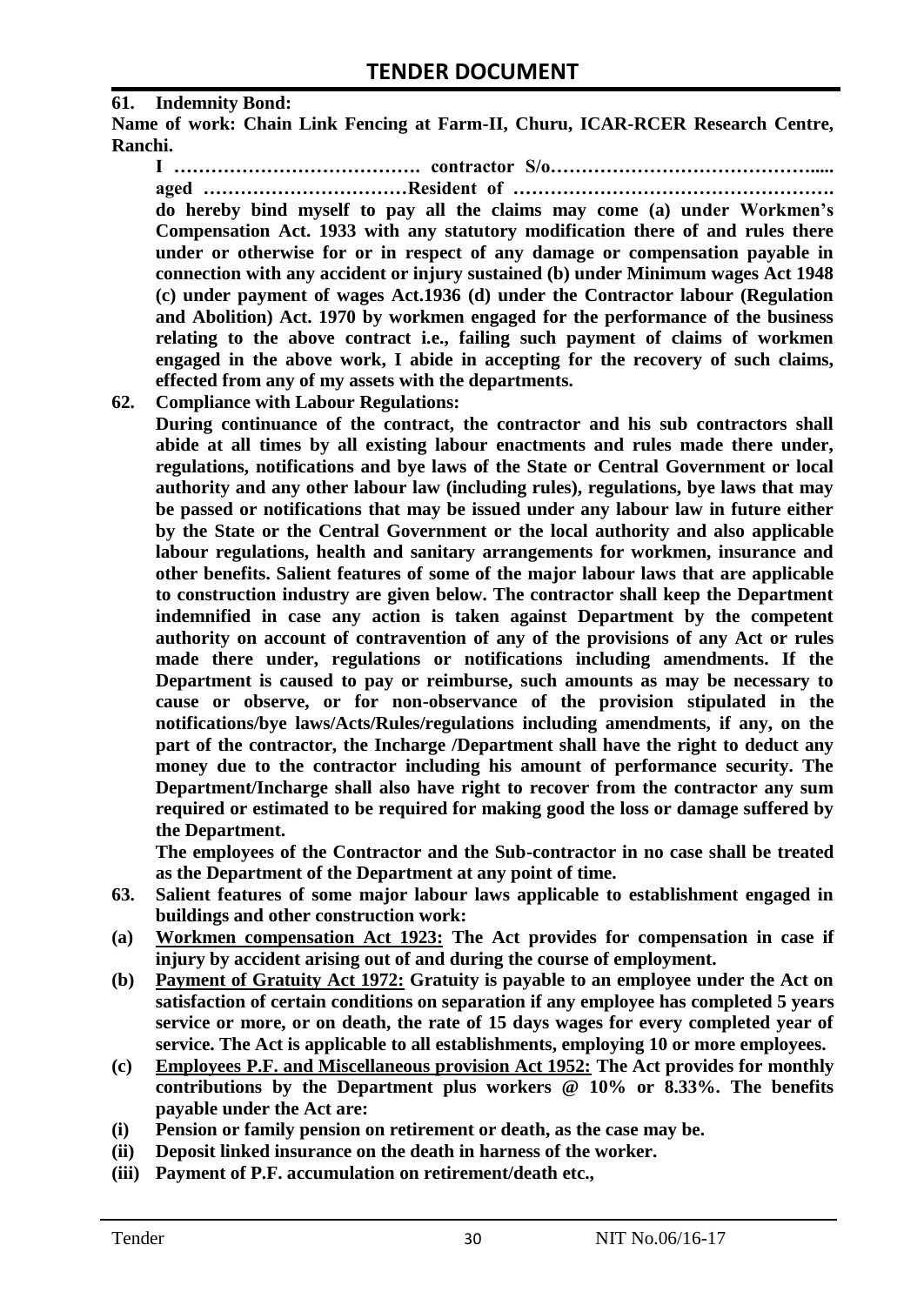- **(d) Maternity Benefit Act 1951: The Act provides for leave and some other benefits to women employees in case of confinements or miscarriage etc.**
- **(e) Contract Labour (Regulation & Abolition) Act 1970: The Act provides for certain welfare measures to be provided by the contractor to contract labour and in case the Contractor fails to provide, the same are required to be provided by the Principal Department by Law. The Principal Department is required to take certificate of Registration and the contractor is required to take license from the designated Officer. The Act is applicable to the establishments or Contractor of Principal Department if they employ 20 or more contract labour.**
- **(f) Minimum wages Act 1948: The Department is supposed to pay not less than the Minimum wages fixed by appropriate Government as per provisions of the Act if the employment is a scheduled employment construction of Buildings, Roads, Runways are scheduled employments.**
- **(g) Payment of wages Act 1936: It lays down as to by what date the wages are to be paid, when it will be paid and what deductions can be made form the wages of the workers.**
- **(h) Equal Remuneration Act 1979: The Act provides for payment of equal wages for work of equal nature to Male or Female workers and for not making discrimination against Female employee in the matters of transfers, training and promotions etc.**
- **(i) Payment of Bonus Act 1965: The Act Is applicable to all establishments employing 20 or more employees. The Act provides for payment of annual bonus subject to a minimum of 8.33% of wages and maximum of 20% of wages to employees drawing Rs. 3500/- per month or less. The bonus to be paid to employees getting Rs.2500/- per months or above and upto Rs.3500/- per month shall be worked out by taking wages as Rs.2500/- per monthly only. The Act does not apply to certain establishments. The newly set-up establishments are exempted for five years in certain circumstances. Some of the State Governments have reduced the employment size from 20 to 10 for the purpose of applicability of this Act.**
- **(j) Industrial Disputes Act 1947: The Act lays down the machinery and procedure fo resolution of Industrial disputes, in what situations a strike or lock- out becomes illegal and what are the requirements for laying off or retrenching the employees or closing down the establishment.**
- **(k) Industrial Employment (Standing Orders) Act 1946: It is applicable to all establishments employing 100 or more workmen (employment size reduced by some of the State and Central Government to 50). The Act provides for laying down rules governing the conditions of employment by the Department on matters provided in the Act and get the same certified by the designated Authority.**
- **(l) Trade Unions Act 1926: The Act lays down the procedure for registration of trade unions of workmen and Departments. The Trade Unions registered under the act have been given certain immunities from civil and criminal liabilities.**
- **(m) Child Labour (Prohibition & Regulation) Act 1986: The Act prohibits employment of children below 14 years of age in certain occupations and processes and provides for regulation of employment of children in all other occupations and processes, Employment Child Labour is prohibited in Building and Construction Industry.**
- **(n) Inter-State Migrant workmen's (Regulation of Employment & Conditions of service) Act 1979: The Act applicable to an establishment, which employs 5 or more interstate migrant workmen through an intermediary (who has recruited workmen in one state for employment in the establishment situated in another State). The inter State migrant workmen, in an establishment to which this Act becomes applicable, are required to be provided certain facilities such as housing, medical aid, traveling expenses from home upto the establishment and back, etc.**
- **(o) The Building and Other Construction workers (regulation of Employment and conditions of service) Act 1996 and the Cess Act of 1996: All the establishments who**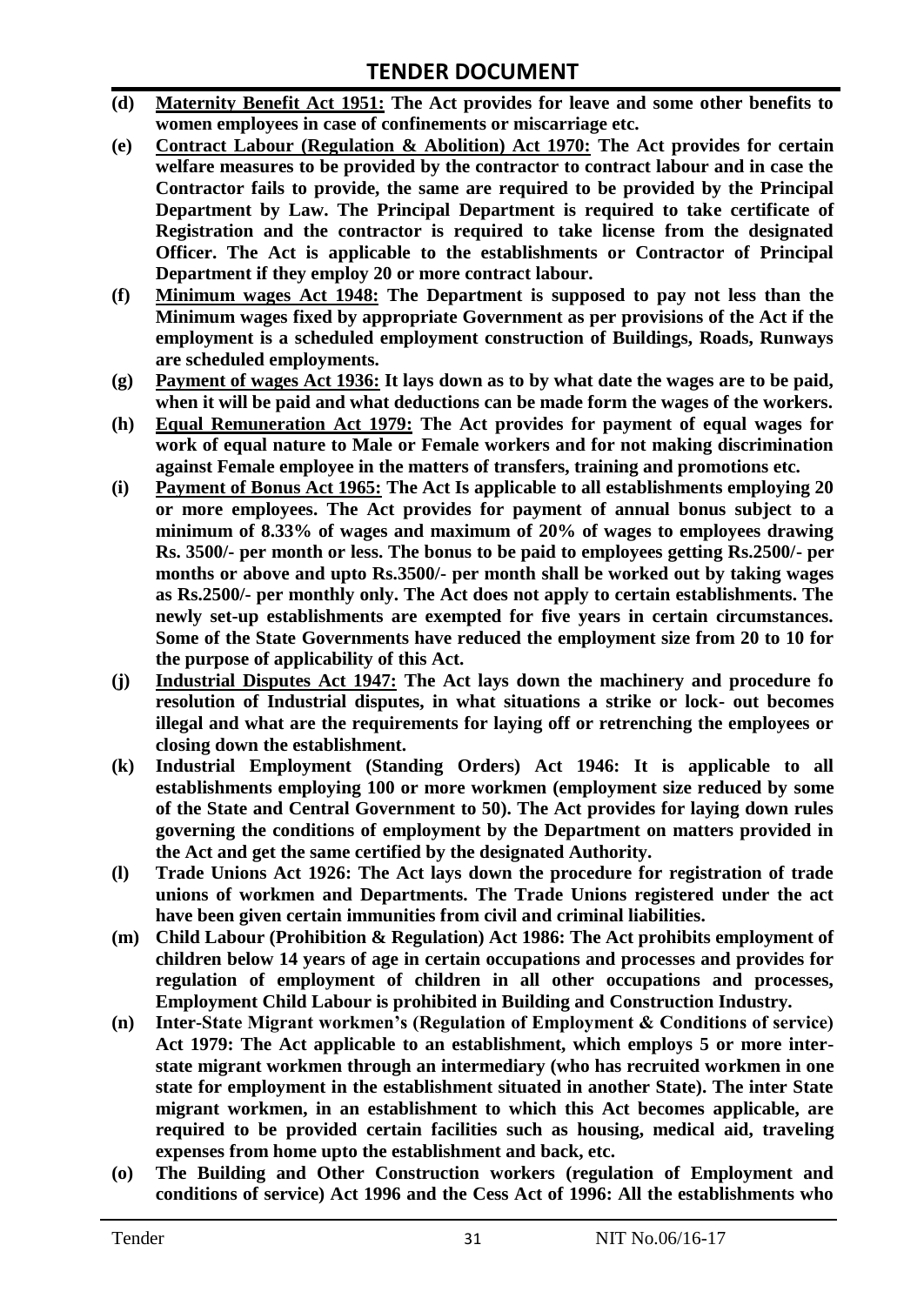**carryon any building or other construction work and employs 10 or more workers are covered under this Act. All such establishments are required to pay cess at the rate not exceeding 2% of the cost of construction as may be modified by the Government. The Department of the establishment is required to provide safety measures at the Building or construction work and other welfare measures, such as Canteens, First-aid facilities, Ambulance, Housing accommodations for workers near the work place etc. The Department to whom the Act applies has to obtain a registration certificate from the Registering Officer appointed by the Government.**

**(p) Factories Act 1948: The Act lays down the procedure for approval of plans before setting up a factory, health and safety provisions, welfare provisions, working hours, annual earned leave and rendering information regarding accidents or dangerous occurrences to designated authorities. It is applicable to premises employing 10 person or more with aid of power or 20 or more persons without the aid of power engaged in manufacturing process.**

#### **64. Liabilities of the Contractor**

64.1 Accident Relief and workmen compensation:

The contractor should make all necessary arrangements for the safety of workmen on the occurrence of the accident, which results in the injury or death of any of the workmen employed by the contractor, the contractor shall within 24 hours of the happenings of the accident and such accidents should intimate in writing to the Consultant and Incharge of the Centre. The contractor shall indemnify Centre against all loss or damage sustained by the Centre resulting directly or indirectly from his failure to give intimation in the manner aforesaid including the penalties or fines if any payable by Centre as a consequence of Centre failure to give notice under workmen"s compensation Act or otherwise conform to the provisions of the said Act in regard to such accident.

- 64.2 In the event of an accident in respect of which compensation may become payable under the workmen"s compensation Act VIII 23 whether by the contractor, by the Government it shall be lawful for the Incharge to retain such sum of money which may in the opinion of the Incharge be sufficient to meet such liability. The opinion of the Incharge shall be final in regard to all matters arising under this clause.
- 64.3 The contractor shall at all times indemnify the Centre against all claims which may be made under the workmen"s compensation act or any statutory modification thereafter or rules there under or otherwise consequent of any damage or compensation payable in consequent of any accident or injuries sustained or death of any workmen engaged in the performance of the business relating to the contractor.

#### **65. Contractor's Staff, Representatives and Labour:**

- (a) The contractor shall, at all times, maintain on the works, staff of qualified Engineers, and Supervisors of sufficient experience of similar other jobs to assure that the quality of work turned out shall be as intended in the specifications. The contractor shall also maintain at the works, a Work Manager or sufficient status, experience and office and duly authorize him to deal with all aspects of the day-today work. All communications to any commitments by the Work Manager shall be considered as binding on the Contractor.
- (b) The Contractor shall at all times submit details of skilled and unskilled labour and equipment employed to the Incharge in prescribed proforma as he may require to assess and ensure the proper progress of work.
- (c) If the contractor does not employ the technical person agreed to on the work a fine may be imposed as decided by the Competent Authority.

#### **66. Accommodation and food:**

The contractor should arrange accommodation he needs, at his own cost. The contractor shall make his own arrangements for supply of food grains, fuel and other provision to his staff and labourers including controlled commodities.

#### **67. Relationship :**

Contractor shall have to furnish information along with tender, about the relationship he is having with any officer of the Centre.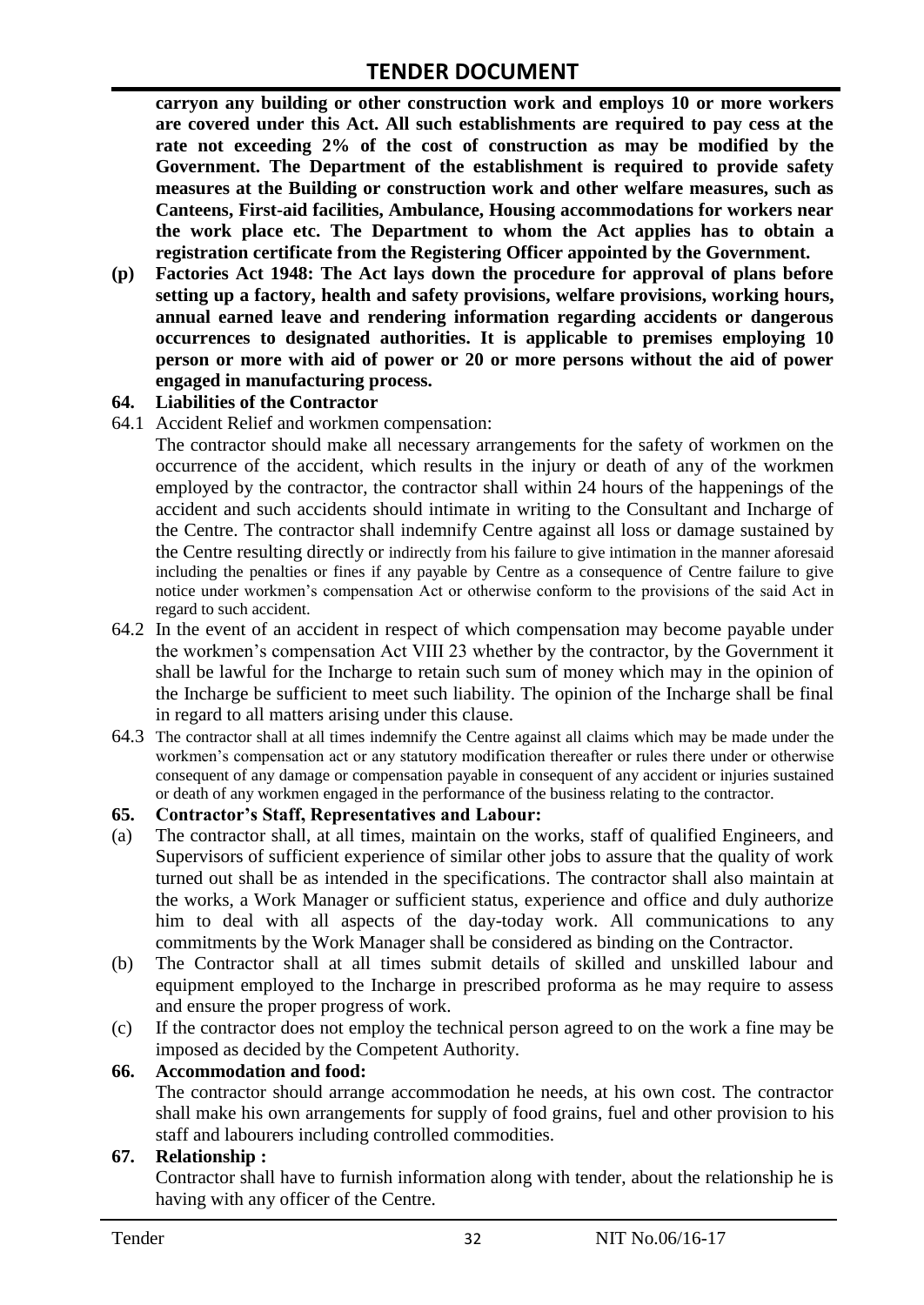#### **68. Protection of adjoining premises:**

The contractor shall protect adjoining sites against structural, decorative and other damages that could be caused by the execution of these works and make good at his cost any such damages.

#### **69. Work during night or on Sundays and holidays:**

The works can be allowed to be carried out during night, Sundays or authorised holidays in order to enable him to meet the schedule targets and the work shall require almost round the clock working keeping in view:

- (i) The provisions of relevant labour laws being adhered to:
- (ii) Adequate lighting, supervision and safety measures are established to the satisfaction of the and
- (iii) The construction programme given by the Contractor and agreed upon by the envisages such night working or working during Sundays or authorised holidays

#### **70. Layout of materials stacks:**

The contractor shall deposit materials for the purpose of the work on such parts only of the ground as may be approved by the Incharge before starting work. A detailed survey, clearly indicating position and areas where materials shall be stacked and sheds built is to be conducted by the contractor at his own cost and only after obtaining necessary approval of the plan for use of sites by the Incharge, the Contractor can use the sites accordingly.

#### **71. Use of blasting materials:**

Procurement of blasting materials and its storage is the responsibility of the contractor. The contractor shall engage licensed blaster for blasting operation. The contractor is to act in accordance with Indian Explosive Act and other rules prevailing, during the execution of work. It is the responsibility of the contractor to see, that works by other agencies in the vicinity are not hampered, in such cases if any claim is made by other agencies that should be borne by the contractor. Carriage of blasting materials, from the magazine to the work site, is the responsibility of the contractor.

#### **72. Plant and Equipment:**

- 72.1 The contractor shall have sufficient plant, equipment and labour and shall work such hours and shifts as may be necessary to maintain the progress on the work as per the approval progress schedule. The working and shifts hours shall comply with the Govt. Regulations in force.
- 72.2 It is to expressly and clearly understood that contractor shall make his own arrangements to equip himself with all machinery and special tools and plant for the speedy and proper execution of the work and the department does not undertake responsibility towards their supply.
- 72.3 The department shall supply such of the machinery that may be available on hire basis but their supply cannot be demanded as matter of right and no delay in progress can be attributed to such non-supply of the plant by the department and the department cannot be made liable for any damage to the contractor. The Contractor shall be responsible for safe custody of the departmental machinery supplied to him (which will be delivered to contractor at the machinery yard at site of work) and he has to make good all damages and losses if any other than fire, wear and tear to bring it to the conditions that existed at the time of issue to the contractor before handing over the same to the department. The hire charges for the machinery handed over to the contractor will be recovered at the rate prevalent at the time of supply. The contractor will have to execute supplemental agreement with at the time of supply of the machinery.
- 72.4 The acceptance of departmental machinery on hire is optional to the contractor.

#### **73. Steel forms:**

Steel forms should be used for all items involving and use of centering and shuttering shall be single plane without any dents and undulations.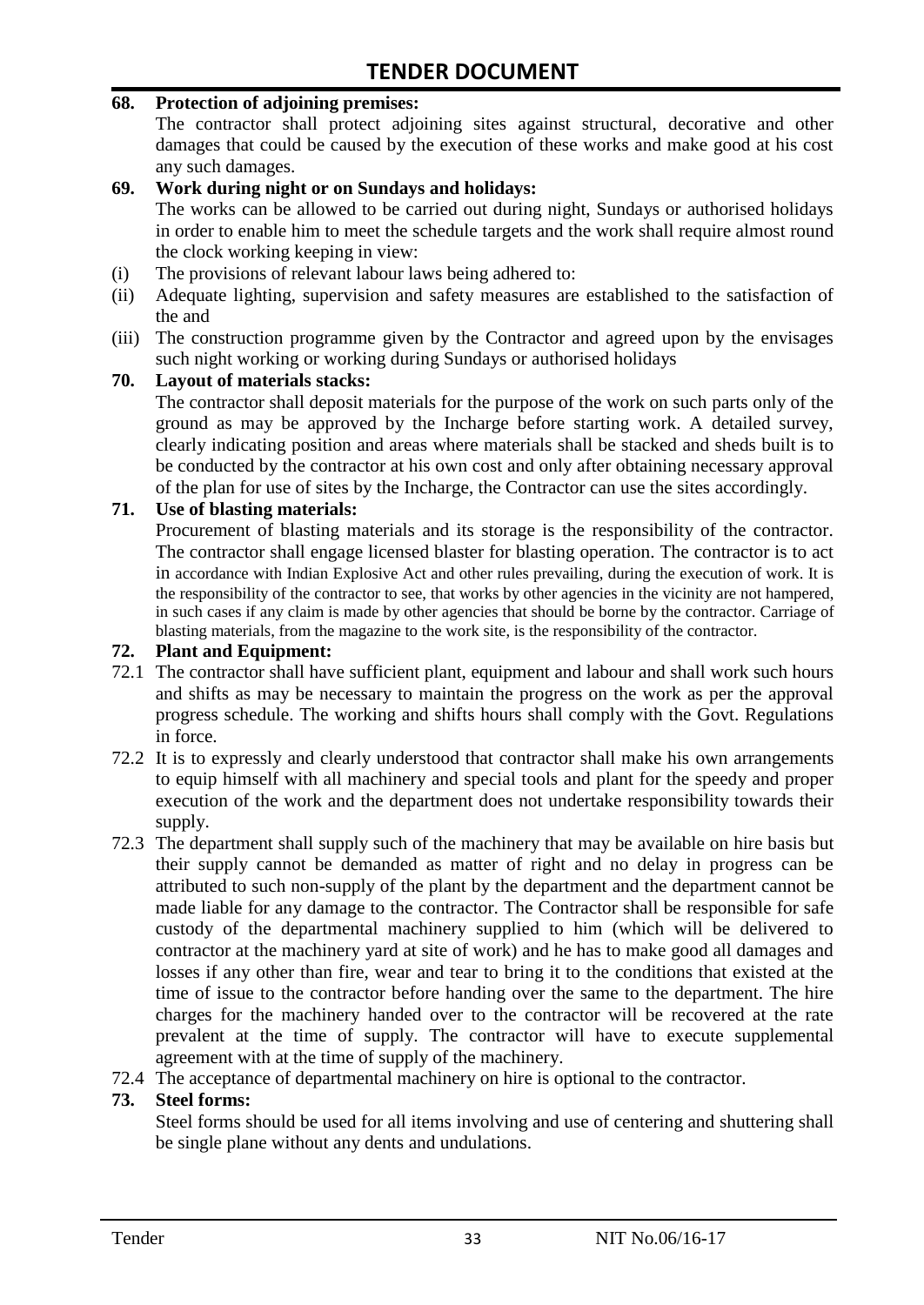#### **74. Inconvenience to public:**

The contractor shall not deposit materials at any site, which will cause inconvenience to public. The Incharge may direct the contractor to remove such materials or may undertake the job at the cost of the contractor.

**75. Conflict of interest:**

**Any bribe, commission, gift or advantage given, promised or offered by on behalf of contractor or his partner, agent or servant or any one on his behalf to any officer, servant, representatives, agents of Incharge or any persons on their behalf, in relation to the obtaining or to execution of this, or any other contract with Incharge shall in addition to any criminal liability, which it may occur, subject to the cancellation of this or all other contracts and also to payment of any loss or damage resulting from any such cancellation. Incharge shall then be entitled to deduct the amount, so payable from any money, otherwise due to the contractor under this or any other contract.**

#### **76. Contract documents and materials to be treated as confidential:**

All documents, correspondences, decisions and orders, concerning the contract shall be considered as confidential and/or restricted in nature by the contractor and he shall not divulge or allow access to them by any unauthorized person

#### **77. General obligations of Contractor:**

- 77.1 The contractor shall, subject to the provision of the contract and with due care and diligence, execute and maintain the works in accordance with specifications and drawings.
- 77.2 The contractor shall promptly inform the Department and the Incharge of any error, omission, fault and such defect in the design of or specifications for the works which are discovered when reviewing the contract documents or in the process of execution of the works.
- 77.3 If Contractor believes that a decision taken by the Incharge was either outside the authority given to the Incharge by the Contract or that the decision was wrongly taken, the decision shall be referred to the technical expert within 14 days of the notification of the Incharge's decisions.
- 77.4 Pending finalisation of disputes, the contractor shall proceed with execution of work with all due diligence

#### **78. Security measures:**

- a) Security requirements for the work shall be in accordance with the Government's general requirements including provisions of this clause and the Contractor shall conform to such requirements and shall be held responsible for the actions of all his staff, employees and the staff and employees of his sub-contractors
- b) All contractors' employees, representatives and sub-contractor's employees shall wear identifications badges provided by the contractor. Badges shall identify the contractor, showing and employee"s number and shall be worn at all times while at the site. Individual labour will not be required to wear identification badges.
- c) All vehicles used by the contractor shall be clearly marked with contractor"s name.
- d) The contractor shall be responsible for the security of the works for the duration of the contract and shall provide and maintain continuously adequate security personnel to fulfil these obligations. The requirements of security measures shall include, but not limited to maintenance of order on the site, provision of all lighting, fencing, guard flagmen and all other measures necessary for the protection of the works within the colonies, camps and elsewhere on the site, all materials delivered to the site, all persons employed in connection with the works continuously throughout working and non working period including nights, Sundays and holidays for duration of the contract.
- e) Other contractors working on the site concurrently with the contractor will provide security for their own plant and materials. However, their security provisions shall in no way relieve the contractor of his responsibilities in this respect.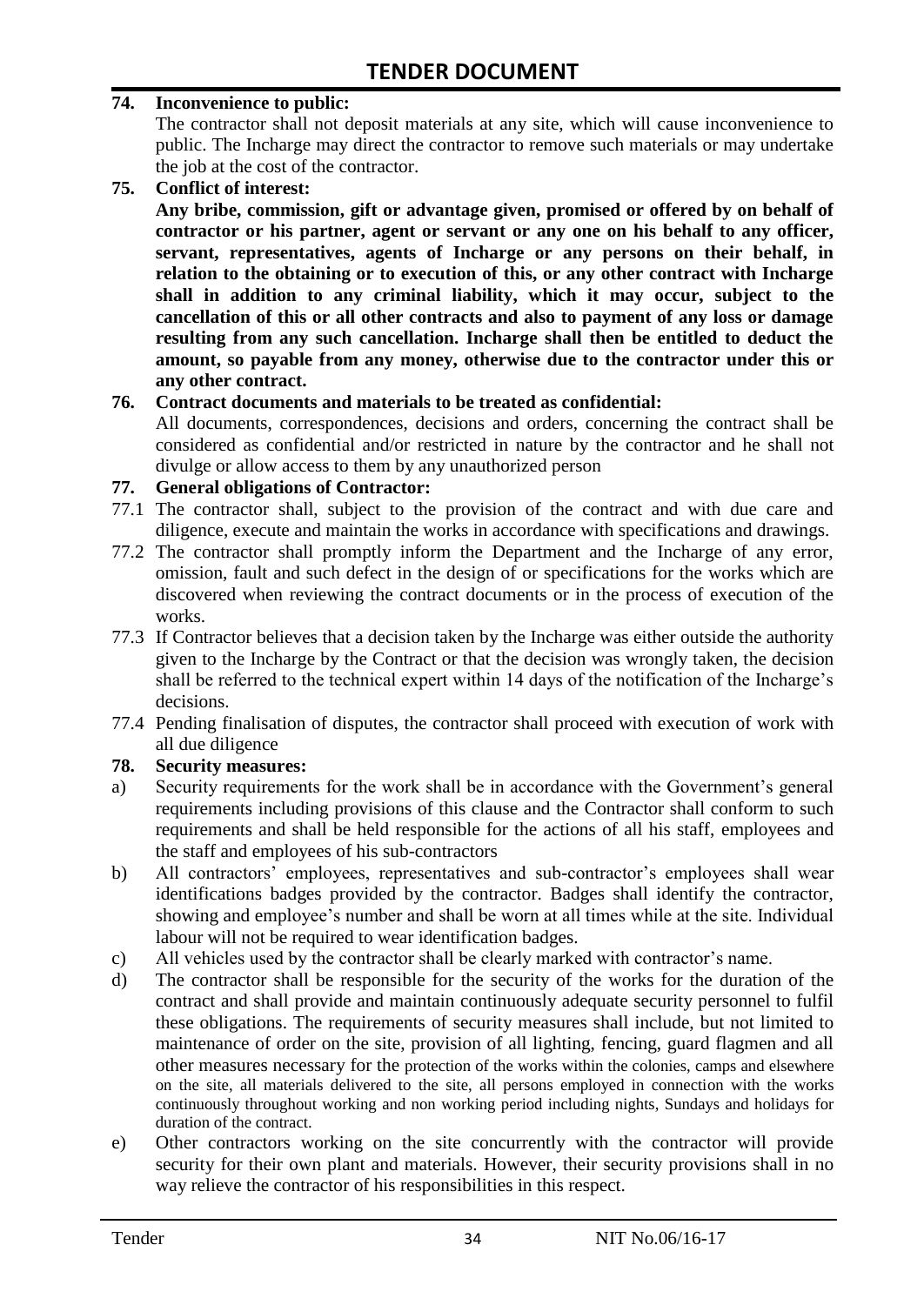f) Separate payment will not be made for provision of security services.

#### **79. Fire fighting measures:**

- a) The contractor shall provide and maintain adequate fire fighting equipment and take adequate fire precaution measures for the safety of all personnel and temporary and permanent works and shall take action to prevent damage to destruction by fire of trees shrubs and grasses.
- b) Separate payment will not be made for the provision of fire prevention measures.

#### **80. Sanitation:**

The contractor shall implement the sanitary and watch and ward rules and regulations for all forces employed under this contract and if the Contractor fails to enforce these rules, the Incharge may enforce them at the expenses of the Contractor.

#### **81. Training of personnel:**

The contractor, shall, if and as directed by the Incharge provide free of any charge adequate facilities, for vocational training of Government Officers, students, Engineers, supervisors, foremen, skilled workmen etc. not exceeding six in number at any one time on the contractor"s work. Their salaries, allowances etc. will be borne by the Government and the training schemes will be drawn up by the Incharge in consultation with the contractor.

#### **82. Ecological balance:**

- a) The contractor shall maintain ecological balance by preventing de-forestation, water pollution and defacing of natural landscape. The contractor shall so conduct his construction operation as to prevent any unnecessary destruction, scarring, or defacing of the natural surrounding in the vicinity of the work. In respect of the ecological balance, Contractor shall observe the following instructions.
- i) Where unnecessary destruction, scarring, damage or defacing may occur, as result of the operation, the same shall be repaired replanted or otherwise corrected at the contractor"s expense. The contractor shall adopt precautions when using explosives, which will prevent scattering of rocks or other debris outside the work area. All work area including borrow areas shall be smoothened and graded in a manner to conform to the natural appearances of the landscape as directed by the Incharge.
- ii) All trees and shrubbery which are not specifically required to be cleared or removed for construction purposes shall be preserved and shall be protected from any damage that may be caused by the contractor's construction operation and equipment. The removal of trees and shrubs will be permitted only after prior approval by the Incharge. Special care shall be exercised where trees or shrubs are exposed to injuries by construction equipment, blasting, excavating, dumping, chemical damage or other operation and the contractor shall adequately protect such trees by use of protective barriers or other methods approval by the Incharge. Trees shall not be used for anchorages. The contractor shall be responsible for injuries to trees and shrubs cause by his operations. The term "injury" shall include, without limitation bruising, scarring, tearing and breaking of roots, trunks or branches. All injured trees and shrubs be restored as nearly as practicable without delay to their original condition at the contractor"s expense.
- (iii) The contractor's construction activities shall be performed by methods that will present entrance or accidental spillage of solid matter contaminants, debris and other objectionable pollutants and wastage into river. Such pollutant and waste include earth and earth products, garbage, cement concrete, sewage effluent, industrial wastes, radio-active substances, mercury, oil and other petroleum products, aggregate processing, mineral salts and thermal pollution. Pollutants and wastes shall be disposed off in a manner and at sites approved by the Incharge.
- (iv) In conduct of construction activities and operation of equipments the contractor shall utilize such practicable methods and devices as are reasonably available to control, prevent and otherwise minimize the air pollution. The excessive omission of dust in to the atmosphere will not be permitted during the manufacture, handling and storage of concrete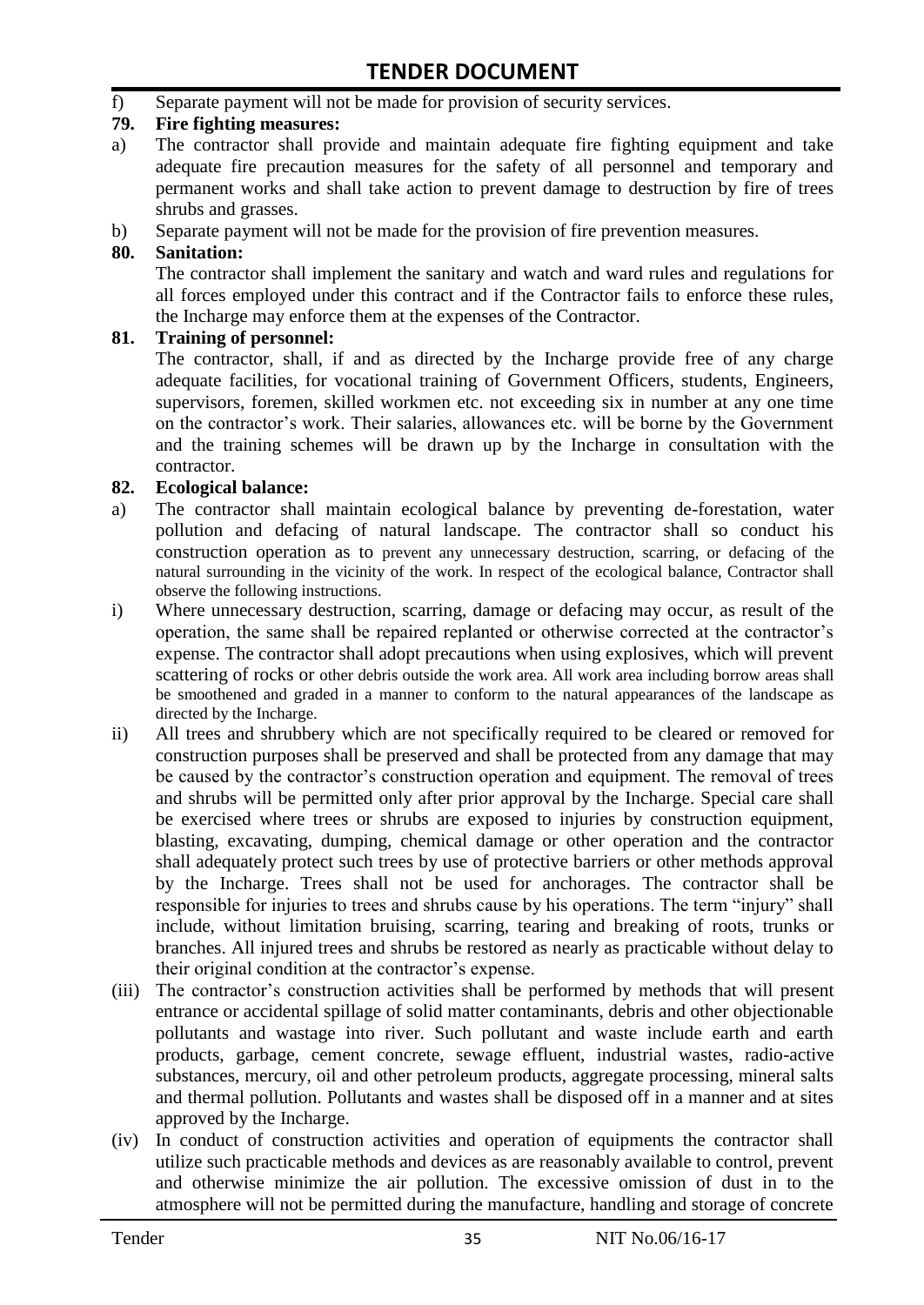aggregates and the contractor shall use such methods and equipment as a necessary for collection and disposal or prevention of dust during these operation. The contractor's methods of storing and handling cement shall also include means of eliminating atmospheric discharges of dust, equipment and vehicles that give objectionable omission of exhaust gases shall not be operated. Burning of materials resulting from clearing of trees, bushes, combustible construction materials and rubbish may be permitted only when atmospheric conditions for burning are considered favourable.

b) Separate payment will not be made for complying with the provisions of this clause and all cost shall be deemed to have been included in the unit rates and prices included in the contract if any provision is not complied with within a reasonable time even after issue of a notice in this respect, the necessary operations would be carried out by the Incharge at the cost of the Contractor, Orders of the Incharge in this respect would be final and binding on the contractor.

#### **83. Preservation of existing vegetation:**

- a) The contractor will preserve and protect all existing vegetation such as trees, on or adjacent to the site which do not unreasonably interfere with the construction as may be determined by the Incharge. The contractor will be held responsible for all unauthorized cutting or damage of trees, including damage due to careless operation of equipment, stockpiling of materials or tracking of grass areas by equipment. Care shall be taken by the Contractor in felling tress authorised for removal to avoid any unnecessary damages to vegetation and tress that are to remain in place and to structures under construction or in existence and to workmen.
- b) All the produce from such cutting of trees by the contractor shall remain the property of Government and shall be properly stacked at site, approved by the Incharge. No payment whatsoever, shall be made for such cutting and its stacking by the Contractor. If an produce from such cutting is not handed over to the Government by the contractor, he shall be charged for the same at the rates to be decided by the Incharge. The recovery of this amount shall be made in full from the intermediate bill that follows.
- c) The contractor shall also make arrangements of fuel deposits for supply of required fuel for the labourer to be employed for cooking purpose at his own cost in order to prevent destruction of vegetation growth in the surrounding area of the work site.

#### **84. Possession prior to completion:**

The Incharge shall have the right to take possession of or use any completed part of work or works or any part there of under construction either temporarily or permanently. Such possession or use shall not be deemed as an acceptance of any work either completed or not completed in accordance with the contract, except where expressly otherwise specified by the Incharge.

#### **85. Payment upon termination:**

If the contract is terminated because of a fundamental breach of contract by the contractor, the Incharge shall issue a certificate for the value of the work done less advance payment received upon the date of the issue of the certificate and less the rate to apply to the work not completed as indicated in the contract data. Additional liquidated damages shall not apply. If the total amount due to the Department exceeds any payment due to the contractor the difference shall be a debt payable to the Department. In case of default for payment within 28 days from the date of issue of notice to the above effect, the contractor shall be liable to pay interest at 12% per annum for the period of delay.

#### **86. Access to the contractor's books:**

Whenever it is considered necessary by the Incharge to ascertain the actual cost of execution of any particular extra item of work or supply of the plant or material on which advance is to be made or of extra items or claims, he shall direct the contractor to produce the relevant documents such as payrolls, records of personnel, invoices of materials and any or all data relevant to the item or necessary to determine its cost etc. and the contractor shall when so required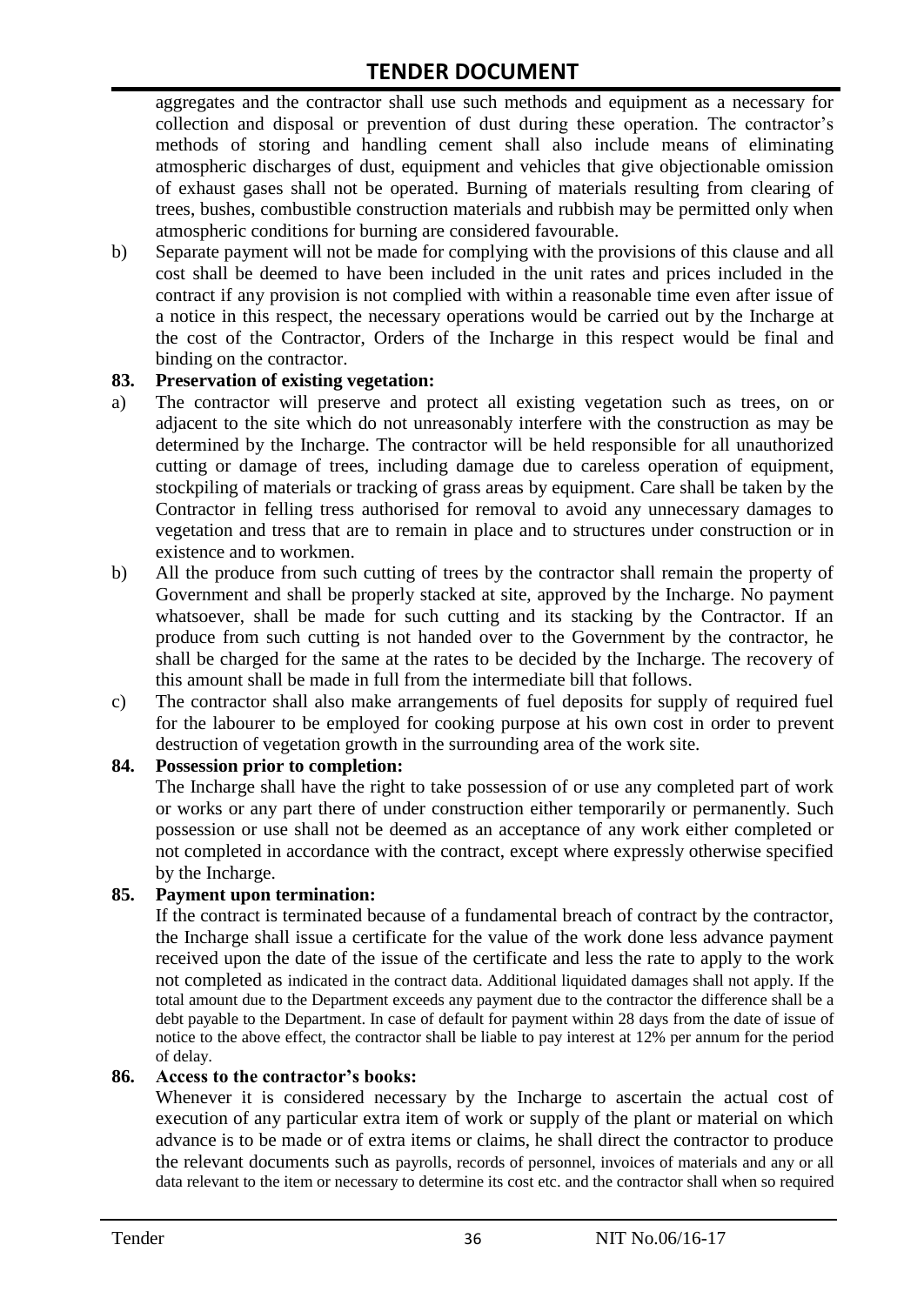furnish all information pertaining to the aforesaid items in the mode and manner that may be specified by the Incharge.

#### **87. Drawing to be kept at site:**

One copy of the drawings furnished to the contractor shall be kept by the contractor on the site and the same shall at all reasonable time be available for inspection and use by the Incharge and the Incharge"s representative and by any other persons authorized by the Incharge in writing.

#### **88. B.I.S. [I.S.I.] books to be kept at site:**

A complete set of Indian Standard specification referred to in "Technical Specifications" shall be kept at site for reference.

#### **89. Site Order Book:**

An order book shall be kept at the site of the work. As far as possible, all orders regarding the work are to be entered in this book. All entries shall be signed and dated by the Department Officer in direct charge of the work and by the contractor or by his representative. In important cases, the Incharge will countersign the entries, which have been made. The order book shall not be removed from the work, except with the written permission of the Incharge.

#### **90. Variations by way of modification, omissions or additions:**

For all modifications, omissions from or additions to the drawings and specifications, the will issue revised plans, or written instructions, or both and no modification, omission or addition shall be made unless so authorised and directed by the Incharge in writing. The shall have the privilege of ordering modifications, omission or additions at any time before the completion of the work and such orders shall not operate to annual those portions of the specifications with which said changes do not conflict. "s Decision:

It shall be accepted as in separable part of the contract that in matters regarding materials, workmanship, removal of improper work, interpretation of the contract drawings and contract specification, mode of the procedure and the carrying out o the work, the decision of the Incharge, which shall be given in writing shall be binding on the contractor.

- **91. Income tax**
- **a) During the currency of the contract deduction of income tax at 2.24% shall be made from the gross value of each bill of the contract, the contract value of which is in excess of Rs. 10,000/- for deduction of tax at rates lower than 2.24% procedure stipulated under section 194-C(4) of Income Tax Act, 1961 shall be followed.**
- **b) Income Tax clearance certificate should be furnished before the payment of final bill.**
- **c) The contractor's staff, personnel and labour will be liable to pay personnel income taxes in respect of their salaries and wages as are chargeable under the laws and regulations for the time being in force, and the contractor shall perform such duties in regard to such deductions thereof as may be imposed on him by such laws and regulations.**
- **92. Value Added Tax (VAT):**
- **92.1. The Contractor has to pay the Sales Tax/ VAT wherever payable.**
- **92.2. The contractor should produce a valid Value Added Tax Clearance Certificate before the payment of the final bill, otherwise payment to the contractor will be withheld.**

#### **93. Supply of construction materials:**

- i) The contractor has to make his own arrangements for procurements, supply and use of construction materials.
- ii) All materials so procured should confirm to the relevant specifications indicated in the bidding documents.
- iii) The contractor shall follow all regulations of the Department/Government of India in respect of import licenses etc., of the procurement of the materials is through imports and he shall be responsible for the payment of applicable duties and taxes, port clearances, inland transportation etc.
- iv) The contractor shall make his own arrangements for adequate storage of the materials.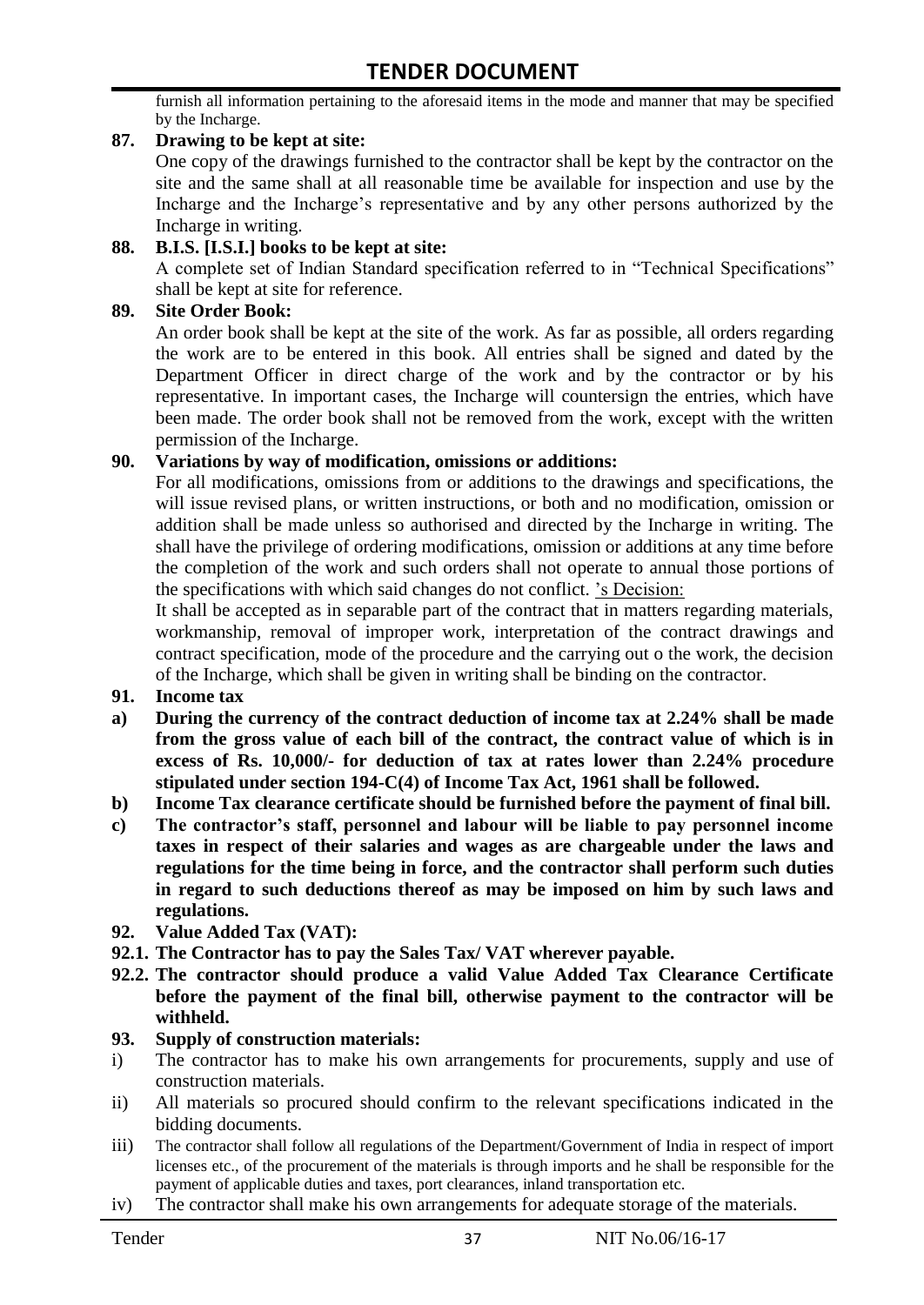# **ADDITIONAL CONDITIONS TO TENDER NOTICE**

A Statement giving brief particulars of equipment and resources that will be put at the disposal of the work under the following classification should accompany the tender

- 1. a. Equipment transport for material viz. Lorrie / Carts, Crushers etc.,
	- b. Organization: 1.Technical 2. Unskilled
	- c. Methods that will be adopted to speed up the work to ensure completion within the prescribed time.
- 2. The contractor shall make his own arrangements for all the tools and plants required for the execution of the work. The equipment if any, available with the Department may be hired to the contractor at rates and conditions prescribed by the Department.
- 3. National Savings Certificates and other Government Bonds will not be accepted towards the Earnest Money Deposit.
- 4. A Separate tender must be submitted to each work as mentioned in the list of works enclosed. Tenders submitted for more than one work in one cover will be rejected. Only one tender should be enclosed in the cover.
- 5. All rejected materials shall be removed from the site, within 24 hours after written instructions of rejecting and materials and ordering their removal have been issued in case of default, on the part of the contractor to carryout such order, the materials will be got removed through other agency at the contractor's risk and cost.
- 6. All materials rejected or obstructing traffic shall be removed by the Contractor, with the least possible delay, within the time specified, failing which it is open to the Department to remove them at the contractor's risk, through other agency. All labour in testing and measuring during measurements and check measurements should be borne by the contractor.
- 7. The contractor shall with his own expenses, make all the arrangements and take all possible steps and precautionary measures, for the safety of the public, during the execution of the electrical works. The rates offered by the contractor should be inclusive of such incidental charges.
- 8. Fully accepted agreement rates will be paid only after all the items of work are completed. The agreement executing authority will decide the exact items, the rates of which are considered to be high, for the purpose of this clause and his decision of the Incharge shall be final and binding on the contractor.
- **9. As per new section 104 – C of the Income Tax 1961, deduction at the rate of 2.24% on the gross amounts of payments, will be made towards Income Tax should the value of the contract exceeds Rs. 10,000/- (Vide Government of India Reference F. N. 275 / 100/ 72 –1 – TJI – dated 29-5-72).**
- 10. Where the value of the contract exceeds the sum of Rs. 10,000/- the contractor has to produce a valid income tax clearance certificate along with the tender, atleast at the time of payment of final bill of the work. In case the final bill is withheld, the bill will be paid only after production of the certificate.
- 11. Once a contractor buys a tender schedule he shall not be permitted to return the schedule.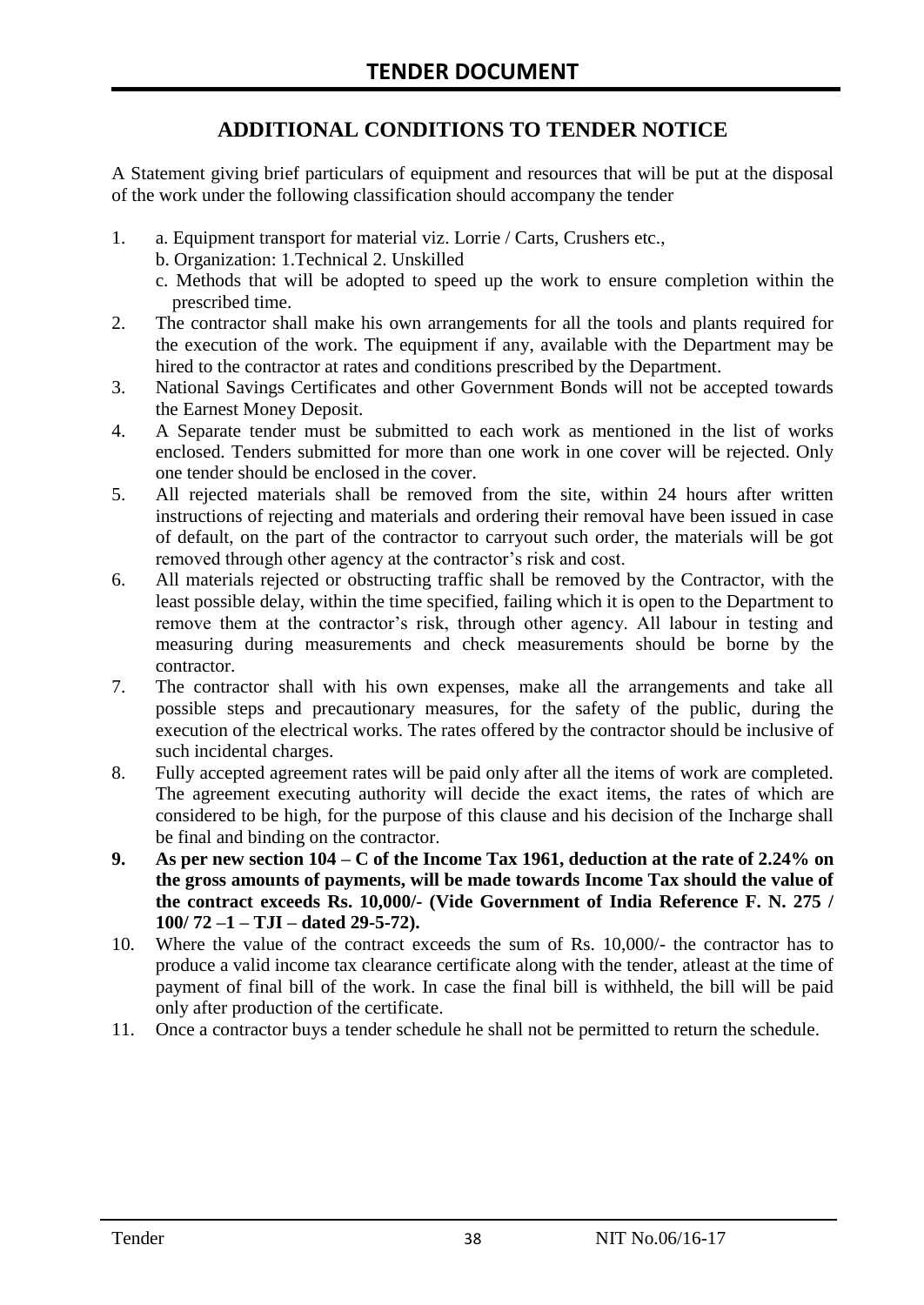# **GENERAL SPECIFICATIONS**

#### **1. General Specifications for (Name of the work)**

#### **2. General Specifications and Instructions for Electrical Work**

- 1. I.E. RULES 1956: The installation shall generally be carried out in conformity with the Indian Electricity rule 1956 as amended from time to time and National Electrical code which contains specific regulations to be adhered to in the supply and use of electricity energy in the interest of safety.
- 2. PRESSURE AND FREQUENCY OF SUPPLY: All current consuming devices shall be suitable for the pressure and frequency of supply stated in the special conditions of contract
- 3. SYSTEM OF WIRING: The wiring shall be carried out on such a system as may be specified in the conditions of contract. "Power wiring shall be kept separate and distinct from lighting wiring. All conductors shall be run as far as possible along the walls and ceiling, so as to be easily accessible for inspection. The balancing of circuits in 3 phase

#### **a) General Conditions for Electrical Works**

- 1. The make of material mentioned in the Schedule A, should be used on the work in variably and the Department reserves the right to insist upon using any of the make of the material mentioned in the Schedule – A from their choice.
- 2. The work shall be carried out strictly in conformity with (i) code of practice for Electrical wiring and fittings in Government Building (ii) The Indian Standard Specification (iii) The Department specification, if the work carried out does not comply with the code of practice and Departmental specifications and if the work man ship is unsatisfactory it will be binding of the contractor to redo the job without any extra cost and pay penalty as decided by the department towards inconvenience caused , if any.
- 3. The work should be carried out under the direct supervision of persons holding a certificate of competency for the type of work involved.
- 4. After completion of work a plan of building should be furnished indicating the location of various main and sub- boards and all the fittings together with a circuit diagram duly numbered ( in the diagram)
- 5. The contractor will be responsible for any defect noticed during either improper workmanship or defective materials supplied by him for two calendar years from the date of final completion of work.
- 6. Lugs should be provided for all earth connections.
- 7. The contractor himself should arrange for the transportation of men and material to their work spot.
- 8. All Civil works and patch works indicated for providing electrical installations should be well finished to the satisfaction of the authorities. A certificate from them should be obtained to the effect that the Civil and patch work done is to the satisfaction of authorities. It will be the responsibility of the electrical contractor to obtain such certificate from the Engineer. Unless such certificate is produced this office will have right to with held the bill.
- 9. Concreting to the pole and providing independent earthing should be done in presence of departmental staff.
- 10. The distribution boards with Switch controls shall be separate in each floor for normal supply and essential supply.
- 11. The lighting circuits shall be provided with separate conductor to enable to connect the normal lighting and essential lighting without linking to any of the above systems to ensure to switch over to essential supply in order to have minimum lighting to avoid inconvenience to the staff working.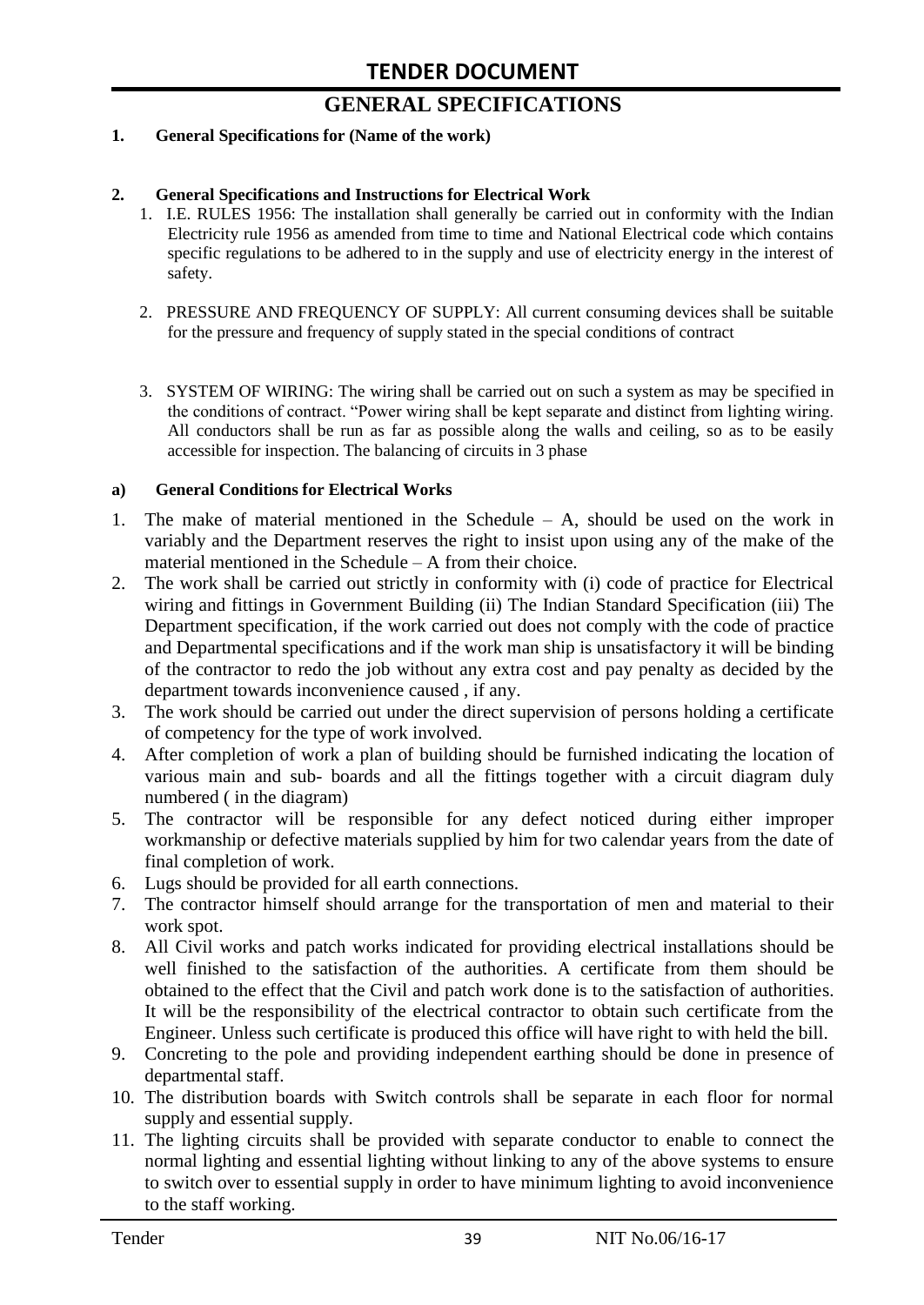# **TENDER DOCUMENT**

- 12. The control for the luminaire to be provided in the hall for both to be connected to the normal supply and essential supply shall be separate and away from the each system.
- 13. For the points to be connected to essential supply, a separate conduit system is to be laid as enumerated in the above conditions includes circuit main of any system.
- 14. The locations for the D. B"s and Switch controls for essential supply will be decided during the course of execution where the circuit conduit way have to be terminated.
- 15. The tenderer / agency is bound to supply the materials prescribed in Schedule A and no change of specification and make will be entertained. The tenderer has to survey the market regarding availability of the materials for specified item brand / specified make in schedule – A of the tender schedules before tendering for the work. In case of Discrepancy Final Decision will be taken by the tender accepting authority.
- 16. The tenderer has to furnish the copy of the relevant test certificates /delivery challan against the materials supplied in support of genuine electrical materials.
- 17. Tenderer has to furnish compliance report comprising the details of the testing of the installation duly indicating IR values and fitness before the Energisation as per IE rules and he is solely responsible after Energisation of the installation during the defect liability.
- 18. It is bounded duty of the tenderer to see that the site is taken over after issue of the work order or after signing the agreement and should commence the work without delay. Any failure in this regard will be viewed seriously and necessary penalty will be levied as per agreement conditions.
- 19. The tenderer has to keep the necessary test equipment at site at his own cost for the convenience of the inspecting officers till the work is completed.

# **Drawings**

#### **1. Discrepancies**

- 1.1 In case of discrepancies between documents the following order of procedure shall apply:-
- 1.1.1 Between the written description of written dimensions in the drawings and the corresponding one in the specifications, the latter shall apply.
- 1.1.2 Figured dimensions shall supersede scaled dimensions. The drawings on a larger scale shall take precedence over those on a smaller scale.
- 1.1.3 Drawings issued as construction drawings from time to time shall supersede tender drawings and also the correspondence drawings previously issued.
- Note: The contractor should not execute any component of work without obtaining the working drawings. Any work done without drawings shall be at the contractor"s responsibility only. Acceptance for such work will be at the discretion of the Incharge.

#### **2.0 SECRECY CLAUSE**

The drawings and specifications made available to the tenderer shall exclusively be used on the work and they are retained from passing on each plan to any unauthorized hand either in parts or in full under the provisions of Section-3 and 5 of the official secrets Act 1923. Any violation in this regard will entail suitable action under appropriate clause or official secret Act 1923.

- 3. The Drawings enclosed to the tender are as follows:
	- a. Site plan and Building Plan **(as per page No.).**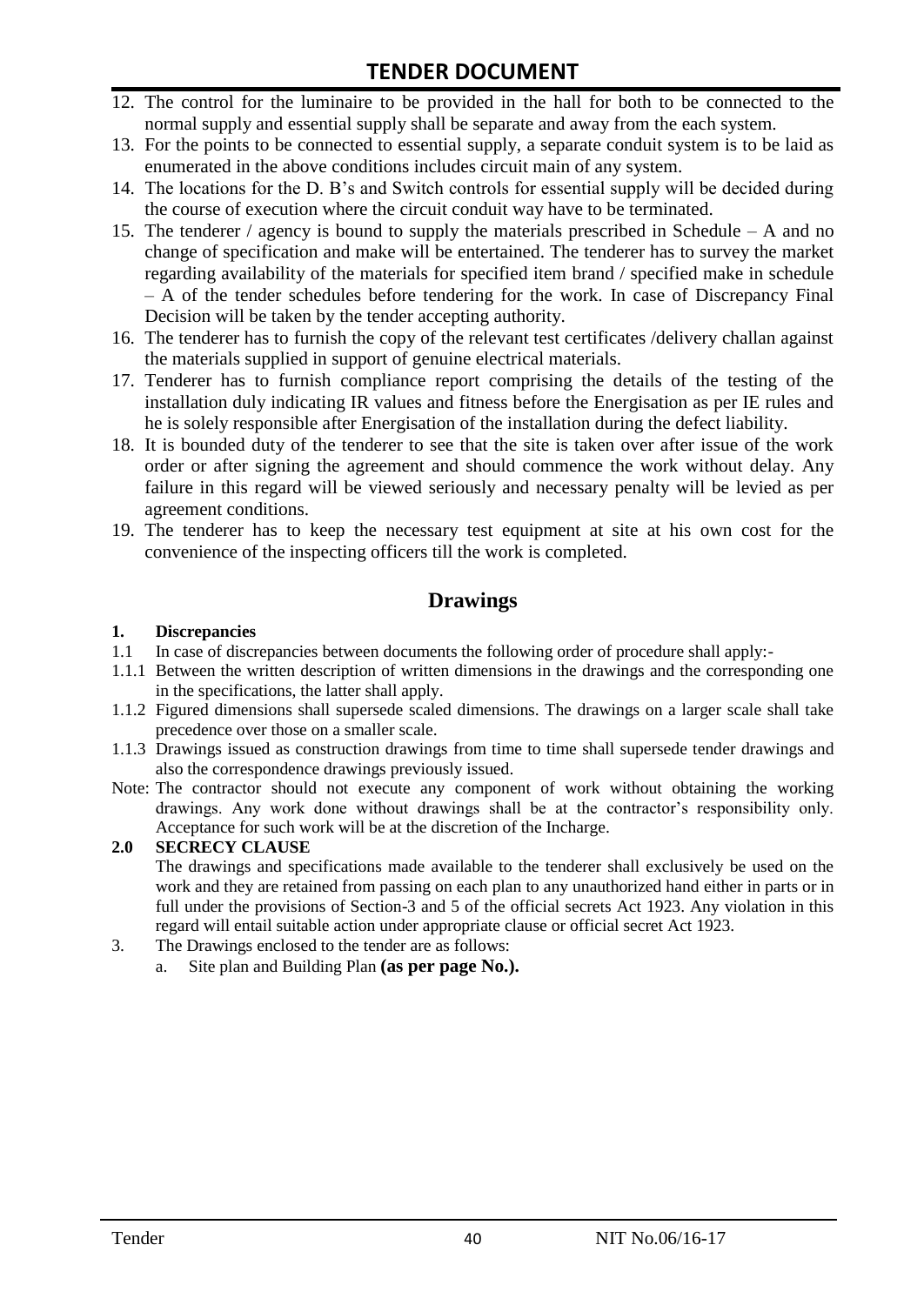#### **BILL OF QUANTITIES**

#### **Name of work: Chain Link Fencing at Farm-II, Churu, ICAR-RCER Research Centre, Ranchi.**

### **PREAMBLE**

- 1. The Bill of Quantities shall be read in conjunction with the instructions to Tenderers, General and Special conditions of Contract Technical Specifications and Drawings.
- 2. The quantities given in the Bill of Quantities are estimated and provisional and are given to provide common basis for tendering. The quantities here given are those upon which the lumpsum tender cost of the work is based but they are subject to alterations, omissions, deductions or additions as provided for in the conditions of this contract and do not necessarily show the actual quantities of work to be done. The basis of payment will be actual quantities of work ordered and carried out as measured by the Contractor and verified by the Engineer and valued at the estimate rate plus or Bill of Quantities where applicable, and otherwise at such rates and prices as the Incharge may fix within the terms of Contract.
- 3. The estimate rates in the Bill of Quantities shall, except in so-far as it is otherwise provided under the Contract include cost of all constructional material, labour, machinery, transportation, erection, maintenance, profit, taxes and duties together with all general risks, liabilities and obligations set out or implied in the Contract.
- 4. The plans enclosed with the tender are liable to be altered during execution of work as per necessity of site conditions. The Tender rate quoted by the tenderer shall hold good for execution of work even with altered plans.
- 5. The whole cost of complying with the provisions of the Contract shall be included in the estimated rates for items provided in the Bill of Quantities and where no items are provided in the Bill of Quantities, their cost shall be deemed to be distributed among the estimate rates entered for the related items of work.
- 6. General directions and descriptions of work and materials are not necessarily repeated nor summarised in the Bill of Quantities. References to the relevant sections of the Contract documentation shall be made before entering estimate rate against each item in the Bill of Quantities.
- 7. The method of measurements of completed work for payment shall be in accordance with the relevant B.I.S. Codes.
- 8. All items of work are to be executed as per the drawings / specifications supplied with the contract documents. If there is any contradiction between the drawings and the text of the specifications, the

later shall prevail.

- 9. The Tenderer should inspect and select the quarries of his choice before he quotes the tender rate in the Schedule of Bill of Quantities and satisfy himself about the availability of required quantum of materials.
- 10. Diversion drains should be excavated before completion of the embankments and the useful soils should be used in the nearby embankments.
- 11. The actual mix proportion by weight to be adopted during execution will be got designed in the laboratories to suit the grade of concrete and mortar to be used. It will be the responsibility of the contractor to manufacture concrete and mortar of required strength.
- 12. The quantum of measurement for all items of earthwork involving conveyance manually or by machinery shall be as assessed by level measurement. The measurements for the embankment will be for the consolidated banks only.
- 13. Wherever bailing out of water is involved either for excavation or for foundations or for constructions, the rate quoted shall take into account the dewatering charges necessary. No separate payment will be made for dewatering.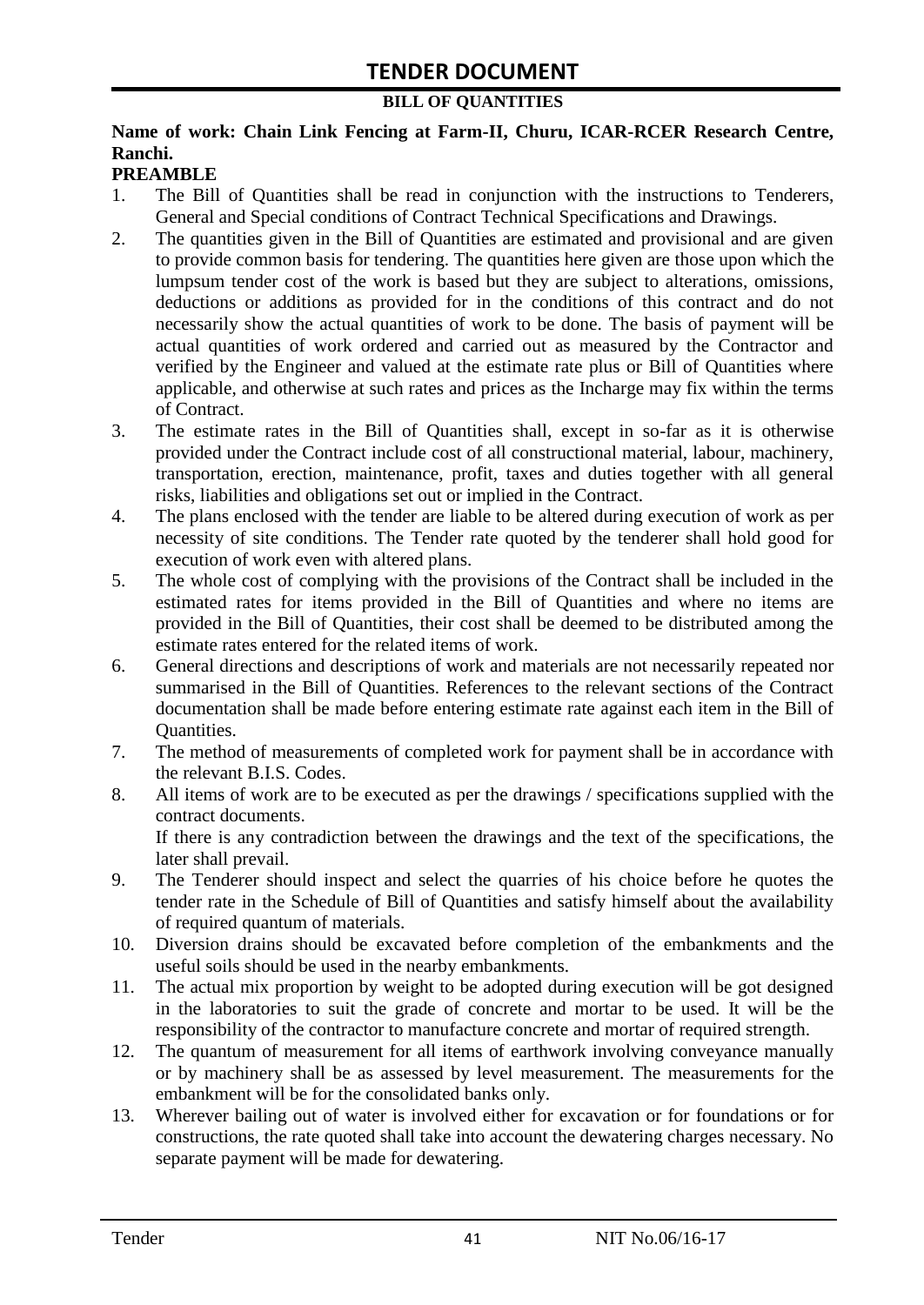- 14. Wherever embankment work is involved, useful soils approved by the Incharge from the cutting reaches and diversion drains shall be taken and used for forming nearby embankments soils used for constructions will be at free of cost.
- 15. The quoted tender rates shall also include the work of any kind necessary for the due and satisfactory construction, completion and maintenance of the works according to the drawings and these specifications and further drawings and orders that may be issued by the Incharge from time to time. The quoted tender rate shall include compliance by the Contractor with all the general conditions of contract, whether specifically mentioned or not in the various clauses of these specifications, all materials, machinery, plant, equipment, tools, fuel, water, strutting, timbering, transport, offices, stores, workshop staff, labour and the provision of proper and sufficient protective works, diversions, temporary fencing and lighting. It shall also include safety of workers, first aid equipments suitable accommodation for the staff and workmen, with adequate sanitary arrangements, the effecting and maintenance of all insurances, the payment of all wages, salaries, fees, royalties / Taxes, duties or other charges arising out of the execution of works and the regular clearance of rubbish, reinstatement and clearing-up of the site as may be required on completion of works safety of the public and protection of the works and adjoining land. The work of Building in quality control / assurance shall be deemed to be covered in the quoted rate.
- 16. The Contractor shall ensure that, the quoted tender r a t e shall cover all stages of work such as setting out, selection of materials, selection of construction methods, selection of equipment and plant, deployment of personnel and supervisory staff, quality control testing etc. The work quality assurance shall be deemed to be covered in the tender rate.
- 17. a) The special attention of the tenderer is drawn to the conditions in the tender notices and the Standard preliminary specifications containing therein. These preliminary specifications shall apply to the agreement to be entered into between the contractor and the ICAR-RCER and shall form an in-separable condition of the contract along with the estimate. All these documents taken together shall be deemed to form one contract and shall be complimentary to another.

b) The tenderer shall examine, closely the BIS also the standard preliminary specifications contained therein and sign the Incharge office copy of the BIS and its addenda volume in token of such study before submitting his overall tender rate which shall be for finished work in-situ. He shall also carefully study the drawings and additional specifications and all the documents, which form part of the agreement to be entered into by the successful tenderer.

- 18. The tenderers attention is directed to requirements for materials conforming to the Bureau of Indian Standards specifications etc., shall be used on the work and the tenderers shall quote his overall tender rate accordingly.
- 19. The tenderer has to do his own testing of materials and satisfy himself that they conform to the specifications of respective I.S.I. Codes before tendering.
- 20. The contractor shall himself procure the required construction materials of approved quality including the earth for formation of embankment and water from quarries / sources of his choice. All such quarries / sources of materials required for the work shall be got approved by the Incharge in writing well before their use of the work.
- 21. The contractor shall himself procure the steel, cement, Bitumen, Blasting materials, sand, metal, soils, etc., and such other materials required for the work well in advance. The contractor has to bear the cost of materials for conveyance. The department will not take any responsibility for fluctuations in market in cost of the materials, transportation and for loss of materials etc.
- 22. Inspection of site and quarries by the tenderer: Every tenderer is expected before quoting his overall tender rate, to inspect the site of proposed work. He should also inspect the quarries and satisfy himself about the quality, and availability of materials. The best class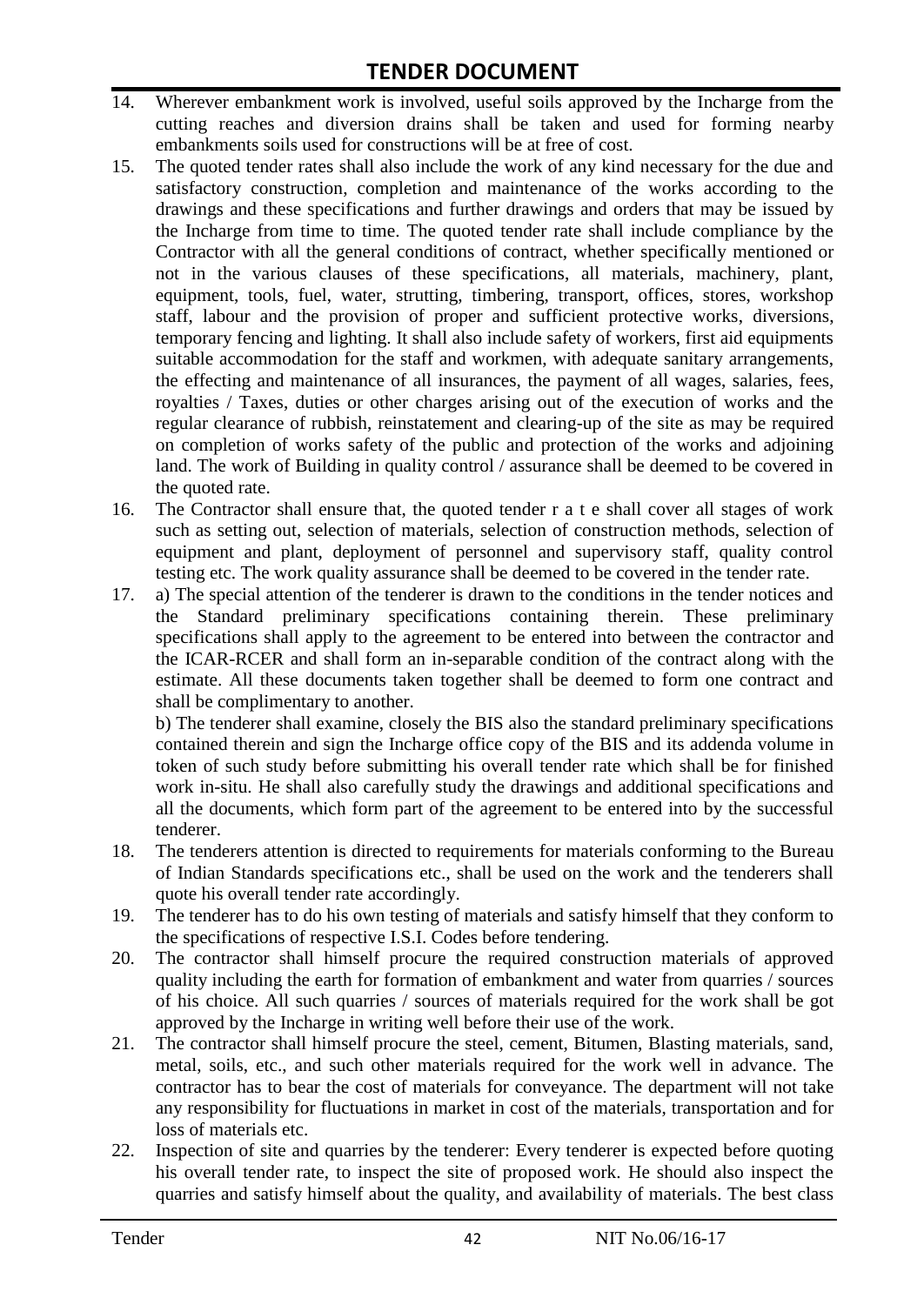of materials to be obtained from quarries, or other sources shall be used on the work. In every case the materials must comply with the relevant standard specifications. Samples of materials as called for in the standard specifications or in this tender notice, or as required by the, in any case, shall be submitted for the "s approval before the supply to site of work is begun.

- 23. The tenderer"s particular attention is drawn to the sections and clauses in the BIS/CPWD specification dealing with
	- a) Test, inspection and rejection of defective materials and work.
	- b) Carriage
	- c) Construction plant
	- d) Water and lighting
	- e) Cleaning up during the progress and for delivery.
	- f) Accidents
	- g) Delays
	- h) Particulars of payments.

The contractor should closely peruse all the specification clauses, which govern the overall tender rate he is tendering.

- 24. The defect liability period of contract in terms of GO Ms No: 8, T(R&B)Dept.dated: 8.1.2003 is twenty four months.
- 25. The estimate rates for items shown in the Schedule "A" include all construction materials. No escalation in rates will be paid unless specified in the tender document. The tenderer has to quote an overall tender rate considering all the aspects of the tender to complete the finished item of work as per the B.I.S. specifications, the special specifications appended, Drawings etc.
- 26. If there is any contradiction between UE / and B.I.S. specifications, listed and detailed technical specifications, the latter shall prevail.
- 27. In case of a job for which specifications are not available with the Schedule or in B.I.S. code and are required to be prescribed, such work shall be carried out in accordance with the written instructions of the Incharge.
- 28. The contractor should use the excavated useful soils and stone for construction purpose. Soils used for construction either for homogeneous section in hearting or in casing zone based on the suitability will be at free of cost and the cost of stone used for construction purpose will be recovered from the contractor's bill.

The contractor should quote his tender rate keeping in view of the above aspects.

- 29. Additions and alternations by the Tenderer in the Schedule of quantities will disqualify the tender.
- 30. In the case of discrepancies between the written description of the item in the Schedule "A" and the detailed description in the specification of the same item, the latter shall be adopted.
- 31. The Unit rates noted below are those governing payment of extras or deductions for omissions according to the conditions or the contract as set-forth in the preliminary specifications of the Indian standard specifications and other conditions of specification of this contract.
- 32. It is to be expressly understood that the measured work is to be taken according to the actual quantities when in place and finished according to the drawings or as may be ordered from time to time by the and the cost calculated by measurement or weight at their respective rates without any additional charge for any necessary or contingent works connected works connected herewith. The rate quoted are for works in situ and complete in every respect.
- 33. For all items of work in excess of the quantities indicated the rates payable for such excess quantities will be tendered rates.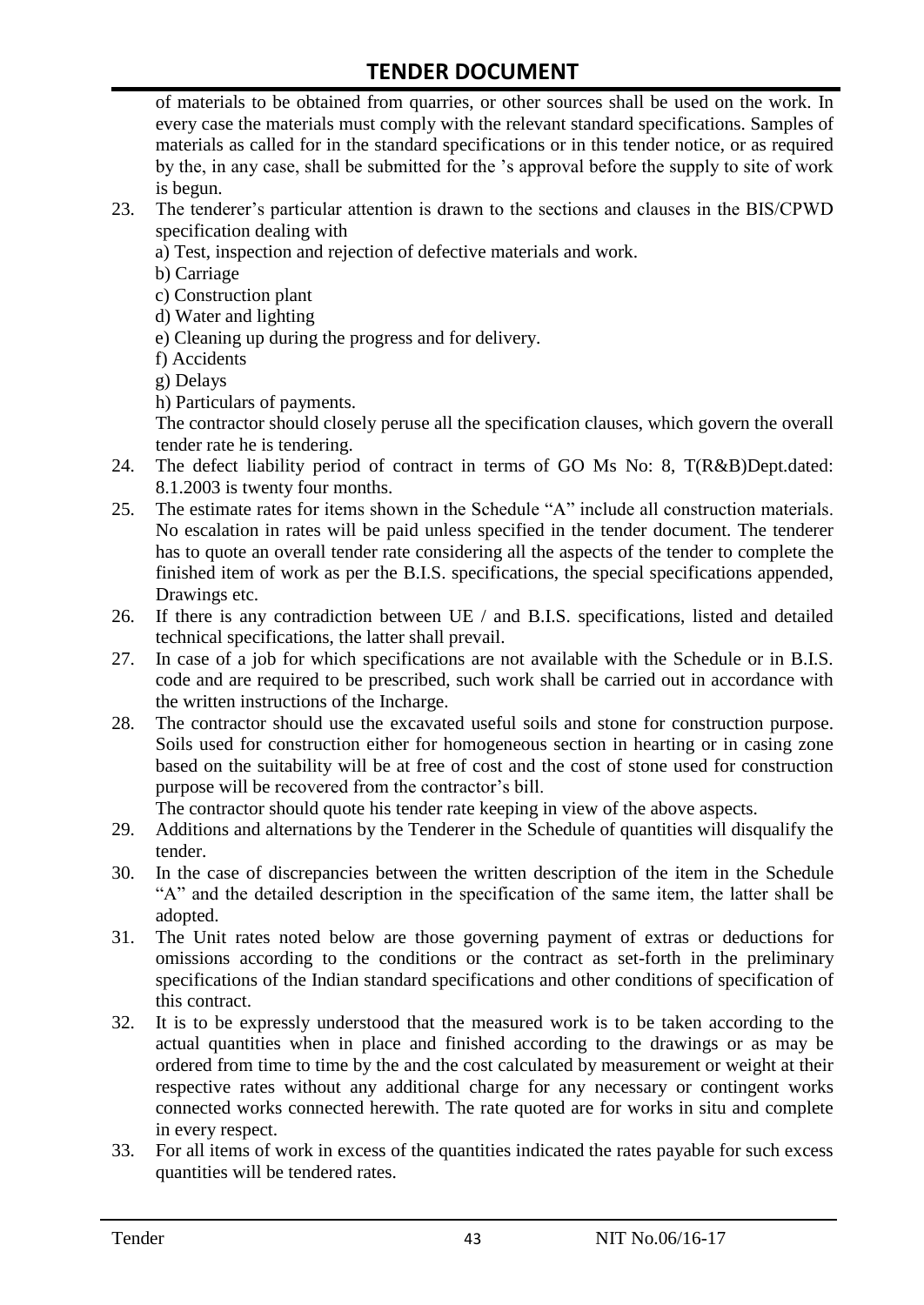- 34. For all items of work, intermediate payment will be made provisionally as per relevant clause. Full-accepted agreement rates will be paid only after all the items of works are completed.
- 35. The contractor is bound to execute all supplemental works that are found essential incidental and inevitable during execution of main work.
- 36. The payment of rates for supplement items of work will be regulated as under.

Supplemental items directly deductible from similar items in the original agreement.

The rates shall be derived by adding to or subtracting from the agreement rate of such similar item the cost of the difference in the quantity of materials labour between the new items and similar items in the agreement worked out with reference to the schedule of rates adopted in the sanctioned estimate with which the tenders are compared.

a) Similar items but the rates of which cannot be directly deducted from the original agreement.

b) Purely new items which do not correspond to any item in the agreement.

The rate of all such items shall be overall tender rate.

#### **37. ENTRUSTMENT OF ADDITIONAL ITEMS.**

- a) Where ever additional items not contingent on the main work and outside the scope of original agreement are to be entrusted to the original contractor dispensing with tenders and if the value of such items exceeds the limits upto which the officer is empowered to entrust works initially to contractor without calling for tenders approval of next higher authority shall be obtained. Entrustment of all such items on nomination shall be rates not exceeding the estimate rates.
- b) Entrustment of supplement items contingent on the main work will be authorised by the officers upto the monetary limits upto which they themselves are competent to accept items in the original agreement so long as the total amounts upto which they are competent to accept in an original agreement rates for such items shall be worked in accordance with the procedure prescribed by CPWD.
- c) Entrustment of either the additional supplemental items shall be further subject to the provisions under CPWD Code viz., the items shall not be ordered by an officer on his own responsibility if the revised estimate or deviation statement providing for the same requires the sanction of higher authority.
- Note:It may be noted that the term estimate rate used above means the rate in the sanctioned estimate with which the tender"s compared or if no such rate is available in the estimate the rate derived will be with reference to the schedule of rates adopted in the sanctioned estimate with which tenders are compared.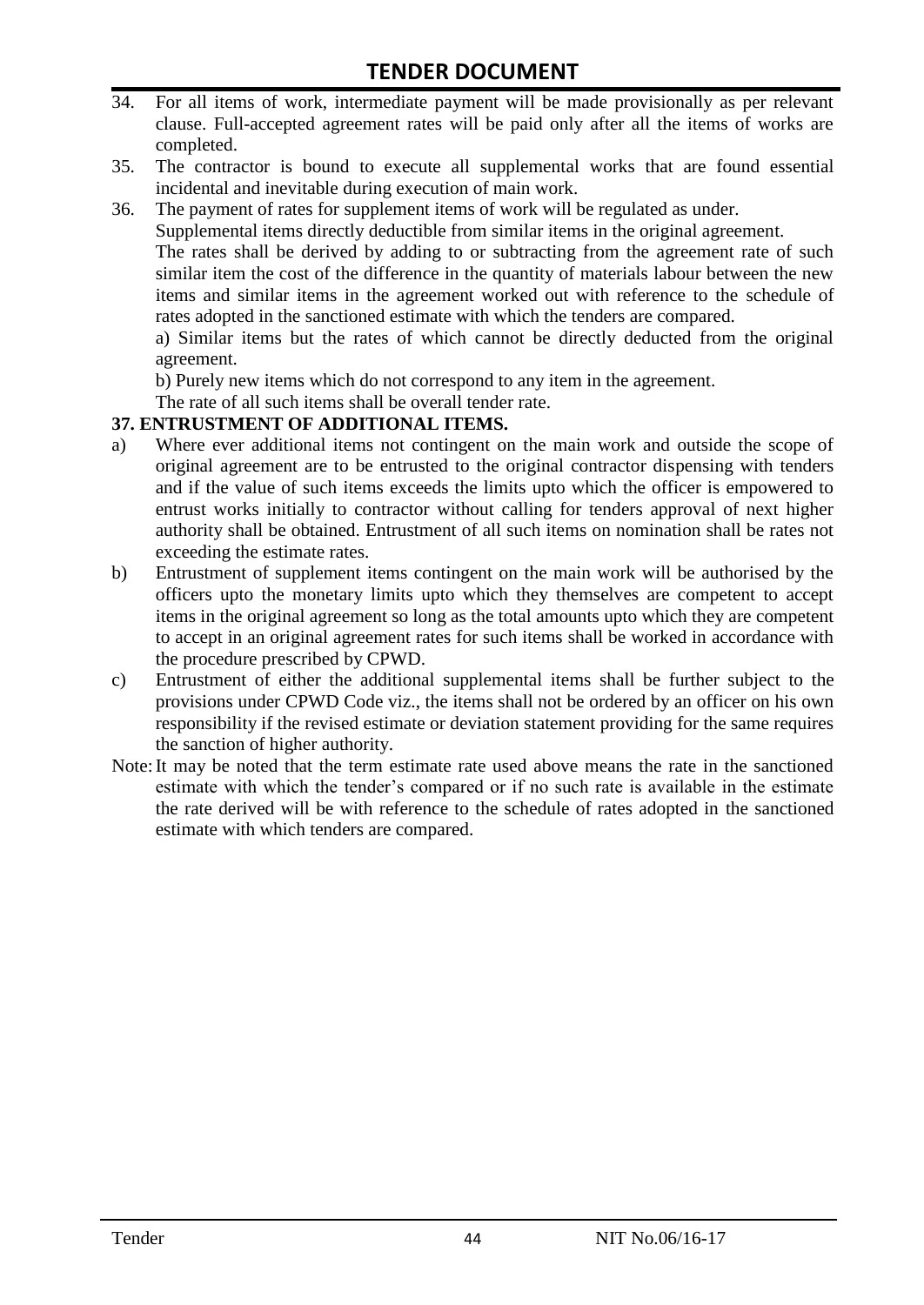# **Schedule - A Price Schedule & Bill of Quantities**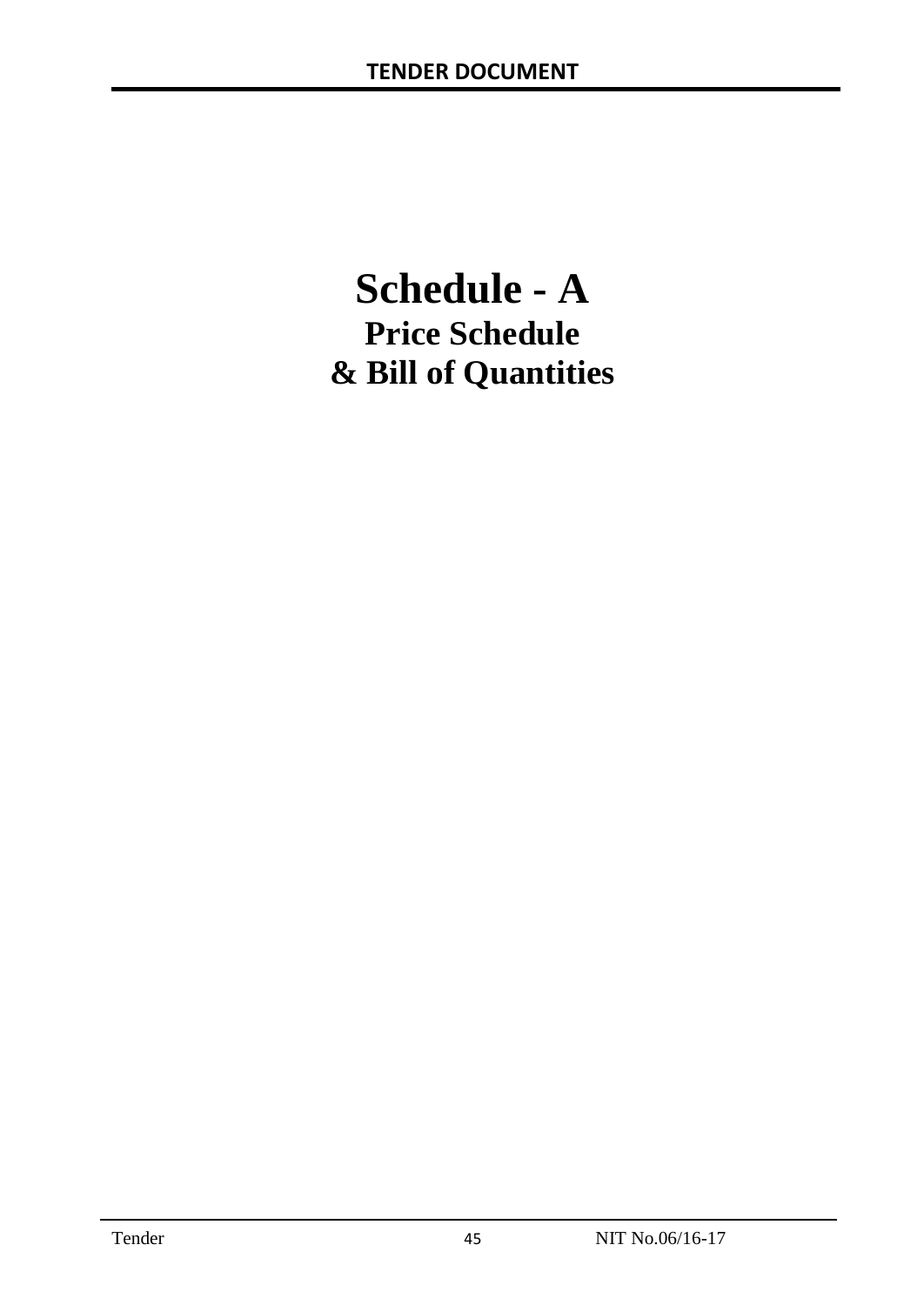#### **PRICE SCHEDULE OF CONTRACT**

Date : …………………

To, Director, ICAR-RCER, ICAR Parisar, Patna-14 Sir,

I/We do hereby tender and if this tender is accepted, undertake to execute the following work viz **(Chain Link Fencing at Farm-II, Churu, ICAR-RCER Research Centre, Ranchi.)** as per the specifications, drawings and such other data furnished.

I/We have studied the scope of work, including item wise specifications, with unit rates and agree to execute the work, when the lump sum payment under the terms of the agreement is varied by payment on measurement quantities. I/We certify that I/We have inspected the site of the work before quoting my rate excess or less on ECV, I/We have satisfied about the quality, availability and transport facilities for all the materials.

I/We undertake to execute the work indicated in price schedules of this tender at the rates quoted below:

| Package   Description | Price    | Price      |
|-----------------------|----------|------------|
| of package            | (In Rs.) | (In Words) |
| Civil Works           |          |            |
|                       |          |            |

I/We hereby distinctly and expressly, declare that the rates quoted by us is inclusive of all taxes and duties, prevailing at the time of execution of work. Further, I/We declare that I/We will not claim any price escalation or extra compensation on this account.

I/We agreed to keep the offer in this tender valid for a period of 6 (Six) Months mentioned in Tender Notice and not to modify the whole or any part of it for any reason within above period. If the tender is withdrawn by me / us for any reasons whatsoever, the earnest money deposit (EMD) paid by me / us will be forfeited to the Government.

IF MY / OUR tender is not accepted the sum shall be returned to me/us on application when intimation is sent to me/us of rejection or at the expiration of three months from last date of receipt of this tender, whichever is earlier. If my/our tender is accepted the earnest money shall be retained by the Government as security for the due fulfilment of this contract. If upon written intimation to me/us by the Office, I/We fail to attend the said office on the date herein fixed or if upon intimation being given to me/us or acceptance of my/our tender, and if I/We fail to make the additional security deposit or to enter into the required agreement as defined in the tender notice, then I/We agree the forfeiture of the earnest money. Any notice required to be served on me/us here under shall be sufficiently served on me/us if delivered to me/us hereunder shall be sufficiently served on me/us if delivered to me/us personally or forwarded to me/us by post to (registered or ordinary) or left at my/our address given herein. Such notice shall if sent by post be deemed to have been served on me/us at the time when in due course of post it would be delivered at the address to which it is sent.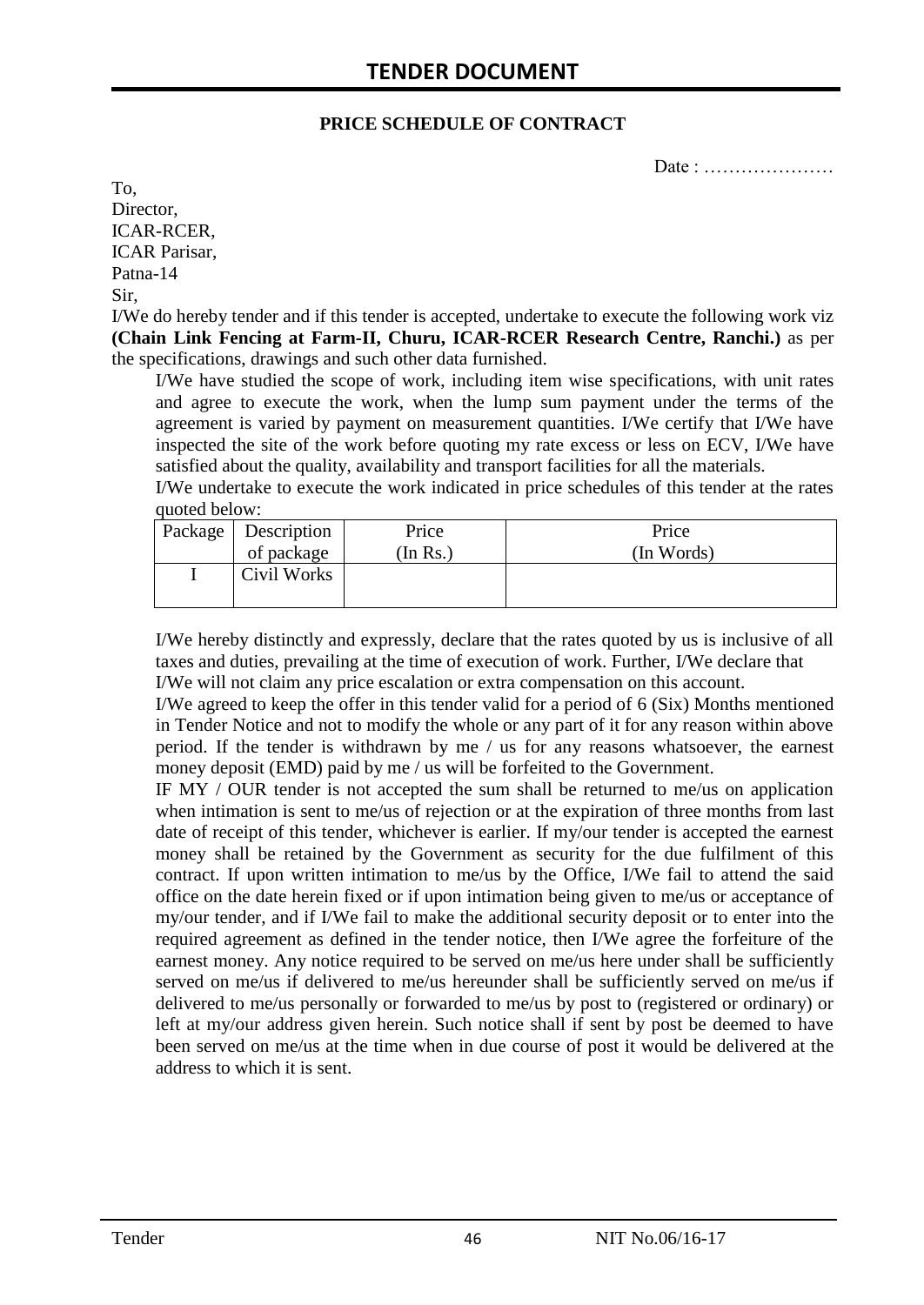I/WE fully understand that the written agreement to be entered into between me/us and Government shall be the foundation of the rights of the both the parties and the contract shall not be deemed to be complete until the agreement has first been signed by me/us and then by the proper officer authorised to enter into contract on behalf of Government. The bid form of the tender is duly signed by the authorized signatory of the Firm/company and sealed in presence of the following witness.

| Address of the Tenderer:                                                                  | (Signature of Tender). |
|-------------------------------------------------------------------------------------------|------------------------|
|                                                                                           |                        |
|                                                                                           |                        |
|                                                                                           |                        |
| $(Fax No: \dots \dots \dots \dots \dots \dots \dots \dots \dots \dots \dots \dots \dots)$ |                        |
|                                                                                           |                        |

#### WITNESS:

| ⌒ |  |
|---|--|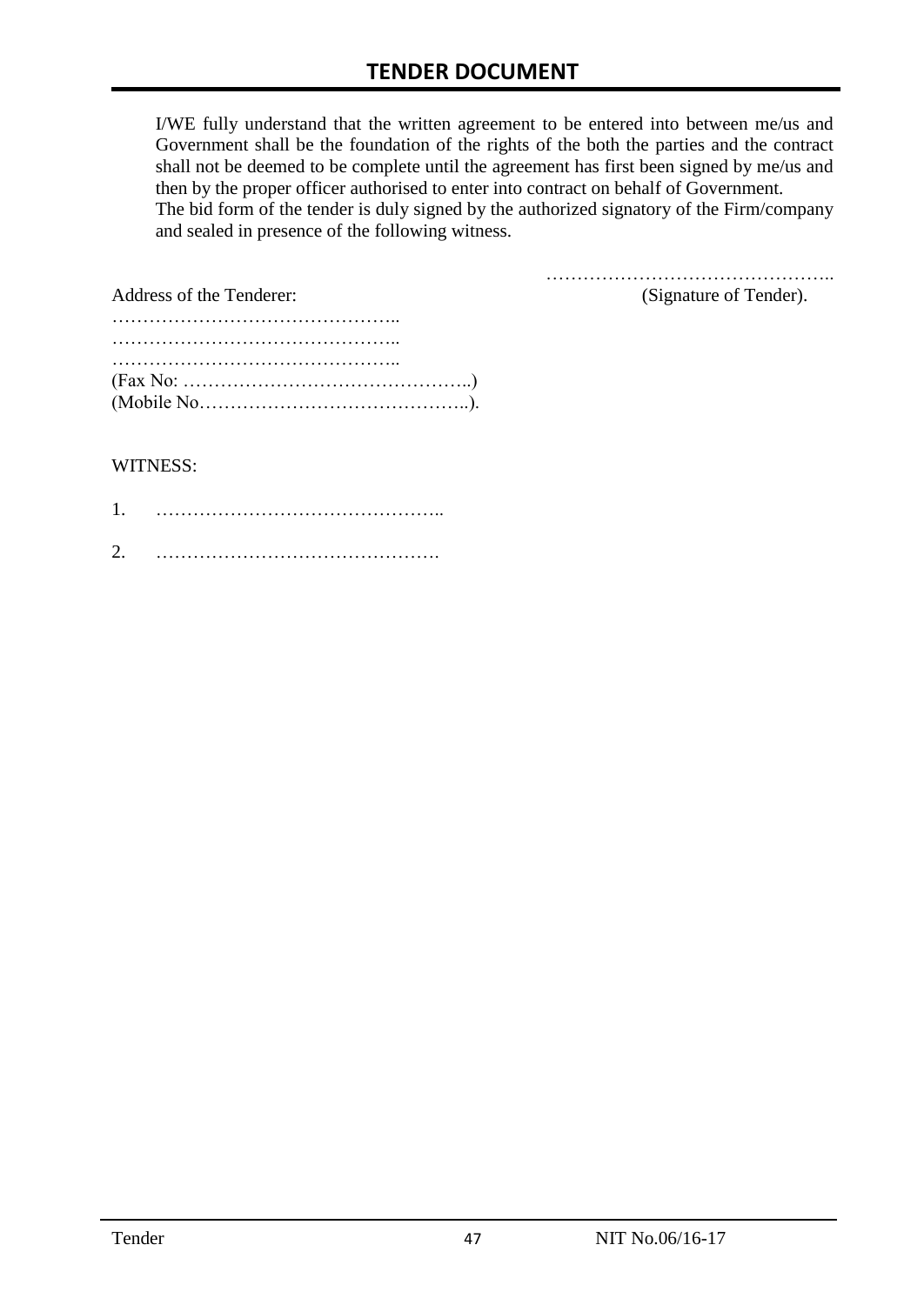### **PRICE SUMMARY**

**Name of the work: Chain Link Fencing at Farm-II, Churu, ICAR-RCER Research Centre, Ranchi.**

PACK-I : CIVIL & ALLIED WORKS: AMOUNT. (Rs).

1 Civil Works.

GRAND TOTAL FOR PROJECT (INCL.TAXES)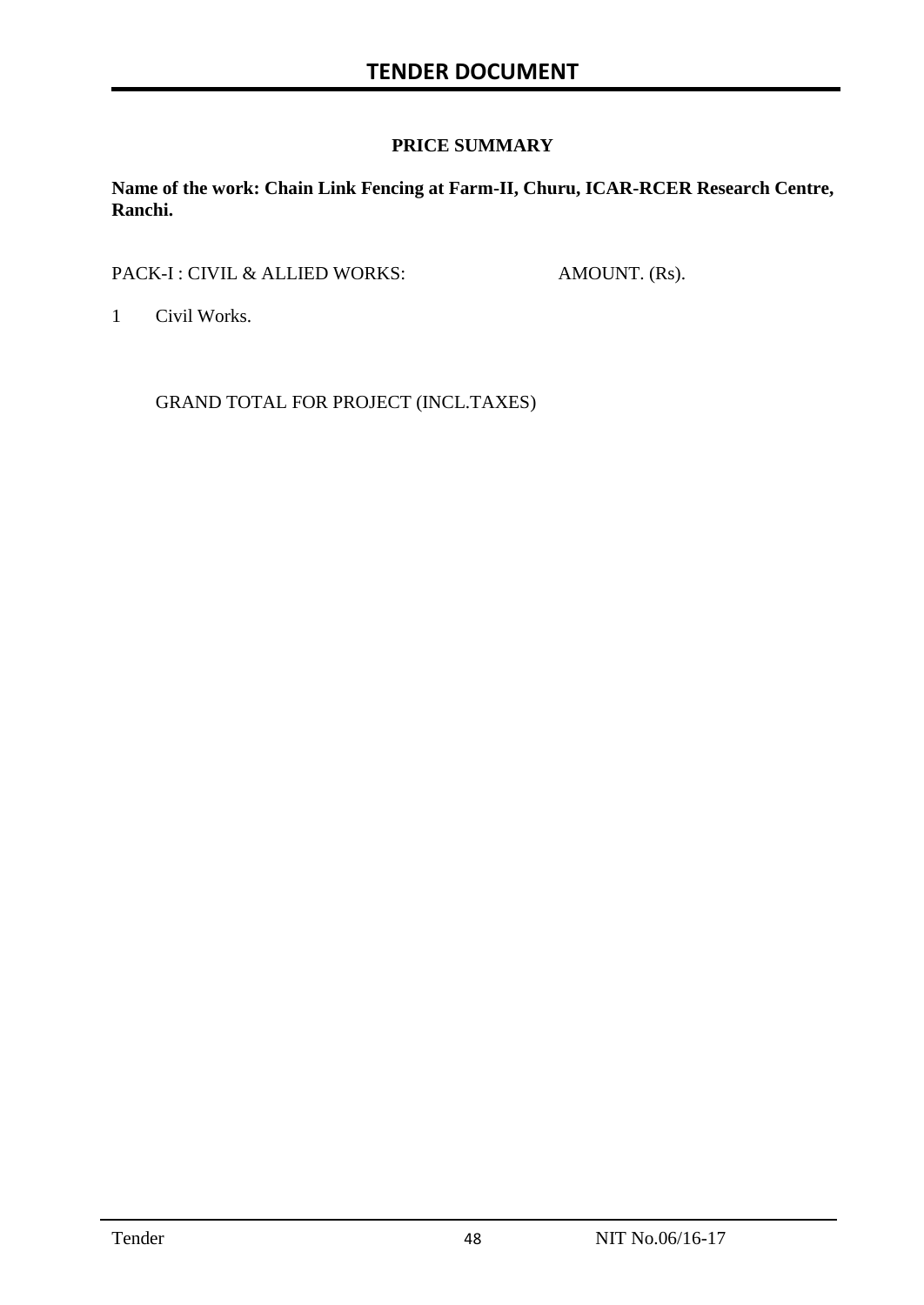# **Price Schedule for: Chain Link Fencing at Farm-II, Churu, ICAR-RCER Research Centre, Ranchi.**

|                        | Name of Work:- Chain Link Fencing at Farm-II, Churu, ICAR-RCER Research Centre, |      |      |      |               |
|------------------------|---------------------------------------------------------------------------------|------|------|------|---------------|
|                        | Ranchi.                                                                         |      |      |      |               |
| SI.                    | <b>Description of item</b>                                                      |      |      |      | <b>Amount</b> |
| $\mathbf{N}\mathbf{0}$ |                                                                                 | Qty  | Unit | Rate | (in Rs.)      |
| $\mathbf{1}$           | Providing and fixing G.I. chain link fabric fencing                             |      |      |      |               |
|                        | of required width in mesh size 50x50 mm                                         | 576  | sqm  |      |               |
|                        | including strengthening with 2 mm dia wire or                                   |      |      |      |               |
|                        | nuts, bolts and washers as required complete as                                 |      |      |      |               |
|                        | per the direction of Engineer-incharge. Made of                                 |      |      |      |               |
|                        | G.I. wire of dia 4 m                                                            |      |      |      |               |
|                        | 1.2m ht480mx1.2= $576$ sqm                                                      |      |      |      |               |
| 2                      | Structural steel work in single section50x50x5                                  |      |      |      |               |
|                        | mm includingcutting& fixing in position and                                     | 1527 | kg   |      |               |
|                        | applying a priming coat of approved steel primer                                |      |      |      |               |
|                        | all complete 2m c/c                                                             |      |      |      |               |
|                        | $1.66$ mx242=401.72m>1527kg                                                     |      |      |      |               |
| $\overline{3}$         | Excavating holes more than 0.10 cum & upto 0.5                                  |      |      |      |               |
|                        | cum including getting out the excavated soil, then                              | 242  | each |      |               |
|                        | returning the soil as required in layers not                                    |      |      |      |               |
|                        | exceeding 20 cm in depth, including consolidating                               |      |      |      |               |
|                        | each deposited layer by ramming, watering etc,                                  |      |      |      |               |
|                        | disposing of surplus excavated soil, as directed                                |      |      |      |               |
|                        | within a lead of 50 m and lift upto 1.5 m, all kind                             |      |      |      |               |
|                        | of soil 242 nos                                                                 |      |      |      |               |
| $\overline{4}$         | Providing and laying in position cement concrete                                | 1.76 | cum  |      |               |
|                        | of specified grade excluding the cost of centering                              |      |      |      |               |
|                        | and shuttering of mix 1:2:4                                                     |      |      |      |               |
|                        | $0.45x0.125x0.125x242=1.70cum$                                                  |      |      |      |               |
|                        | Total (Rs.)                                                                     |      |      |      |               |

**(Signature of Contractor/Firm with seal and date)**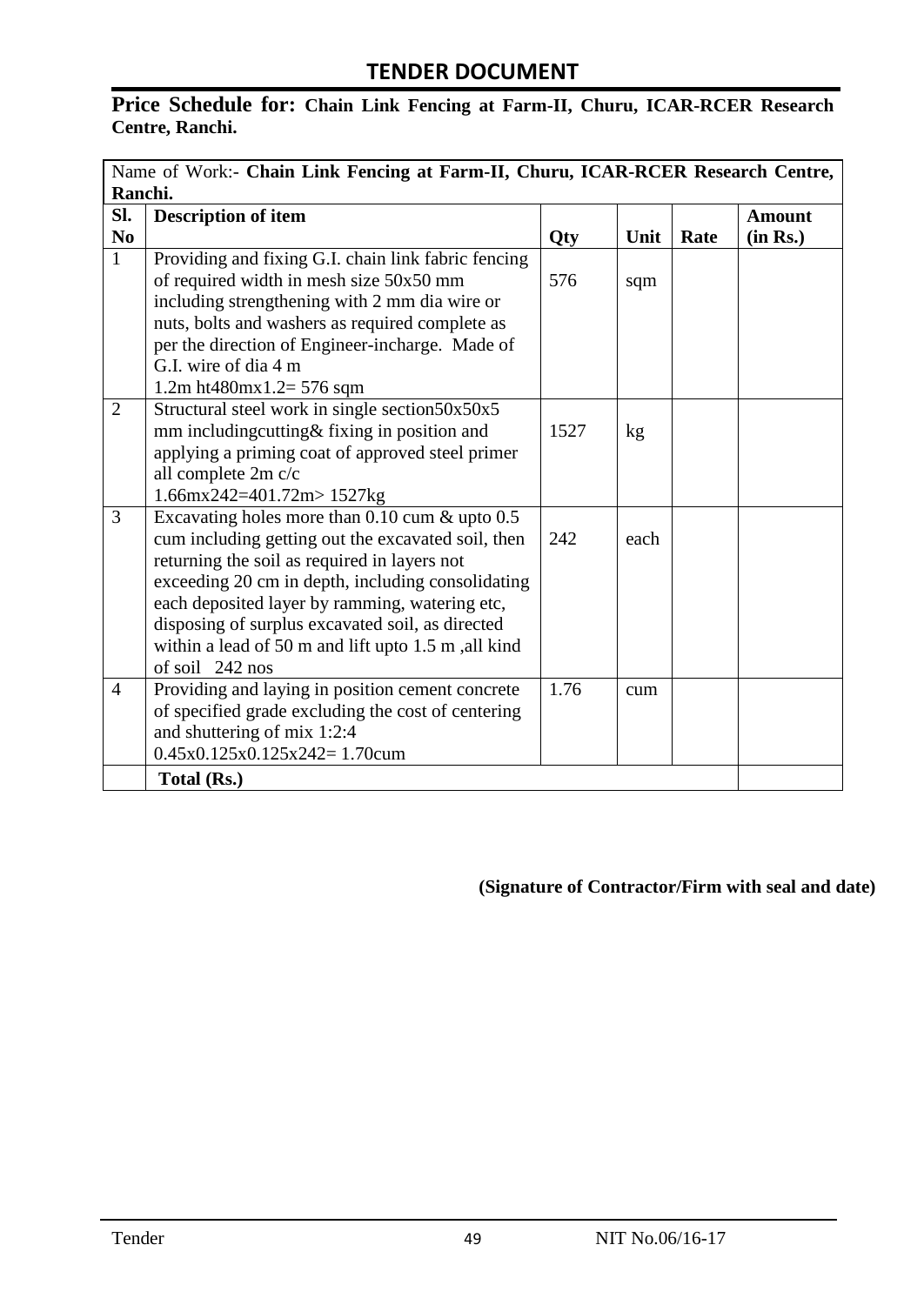# **TENDER DOCUMENT**

#### **CONTRACT FORM**

| This Contract made the |                                                                                                    |
|------------------------|----------------------------------------------------------------------------------------------------|
|                        | (Month), _________________(Year) between the <b>Hon'ble President</b> of <b>Indian Council of</b>  |
|                        | Agricultural Research acting through the Director, ICAR Research Complex for Eastern               |
|                        | Region (Indian Council of Agricultural Research), Patna – 800014 (Bihar) (name and address         |
|                        |                                                                                                    |
|                        | (name and address of contractor) (hereinafter called "the <b>Contractor</b> " of the other party). |

WHEREAS the Employer is desirous that the Contractor executes the Work of:-

#### **1. Chain Link Fencing at Farm-II, Churu, ICAR-RCER Research Centre, Ranchi.**

(Ref. No………………………………….) (name and identification number of contract) (hereinafter called "the **Works**") at ICAR-RCER, Patna -800014 (Bihar) and the **Employer** has accepted the Bid by the **Contractor** for the execution and completion of such works and the remedying of any defects therein, at a contract price of **Rs……………(Rupees …………………………………… only)**

#### NOW, THEREFORE, IT IS HEREBY AGREED BETWEEN THE PARTIES AS FOLLOWS:

- 1. In this Contract, words and expressions shall assume the same meanings as are respectively assigned to them in the conditions of Contract hereinafter referred to and they shall be deemed to form and be read and construed as part of this Agreement.
- 2. In consideration of the payments to be made by the Employer to the Contractor as hereinafter mentioned, the Contractor hereby covenants with the Employer to execute and complete the works and remedy the defects therein in conformity in all aspects with the provisions of the contract.
- 3. The Employer hereby covenants to pay the Contractor in consideration of the execution and completion of the works and in remedying the defects wherein the Contract Price or such other sum as may become payable under the provisions of the Contract at the times and in the manner prescribed by the Contract.
- 4. The following documents shall be deemed to form and be read and construed as part of this Contract, viz.:
	- i) Letter of Acceptance
	- ii) Notice to proceed with the works
	- iii) Contractor's Bid
	- iv) Bidding data
	- v) General conditions of contract (including special conditions of contract)
	- vi) Specifications
	- vii) Drawings
	- viii) Bill of quantities
	- ix) Any other documents listed in the contract data as forming part of the contract